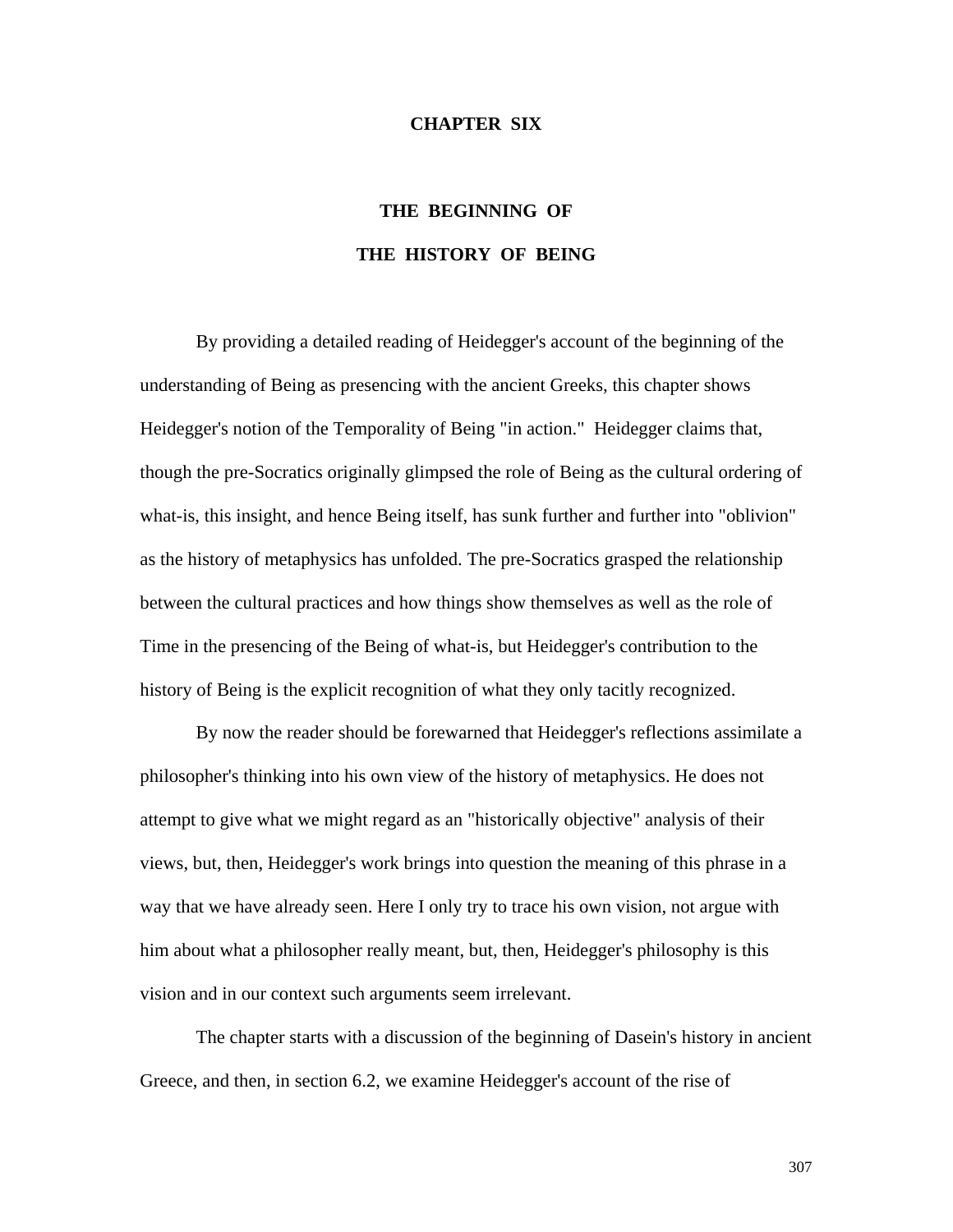metaphysical thinking with Anaximander. Sections 6.3 and 6.4 examine the contribution of Heraclitus and Parmenides to the discovery of the Being of what-is.

 The last two sections of the chapter explore the new and fateful direction that metaphysical thought takes with the work of Plato (6.4) and Aristotle (6.5). The pre-Socratics are aware of the priority of "knowing how" and the role of cultural practices in our understanding of ourselves and what-is, but, by the time we get to Plato, "knowing that" has become all important. For the Greeks this knowledge may be "conceived as a looking and a seeing," but we need to understand its deeper source (P 147/219).

 Richard Rorty comments that Heidegger's greatest contribution to current discussions within philosophy is his way of recounting the history of philosophy which lets us see the origin of Cartesian imagery in the Greeks and the model of knowledge adopted by this tradition. This tradition, as Rorty puts it, views knowledge "as looking at something (rather than, say rubbing up against it, crushing it underfoot, or having sexual intercourse with it).<sup>1</sup> But Heidegger thinks that this visual orientation is based on the fundamental encounter of Greeks with Being, not vice versa. This encounter is the Appropriation which founds the history of the West (P 147/218).

#### 6.1 The Primordial Beginning

 As we have seen, Heidegger argues that Dasein is the "happening of strangeness" when humankind first asks the question of what it is "to be." Not at all equivalent to asking about the meaning of life, the origin of the world or ourselves, or any other similar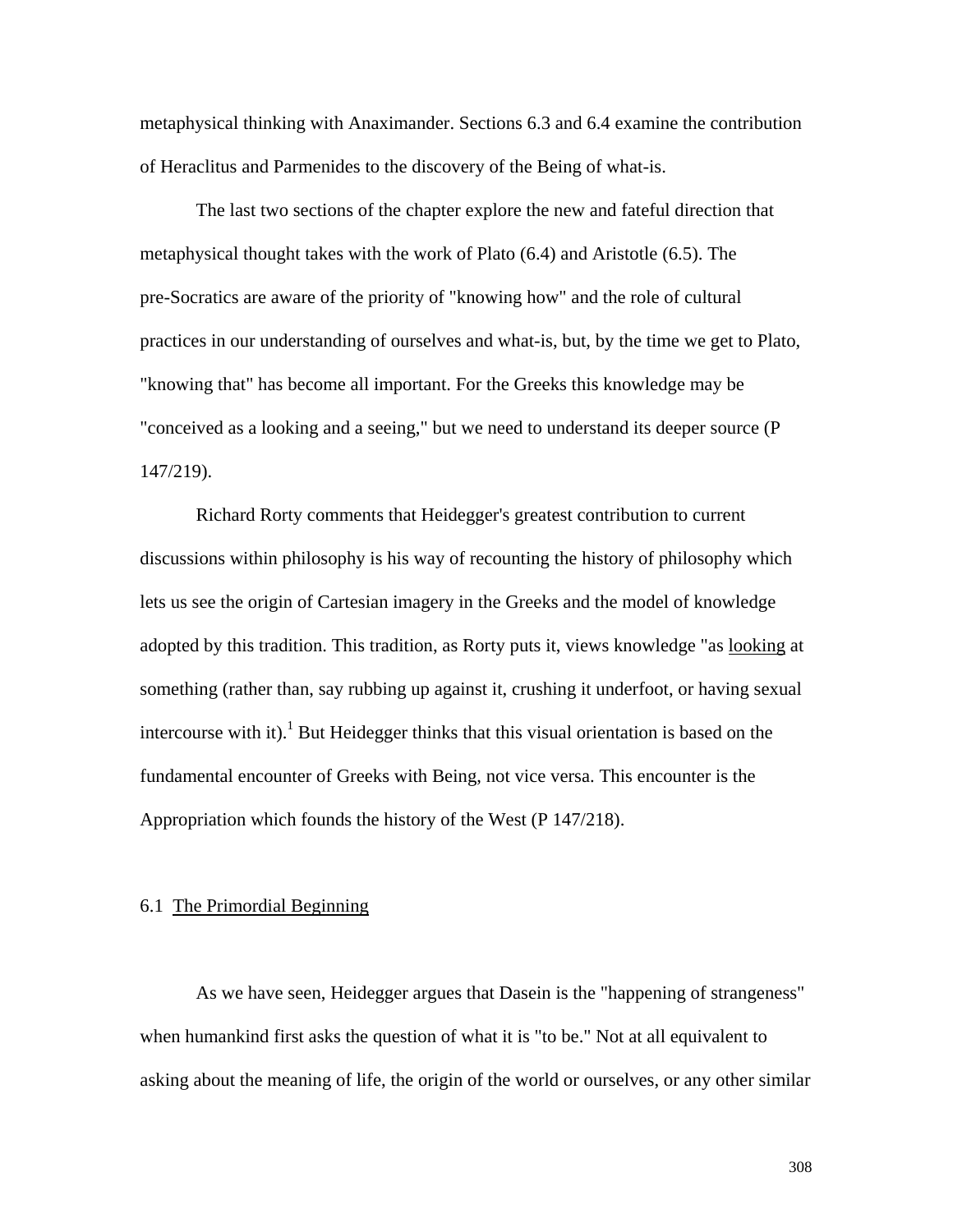question in the religious reflections of all cultures, this question is prompted by the ancient Greek experience of what it is to be. In Heidegger's view, what made the Greeks special was that they themselves recognized the distinctive estrangement. Sophocles in "Antigone" says that, of all the strange things in the world, nothing surpasses man in strangeness (IM 146/112). As he who "breaks out and breaks up," man breaks into an environment in which birds and fish, bull and stallion, earth and sea live in their own rhythm and precinct. However, "Into this life . . . man casts his snares and nets; he snatches the living creatures out of their order, shuts them up in his pens and enclosures, and forces them under his yokes" (IM 154/118). This breaking-up opens what-is as sea, as earth, as animal, and, more generally, as the Being of what-is. Sophocles also noted, Heidegger claims, that the "sweep of time" both lets what-is emerge into the open and conceals what once appeared (P 140/209). The Greek tragedies both articulate and critically alter the dying Homeric world and usher in a new order.

 The culture which authentic Dasein brings into focus only tacitly orders our relationship to the gods, the earth, language, space, things of nature and everyday use. The light cast by the creator's insight lets the Being of what-is appear, or, as Heidegger would say, unconceal itself. $2$  The "gods and the state, the temple and the tragedy, the games and philosophy," the works which were wrought to tell the Greeks who they were, bring things into focus (IM 105f./80). The Greeks were not the first people to domesticate animals or plant crops, of course, but Heidegger's account suggests that they may have been the first to tell themselves that the way they did this made them distinct from other creatures.<sup>3</sup> And, more importantly, to tell themselves what things must be that they could use them so.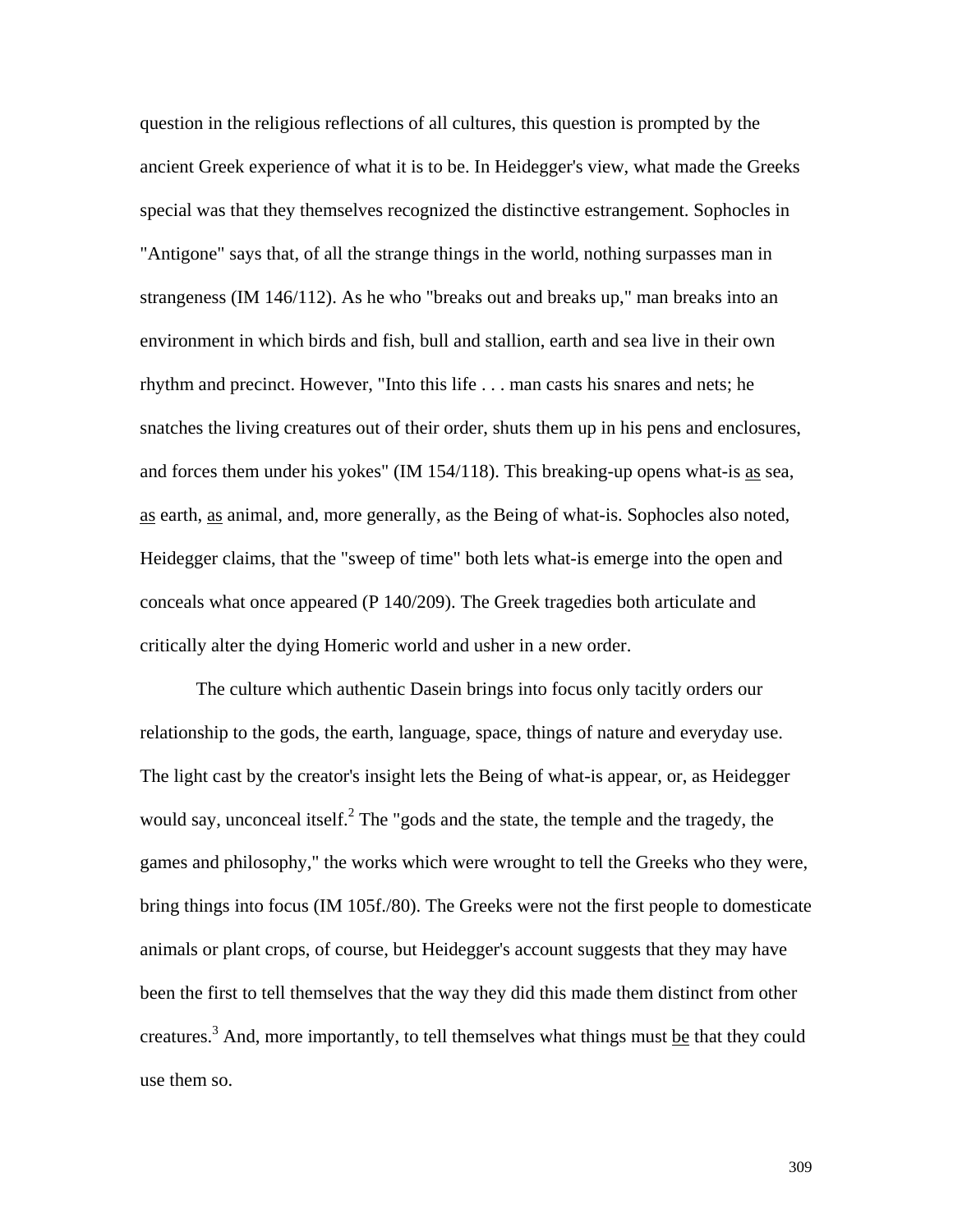Heidegger does not think that the questioning of Being only begins with those thinkers whom we regard as the first philosophers. His credit to Sophocles shows that. For him, thinking about what-is does not even have to be expressed in propositions or formed into an explicit system (AP 223/241). An answer to the question of "what it is to be" can be posed, for example, in art without expression in propositions or in poetry without articulation in an explicit system. Indeed, besides artists, poets, and thinkers, Heidegger also mentions statesmen as among those who pose an answer to the question of Being (IM 62/47), perhaps thinking of Solon and Lycurgus or even Hitler.

 The Greek temple is the first and best example of a "work" that fits together and gathers into a unity "those paths and relations in which birth and death, disaster and blessing, victory and disgrace, endurance and decline acquire the shape of destiny for the human way to be." Such a work of art turned the Greeks into "this historical people." The temple, perched on a hill above the sea, let rock and stone, sky, sun, and sea, trees and grass, eagle, bull, snake and cricket "first enter their distinctive shapes and thus come to appear as what they are" (OWA 42/27f.). With its massive stone columns, the designs of its friezes, and its surrounding environment, the temple brought these things to the people's attention and reminded them of the difference between themselves and the gods.

 What prepares the ground for Dasein's fateful insight, what sets up the world in which Dasein finds itself, is Being. For Heidegger, the world-building accomplished in a work of art such as the temple is not the invention of human beings but of Being revealing itself in human activity and through the insight of authentic Dasein. He remarks about the Greek temple's articulation of an understanding of Being: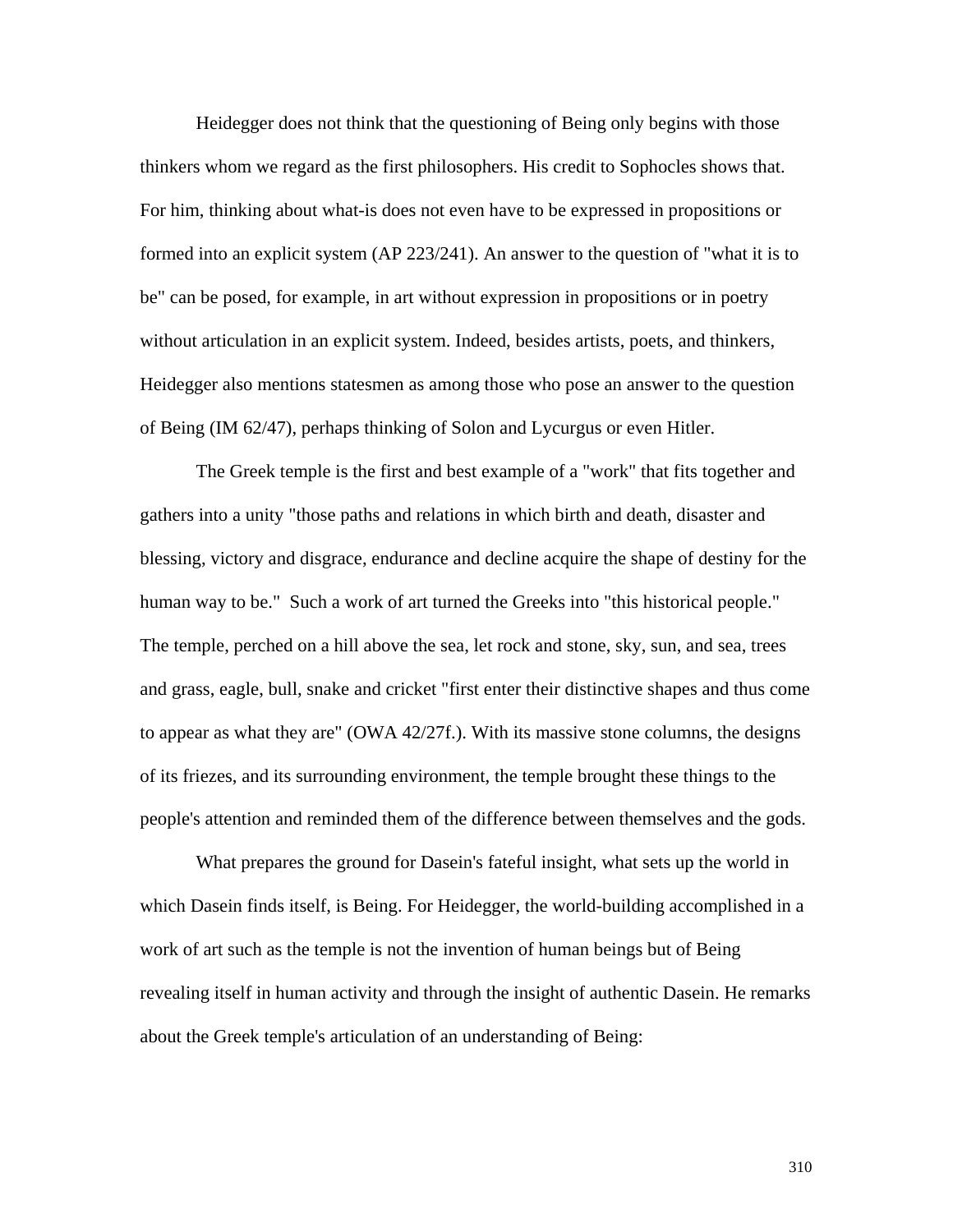The temple-work, standing there, opens up a world and at the same time sets this world back on earth, which itself only thus emerges as familiar ground. But men and animals, plants and things, are never present and familiar as unchangeable objects, only to represent incidentally also a fitting environment for the temple, which one fine day is added to what was already there. Rather, we shall get closer to what is, if we think all this in reverse order, assuming of course that we have, to begin with, an eye for how differently everything then faces us. . . . The temple, standing there, first gives to things their look and to human beings their outlook on themselves  $(OWA 42f./28f.)$ <sup>4</sup>

Human beings gain their outlook on themselves and what-is in general when Being is revealed in a new way through the temple. However, the builders of the temple were responding to the culture's practices: its traditional stories of the gods, its understanding of how to approach them, its dealings with animals and plants dear to the gods, and so forth. Human beings only come to understand their outlook on themselves when it becomes articulated by and focused in a work like the temple.<sup>5</sup>

 Perhaps the first written question and answer to Being occurs in the poetry attributed to Homer, though not in so many words and certainly not in propositions. Heidegger invokes a passage from Homer to show that this poet reflected on "ta onta," or what-is (to on) regarded as a plurality of different things. Homer mentions the ability of the seer Kalchas to see all that is, will be, or once was. Homer used the term "ta eonta"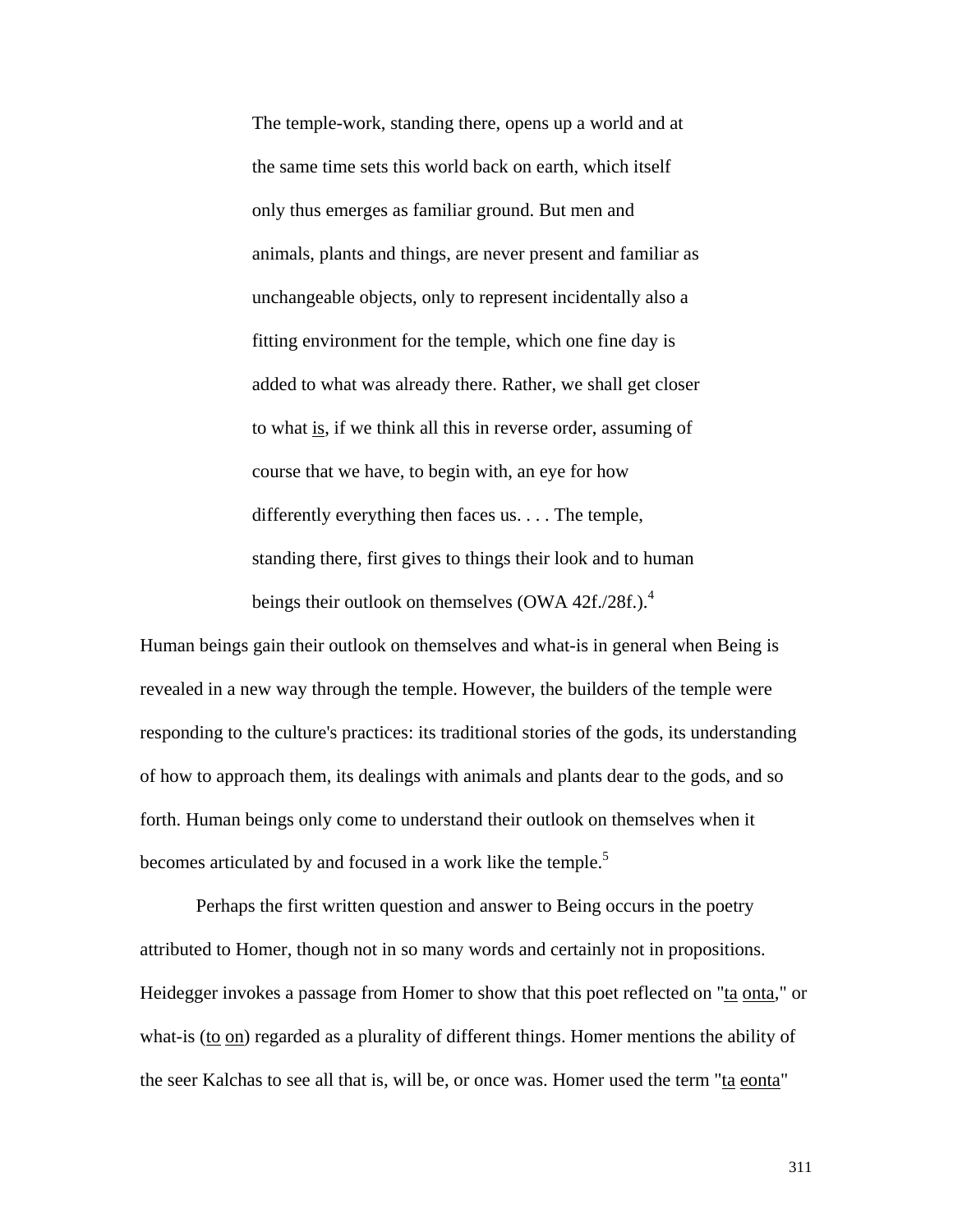(the extra `e' is archaic) not just for things of nature but also "the Achaeans' encampment before Troy, the god's wrath, the plague's fury, funeral pyres, the perplexity of the leaders, and so on" (EGT 37f./350). Perhaps such poetry inspired the philosophers to think explicitly about the Being of what-is.

#### 6.2 Anaximander and the Beginning of Metaphysics

 As we noted in section 0.3, metaphysics is "the kind of thinking which thinks what-is as a whole in regard to Being" (HS 75/123). Unlike the insight manifest in a work of art such as the temple, metaphysical thinking articulates the order of what-is in words. Heidegger believes that the ancient Greeks were inspired to think about what-is as a whole which manifests a certain Being not just by their language's copula verb but by the ambiguity of a single verbal term: the Greek word `on.' As both participle and noun, this word "says `being' in the sense of to be something-which-is; at the same time it names something-which-is. In the duality of the participial significance of on the distinction between `to be' and `what-is' lies concealed." Heidegger adds that what seems like grammatical hair-splitting is "the riddle of Being" (EGT 32f./344).

 If metaphysics has its beginning in the emergence of the duality of Being and what-is from "the self-concealing ambiguity" of the term `on,' then, Heidegger argues, metaphysics begins with the pre-Socratic thinkers (HCE 107/176). They were the first to think explicitly about the nature of everything with which they dealt. The emergence of the duality is the emergence of the "ontological difference" between Being and what-is. However, the emergence of the difference between what-is and Being does not guarantee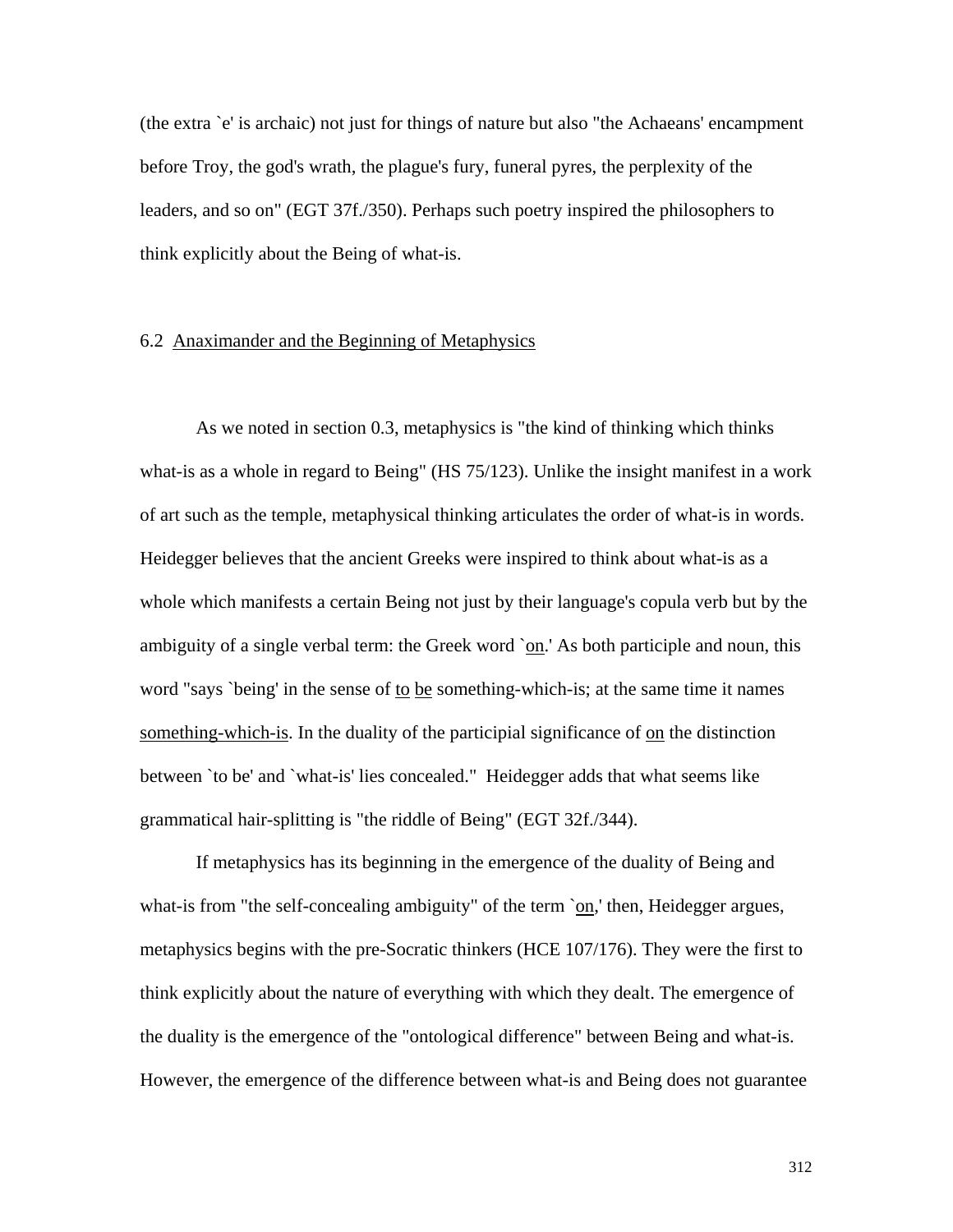that they emerge explicitly recognized as distinct . In fact Heidegger says that at no time—presumably up until he came along—has the distinction between what-is and Being been designated as such. He argues that, from the beginning of thought about what-is, Being has been forgotten and "the oblivion of Being is the oblivion of the distinction between Being and what-is." But, then, in what sense does such a distinction emerge with the pre-Socratic thinkers? Heidegger suggests that the two things distinguished, Being and what-is, unconceal themselves but they do not do so as explicitly distinguished (EGT 50f./364f.).

 Thus, the original oblivion of the distinction between Being and what-is is not the complete oblivion of Being and what-is as such but rather the oblivion of the distinction between them. The early Greek thinkers thought about Being in so far as they thought about the Being of what-is which "unconcealed" itself to them. But they did not think explicitly about Being itself nor its relation to the things which show themselves as Being in a certain way. Hence, they did not think explicitly about the distinction between Being and what-is. For Heidegger, until the distinction between Being and what-is is comprehended we have really understood neither Being nor what-is since they only appear "in virtue of the difference" (ID 63f./131).

 But, if the ontological difference was never explicitly recognized until Heidegger came along, if previous thinkers had never seen the connection between how things show themselves in the background practices and what we think about them, then what is the point in saying that this distinction has been "forgotten"? Heidegger thinks that the distinction, though not explicitly recognized as such, can "invade our experience . . . only if it has left a trace which remains preserved in the language to which Being comes"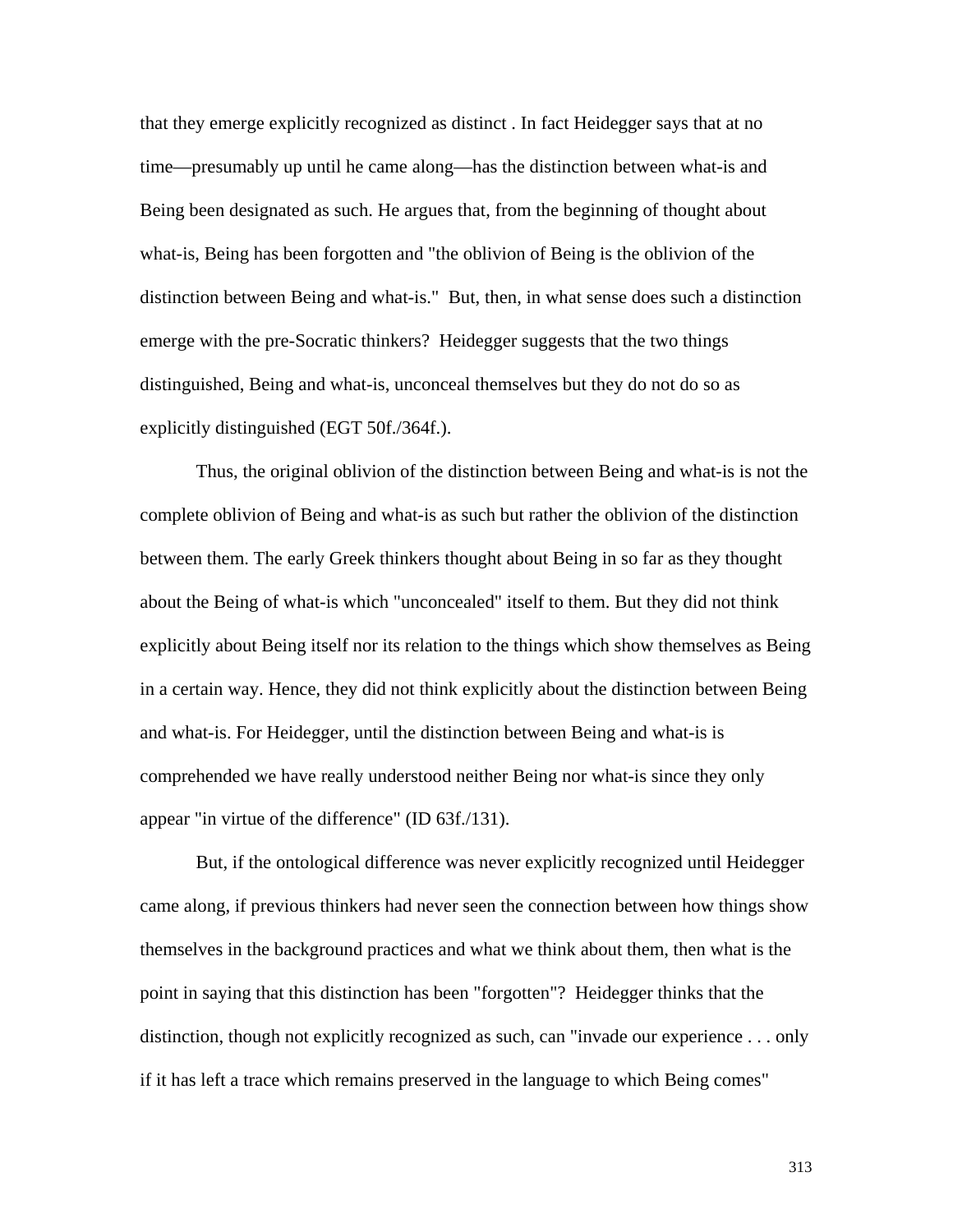(EGT 51/365). Heidegger finds this "trace" of the nature of the distinction in the language and thought of Anaximander, Heraclitus, and Parmenides. Though they did not realize the full nature of the difference, they did glimpse the dependence of what-is on the understanding of Being which is embedded in the cultural practices. Heidegger thinks that they tried to articulate this relationship with their notions of chreon, logos, and moira.

 For Heidegger the early Greek philosophers divide into three distinct groups: Thales, Anaximenes, et al.; Anaximander, Heraclitus, and Parmenides; and Plato and those after him. Since Heidegger's views on other philosophers are frequently regarded as idiosyncratically bizarre, I will call upon a scholar of Greek philosophy to help make one of Heidegger's basic points about these thinkers. Preparing for his discussion of Parmenides, Alexander Mourelatos remarks:

> At the dawn of philosophic speculation some bold spirits startled their contemporaries with direct pronouncements such as "It's all water" or "It's the opposites at war." It was an advance in self-conscious thinking when these sages were able to refer to what appears on the right-hand side of these intriguing identity statements as phusis or aletheia, or to eon. Both the practice of employing a concept, and the words referring to this employment, had come to be developed. The radical shift comes with Parmenides.<sup>6</sup>

In a thinker such as Thales we can see someone grappling with the nature of what-is, yet he has not really distinguished the "it" from the water of which he says it is made. We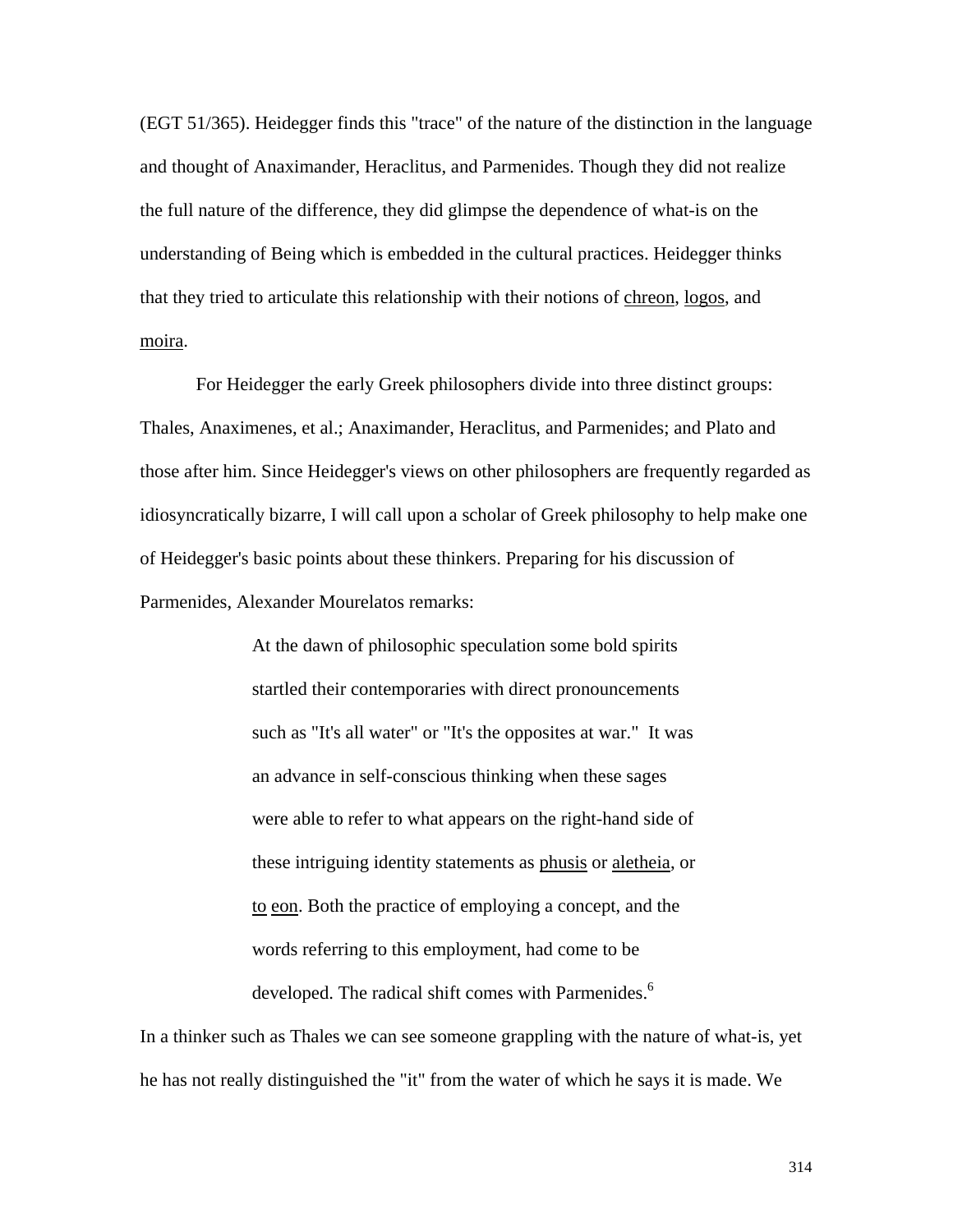take a step closer to metaphysical thinking with Anaximander, who asserts that what-is is ordered by necessity; but the more significant advance comes when Heraclitus and Parmenides identify what-is as some sort of whole, as phusis or aletheia or to on, which reveals itself as having some particular Being. This, Heidegger thinks, is quite different from seeing things as made of the same "stuff."

 Heidegger dismisses Thales and Anaximenes from the usual list of the first thinkers without much comment. Heidegger does suggest that Thales is the first thinker to answer the question of Being by reference to a being (BPP 319/453). He says that "to be" is to be water. One might argue that claims such as "it's all water" or "it's all air" seem to assert something about material composition, and the "it" here is understood as a "totality" in the same way that water is conceived as a totality made up of all particular configurations of water from drops and puddles to lakes and oceans. The predicate then names the "stuff" thus totalized. But the metaphysical notion of "what-is as a whole" is not that of a cumulative mass, and its "Being" is not its material composition. We might say that Heidegger regards Thales as offering, so to speak, an ontic theory of the nature of what-is with Anaximander providing the first authentically ontological inquiry.<sup>7</sup>

 As the first ontological thinker, Anaximander points the way for the others to follow. Heidegger agrees with Mourelatos that a "radical shift" in Greek thinking occurs with Parmenides, but, for Heidegger, Parmenides is the second pivotal thinker after whom philosophy begins to move away from the original Greek insight into Being and toward traditional metaphysics and the fateful model of knowledge. Anaximander gets metaphysics off the ground, but the thinkers after Parmenides give this grounding a different character.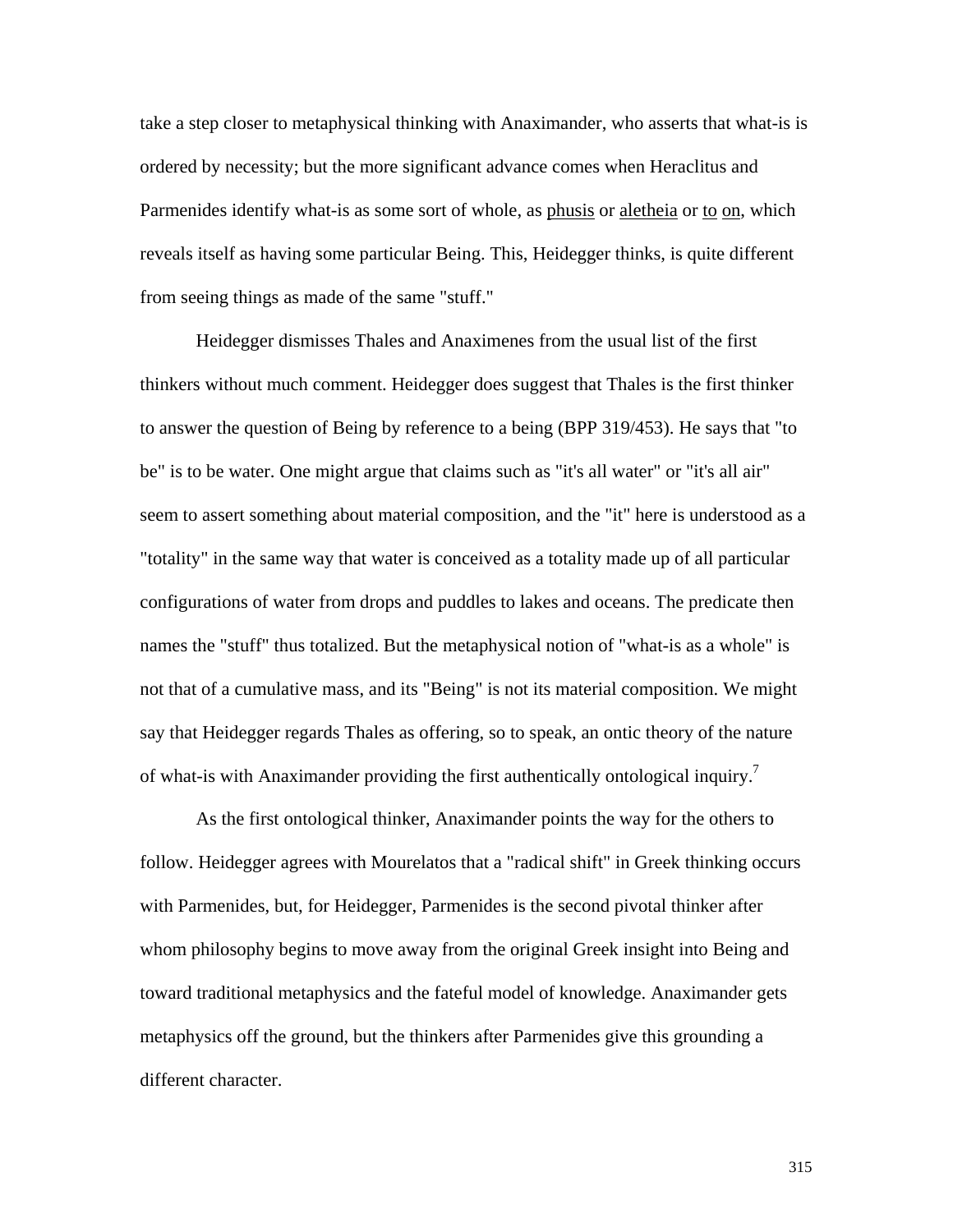Heidegger focuses on Anaximander's idea of "to chreon" or "necessity" as it is expressed in the one fragment of quotation which has come down to us from him. Things come into and pass out of existence "according to necessity," says Anaximander, "for they pay one another recompense and penalty for their injustice." The "they" which compensate one another according to necessity are, Heidegger tentatively suggests, "ta onta" or the multiplicity of what-is.<sup>8</sup> Anaximander's term `to chreon' is, Heidegger argues, "the earliest name of the Being of what-is" (EGT 49/363).

Homer may have thought about ta onta, but Anaximander is the first to name the Being of what-is which ta onta have and to glimpse the context in which they have their place. "Necessity" is the name for that which unifies or makes a whole of everything which is, even though ta onta are still a multiplicity. Heidegger understands Anaximander's notion of chreon as, to use his terminology, a "gathering" which both "lights" and "shelters" what-is (EGT 55/369), making it what it is. Heidegger takes the notion to be expressing the original glimpse of Being which is developed more explicitly in both Heraclitus and Parmenides. "Gathering" is the activity of the cultural background practices which let things show up in various ways in one unified clearing.

 Heidegger insists that we must try to understand the significance of the Greek word for `necessity' in its historical, etymological context. In a rather dubious etymology, he suggests that the term `chreon' is connected with `he cheir' which refers to the hand and `chrao' which means to `get involved with something' or `reach one's hand to something' as well as to `place in someone's hands' or `let something belong to someone.' Hence, Heidegger proposes to translate `to chreon' into German as `der Brauch,' which means `usage' or `custom,' relating the term to the verb `brauchen' which means `to need,'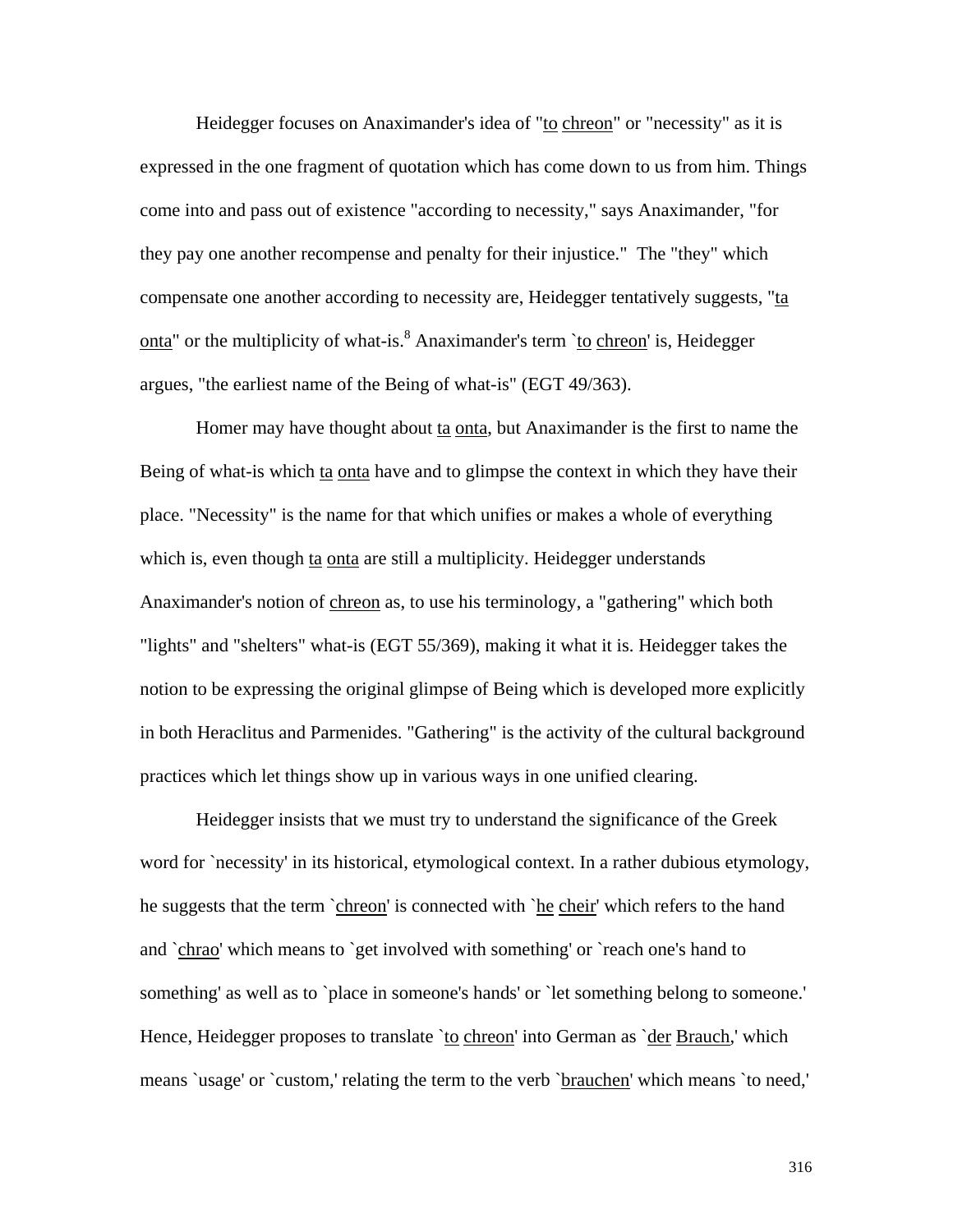`to employ,' `to engage.' In his translation Heidegger is trying to capture the notion of a necessity that arises out of practical involvement and the demands of everyday activity (EGT 51f./366), but also suggests that things solicit us, engage us, in this involvement. The "world" of **Being and Time** is the context of involvement which "necessarily" must be in order for things to "be," the world that Dasein does not create but enters in its engagement with the Being of things.

We should not take this sense of `usage' as being purely pragmatic or implying that the order of things is dependent solely on what human beings want to do with them. Heidegger takes the word `brauchen' back to what he regards as its root-meaning: to enjoy, to be pleased with something and have it in use. To `use' is supposed to suggest letting something be involved in one's being-at-home in the world (EGT 53/367). Thus, the trees that surround one's house or the river that flows through the park are as much "useful" as one's shoes or hammer. Tying in Parmenides with Anaximander's chreon, Heidegger suggests that the root-meaning of Parmenides' `chre' indicates turning something to use by handling it but that this has always meant "a turning to the thing in hand according to its way of being, thus letting that way of being become manifest by the handling" (WICT 195/118). Tending grapes or grain, using leather for shoes or bronze for shields, involves letting these things be what they are. This is not simply a matter of our purposes, though in its modern evolution Dasein is tempted to think so, as we will see in Section 7.3.

 To amplify his notion of usage Heidegger quotes some lines from Hölderlin's "The Ister River":

It is useful for the rocks to have shafts,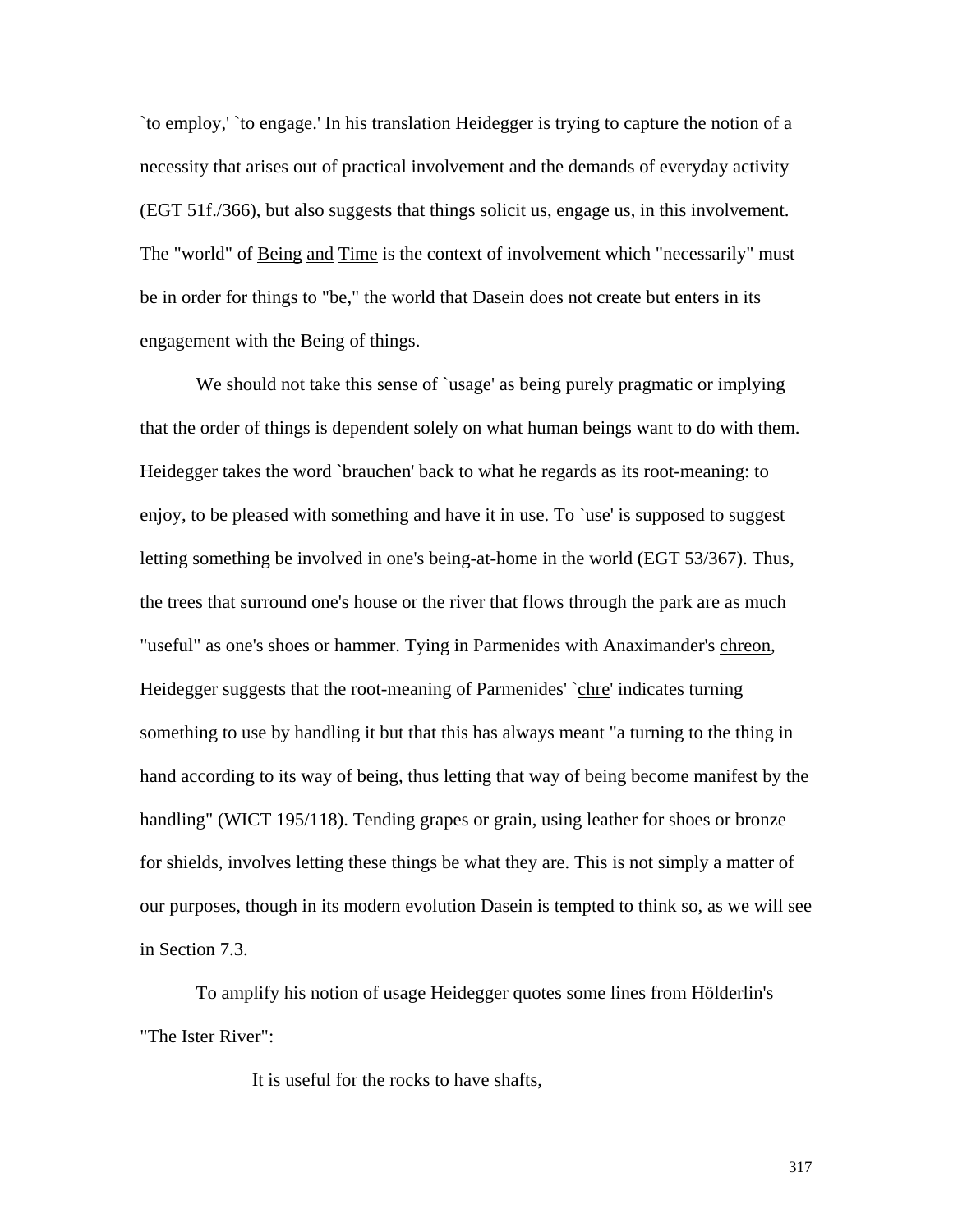And for the earth, furrows.

It would be without welcome, without stay.<sup>9</sup>

Heidegger adds that without food or drink, without the crops sprouting from the furrows or the well-water bubbling from the shafts, there is no welcome for us, no "stay" or "lingering" in "the sense of dwelling at home."<sup>10</sup> He explains:

> `It is useful' says here: there is a way of being together of rock and shaft, of furrow and earth, within that realm of being which opens up when the earth becomes a habitation. The home and dwelling of mortals has its own site. But its situation is not determined first by the pathless places on earth. It is marked out and opened up by something of another order. From there, the dwelling of mortals receives its measure (WICT 190f./117).

We, as Dasein, have an understanding of this Being which is manifested most primordially in our everyday dealings with things such as, in this period, finding wells and plowing the land. But we do not create Being. It reveals itself to us through what-is. That a piece of land is fertile or water potable is a matter of their Being, not just ours, although they show up as such only in a context of concern.

 In his discussion of Homer and Anaximander, both of whom he considers to be articulating the distinctively Greek understanding of Being, Heidegger extracts their understanding of what-is. He says that the Greeks equate what-is with (1) what we are "at home with" in our everyday dealings, and (2) what-is-present.<sup>11</sup> These senses are mingled in the term that Heidegger considers to be the Greeks' most precise name for what-is: `ta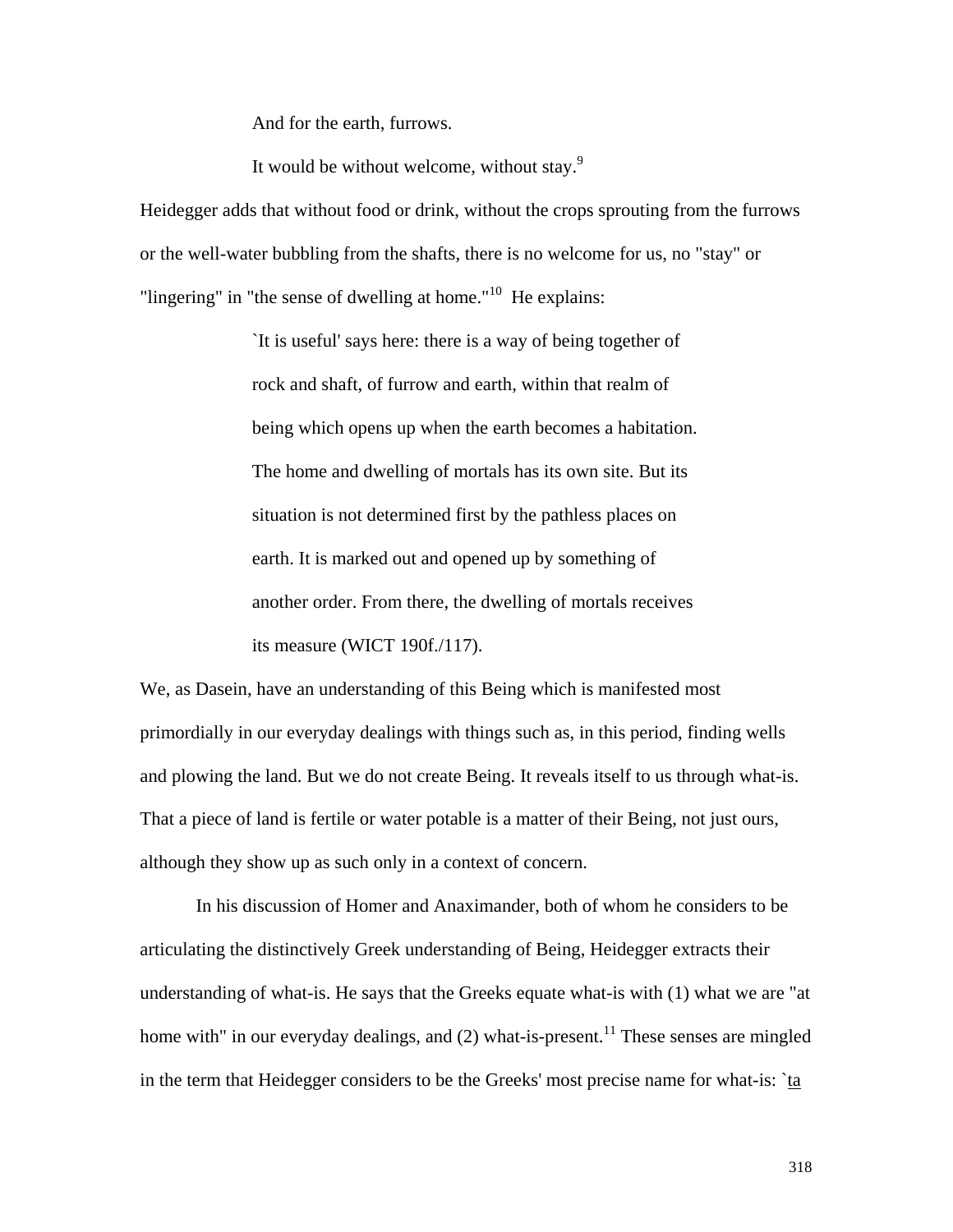pareonta.' He suggests that the prefix `par' shares a meaning with the German preposition `bei,' indicating `at' or `near' as well as `during' or `while.' `Bei' also means `at the home of,' similar to the French `chez.'<sup>12</sup> This supposed connotation is especially appropriate since the pareonta are, Heidegger says, the things which we come across in the "neighborhood" of unconcealment, that is, our familiar territory (EGT 34/346).<sup>13</sup> Thus, Heidegger believes that the Greeks originally thought about the Being of what-is primarily in regard to the objects of their everyday concerns such as tools, crops, furnishings, the earth, and the sky. As we noted in section 5.2, this orientation toward the ready-to-hand is supposed to mark a clear break with myth and magic.

 At least from the time of Homer and renewed contact with Eastern cultures, the Greeks did have a sense of the distinctiveness of Greek life and the unique social and political order that made their world a whole. Heidegger claims that the early Greek thinkers understood the importance of this cultural ordering as the condition for things to come forth and show themselves as what they are. In this realm Anaximander's ta onta make their presence known:

> Anaximander's chreon, as the Being of what-is, is not a "something" which stands "behind" or within separate objects but rather is that which "gathers" things into a neighborhood.

 Heidegger also finds in the early Greek thinkers traces of the Temporal significance of presence, the second point above. He comments: "The Greeks experience what-is as what-is-present, whether at the present time or not, presencing in unconcealment" (EGT 36f./349). For Homer and Anaximander, ta onta referred to what is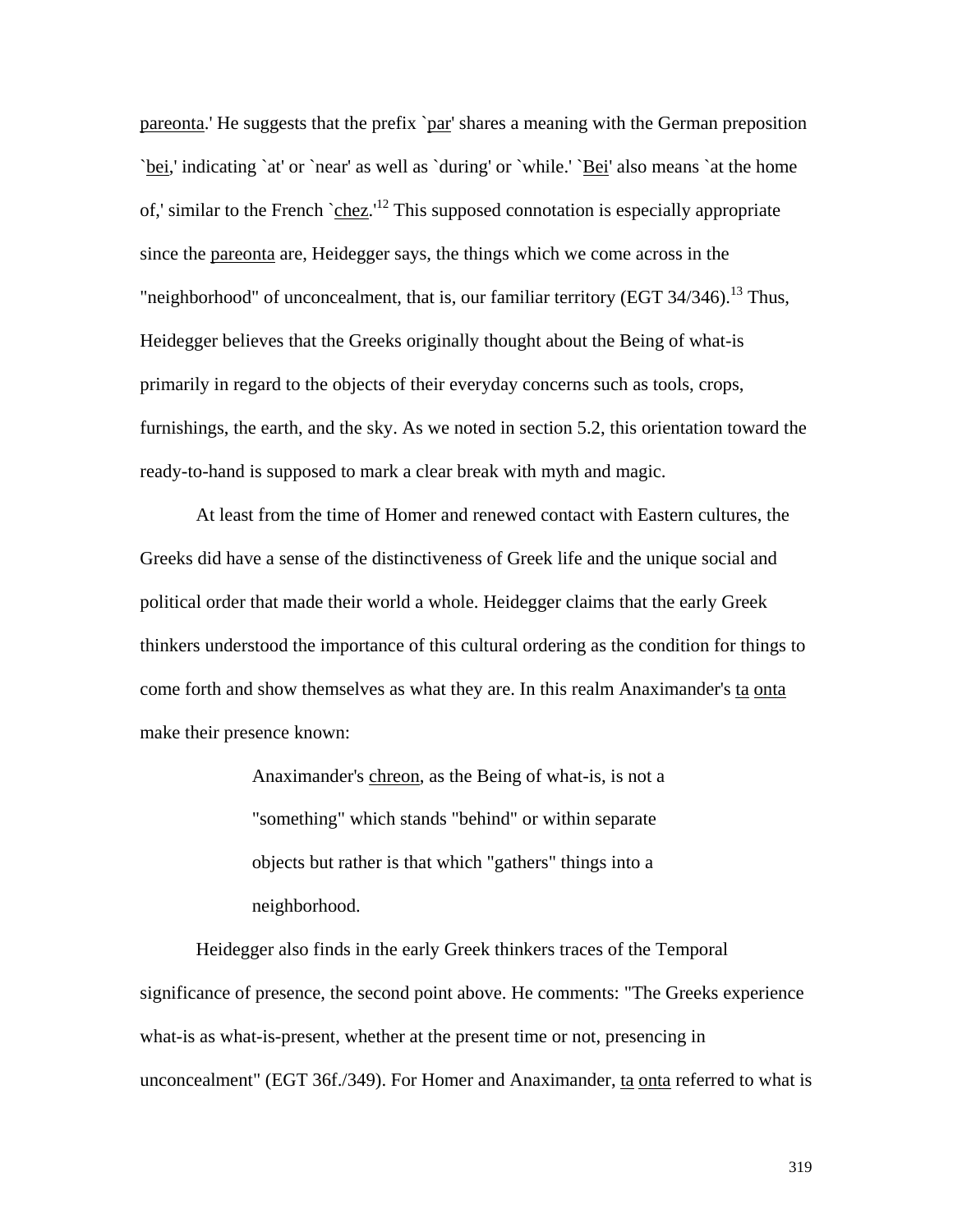past and what is to come, as well as what is present at some here and now. "Both are ways of presencing, that is, the presencing of what is not presently present" (EGT 34/346). The seer Kalchas, understanding the Being of what-is, comprehends what was, is, and will be. Anaximander, according to the traditional version of his fragment, thinks that things come to be and pass away "according to necessity." Ta onta pay each other compensation for "injustice" according to the "dominion of time."<sup>14</sup>

 Thus, Heidegger argues that the locus of reality for the early Greek metaphysical thinkers was their here and now. What is past was present once; what will be becomes present later. They shift from a mythological orientation in which the "really real" existed at some indeterminate "once upon a time" and "once at a place" to an understanding of Being according to which even the gods manifest themselves at some here and now, as on the battlefield at Troy.

 Heidegger also takes the early Greeks as having at least a glimpse of the way that the understanding of Being is dependent upon the quite different sort of time in which we are "in time with" the Temporality of Being. His analysis of Anaximander's notion of ta onta "compensating" each other for their "disorder" according to the "dominion of time" draws on this idea (EGT 40-50/353-364). We will see the nature of this dominion more clearly once we have examined Heidegger's version of the thought of Heraclitus and Parmenides.

#### 6.3 Heraclitus

According to Heidegger, Heraclitus's notion of  $\log 15$  involves a similar force of necessity which maintains the order of what-is. Heidegger himself takes this logos to be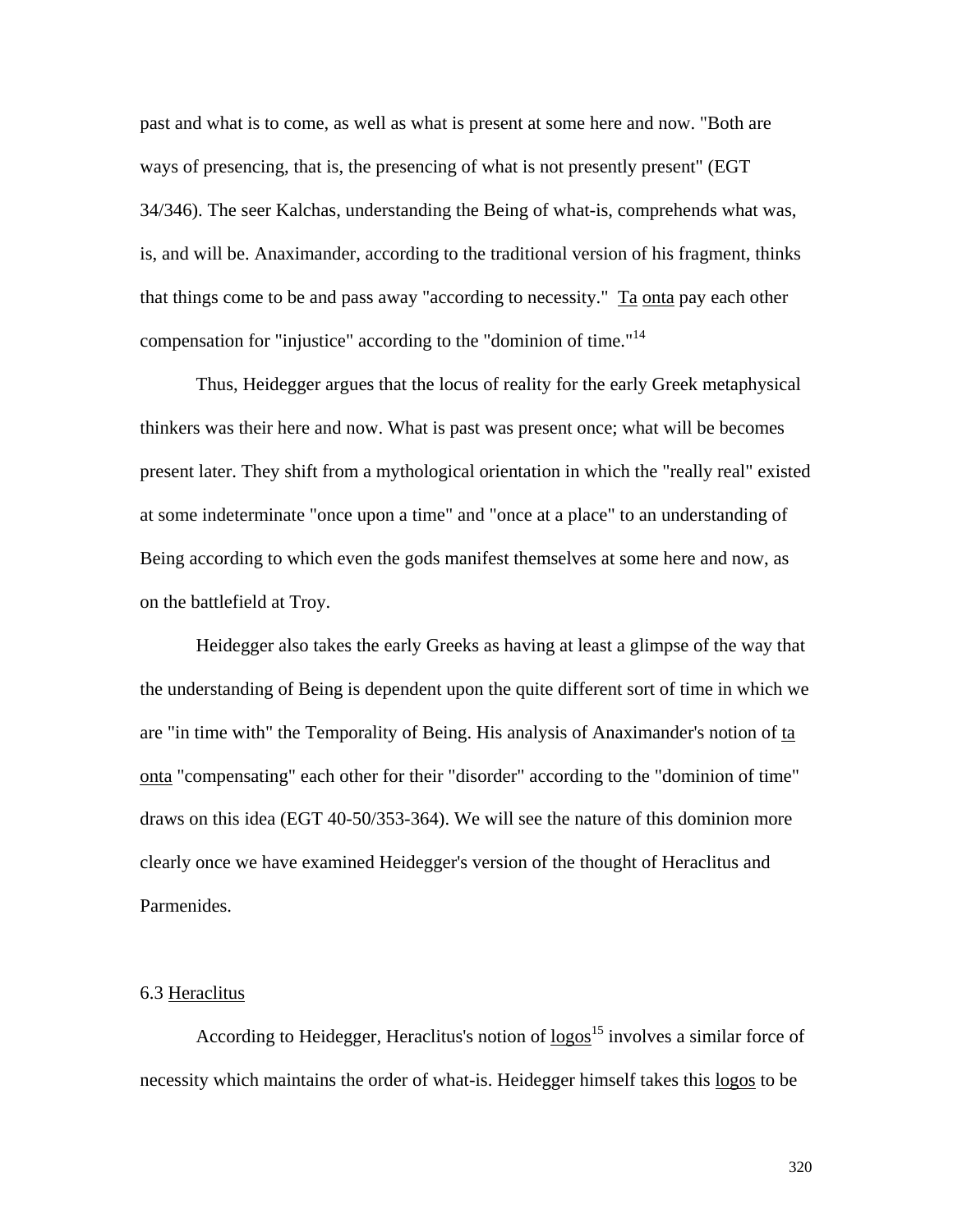the legein which "lays out" the world as the context of significance in which things are dealt with in various ways. Logos should be understood as not language or reason but rather as the ordering of what-is by cultural practices. Indeed Heidegger suggests that, if Heraclitus had explicitly recognized the relationship between language and the logos, the history of Being would have gotten off to a very different start (EGT 77/220), perhaps one not so ignorant of its indebtedness. Logos lets what-is manifest itself as what it is, as, e.g., chiseling let the stone show itself as a column or wine-making let the grapes show themselves as fermented juice.

 Heraclitus says that the logos reveals that "all is one," that is, "hen panta." Making the next move in the history of Being, Heraclitus does not just see ta onta, the multiplicity of what-is, but rather thinks there is a unity and oneness to what-is. He discovers to on, what-is as a totality. In spite of all the apparent diversity of things, there is a sameness to the multiplicity which makes them into a "one." But, Heidegger questions, what does the statement that everything is one mean? He warns us not to jump quickly to the conclusion that Heraclitus is offering "a formula that is in some way correct everywhere for all times" (EGT 69/211). That is, Heraclitus is not making, with universal and eternal intent, a particular metaphysical claim about what-is. He is not proposing the first traditional metaphysics comparable to the Platonic "Being is idea" or the Aristotelian "Being is <u>ousia</u>." Rather we could say that Heraclitus is making the first claim about the relationship between Being and what-is. He is saying that, thanks to logos, what-is is revealed as having some common bond. He does not, however, specify "what" this common bond is, as if it were a common property. In the language of Being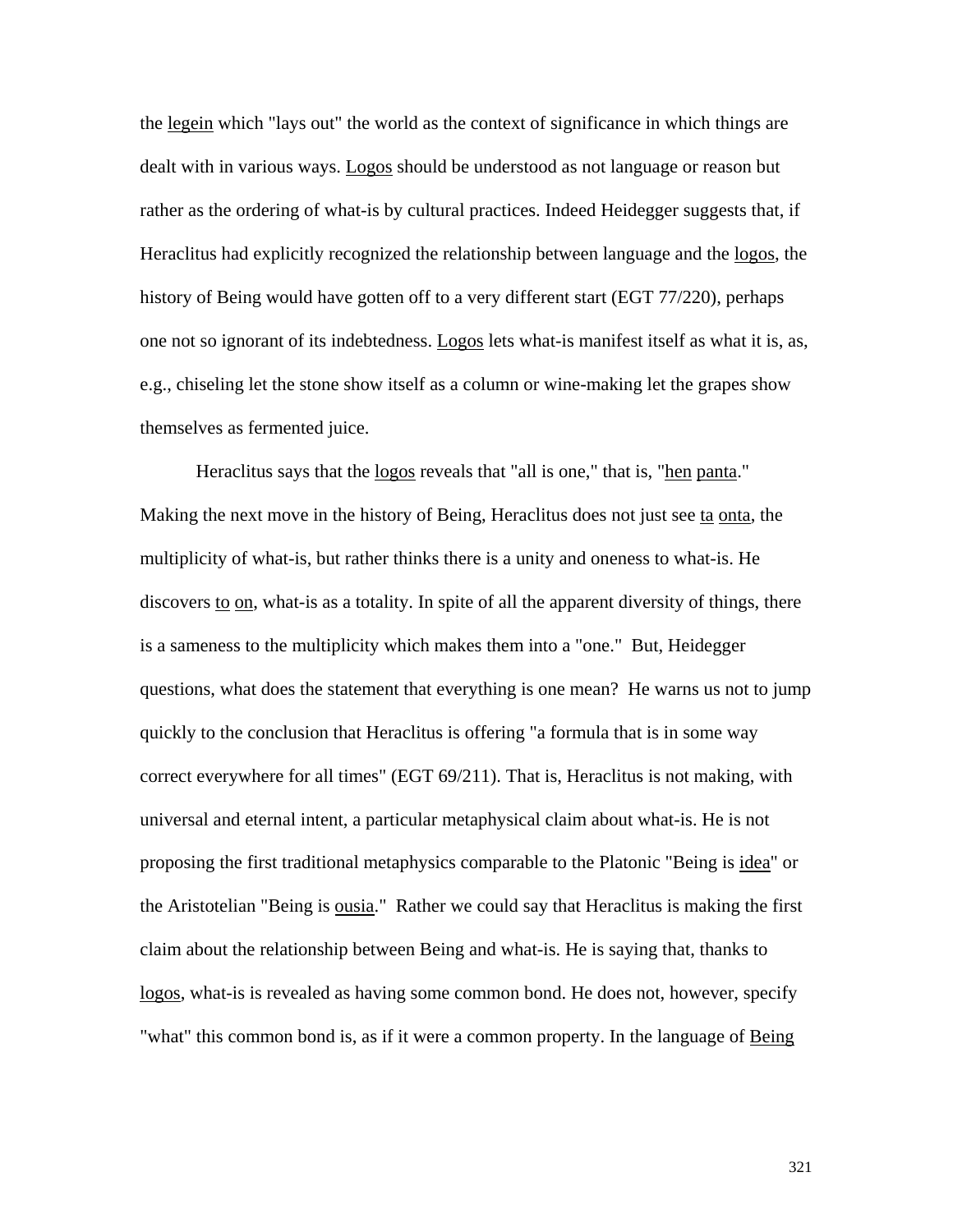and Time, Heraclitus offers a glimpse of an existential analysis, not some one existentiell understanding of Being.

 Thus, Heraclitus's dictum only suggests that traditional metaphysics is possible. He is not making any specific claim about the character of the one—about the Being of what-is—which is all things. He only describes what it accomplishes. As Heidegger puts the point:

> The hen panta lets lie together before us in one presence things which are usually separated from and opposed to one another, such as day and night, winter and summer, peace and war, waking and sleeping, Dionysos and Hades (EGT 71/213).

If everything is one, then even opposites are placed together in such a way that we can find some common bond gathering them.

 Instead of trying to make Heraclitus's dictum into a formula of traditional metaphysics, Heidegger suggests that we should think of "logos as legein prior to all profound metaphysical interpretations, thereby trying to establish seriously that legein, as the gathering letting-lie-before, can be nothing other than the essence of unification which assembles everything in the totality of simple presencing" (EGT 70/212). The things so assembled may exhibit a different unity at different times, and therefore no "formula" describing their unity as a common property (as "idea" or "created by God" or "stuff to be dominated") will remain adequate at all places and times. Heidegger suggests that legein, in its letting-lie-together-before, means that "whatever lies before us involves us and therefore concerns us" (EGT 62/203). We are involved with and concerned about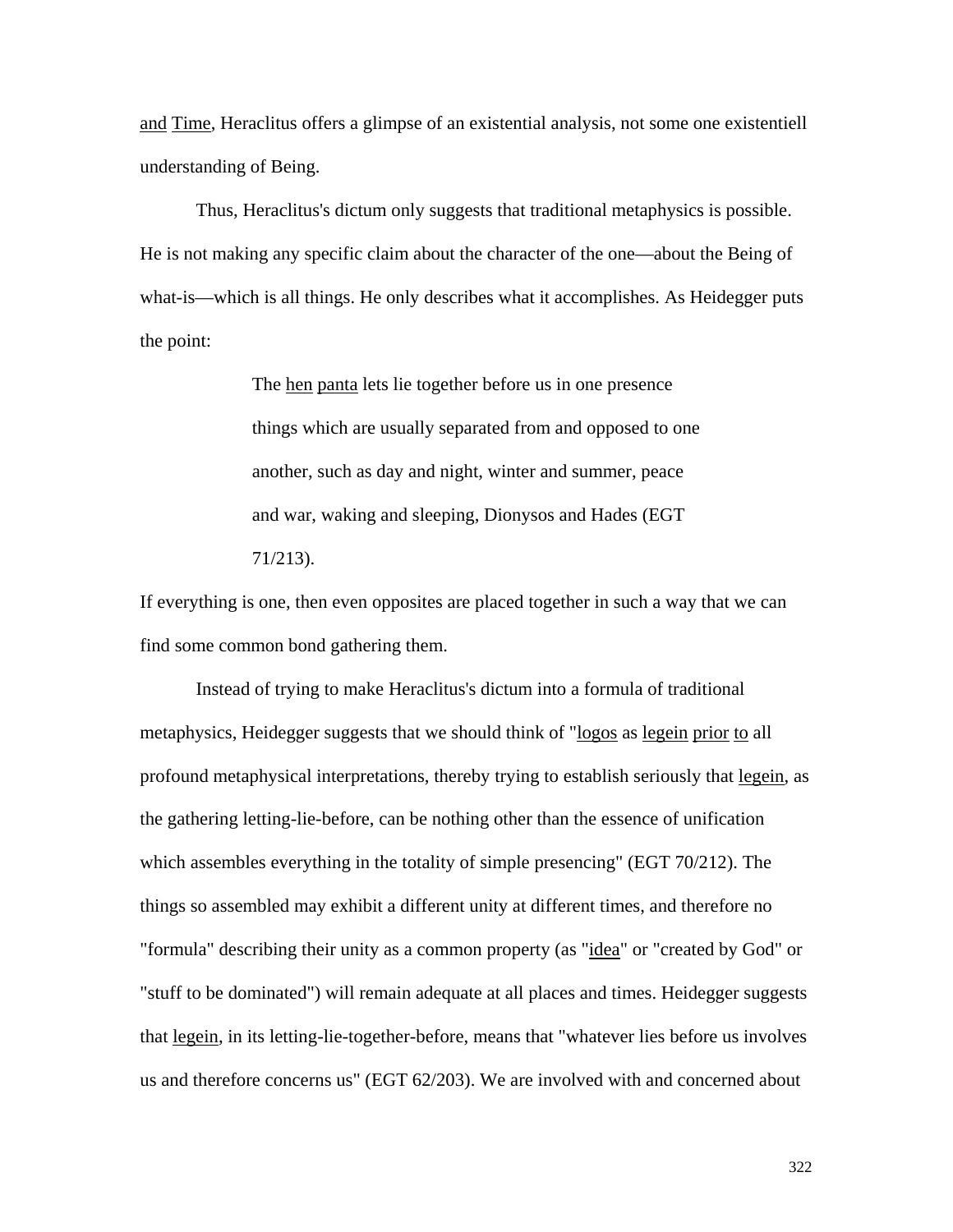things in different ways in different periods of our history, and this difference lies behind the history of traditional metaphysics, that is, the history of the revelations of Being.

 Heidegger takes note of Heraclitus's use of the image of lightning to describe the context created by the way Being unifies what-is: Heraclitus says both that logos steers all things through all things and that the thunderbolt steers all things. Heidegger's own notion of this cultural context as a "lightening" or "clearing" in which things show themselves, plays on this same imagery. The logos lets everything be gathered into a unified totality, but our understanding of the character of this totality can be changed in a flash—a lightning flash of insight which casts new illumination on our world.

 Heidegger thinks that Heraclitus indicates that he recognizes the ambiguous relationship between Being and what-is when he remarks that the one does not want and yet does want to be called Zeus. In order to make Heidegger's point clearer, we can compare the phrase `hen panta' (`all is one') to Heidegger's phrase `the Being of what-is,' which itself refers to the unity of all that is. If we understand "all is one" with the emphasis on the "one" as in the Being of what-is, then we see the one as a manifestation of logos and hence as "what lets what-is-present come to presencing." But then, Heidegger points out, "the hen is not itself something present among others" (EGT 73/215f.). All is <u>one</u> emphasizes the Being of what-is, that is, it is the <u>logos</u> or cultural practices which gather things into what they are. And then the one is not willing to be called Zeus because it is not a thing at all but rather that which lets everything, including things like gods, be present in the clearing and show themselves as what they are.

 On the other hand, Heidegger continues, "If the hen is not apprehended from itself as the logos, it appears rather as panta; then and only then does the totality of what is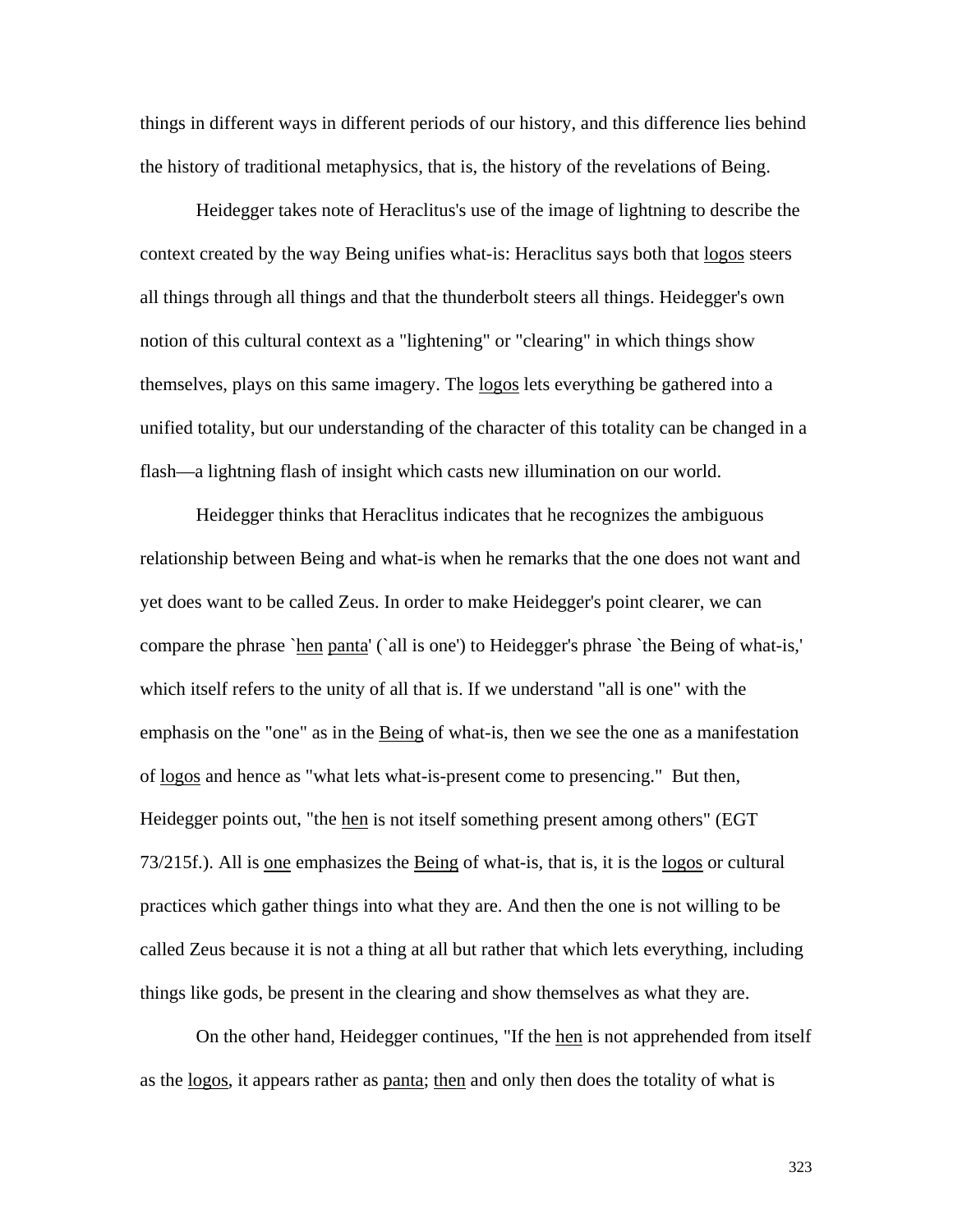present show itself under the direction of the highest present thing, as one whole under this one" (EGT 74/216). Then, Heidegger says, this one, now understood as the highest one of all, and similarly as the highest Being of what-is, is willing to be called "Zeus." Under this aspect, Zeus becomes one amongst the all or something-which-is, and he executes the one's "dispensation of destiny" (EGT 73/216). Zeus is regarded as a particular something-which-is and the moving force of the history of Being.

 Heidegger thinks that the same sort of fruitful ambiguity between Being and what-is, the ambiguity of on and of the one as Zeus, arises in Heraclitus's comment that "phusis loves to hide." Heraclitus evidently conceives of phusis both as a characterization of the logos and as what-is. Thus phusis is both the activity which lets what-is manifest itself and that which is manifest. As the activity of manifesting, it itself does not show itself, and thus it hides; but this activity reveals phusis as "nature," as the Being of what-is. This way of Being, however, is hidden from those who, unlike Heraclitus, do not understand that everything is one, and so only see a scattering of things with each one different from the others. It is hidden from those who live in the Anyone but not from those who are authentically Dasein and can see things through the eyes of Heraclitus.

 Heidegger provides his own definition of phusis, which becomes one of his favorite terms to capture his notion of Being. He says of phusis:

> It denotes self-blossoming emergence (e.g., the blossoming of a rose), opening-up, unfolding, that which manifests itself in such unfolding and preserves and endures in it; in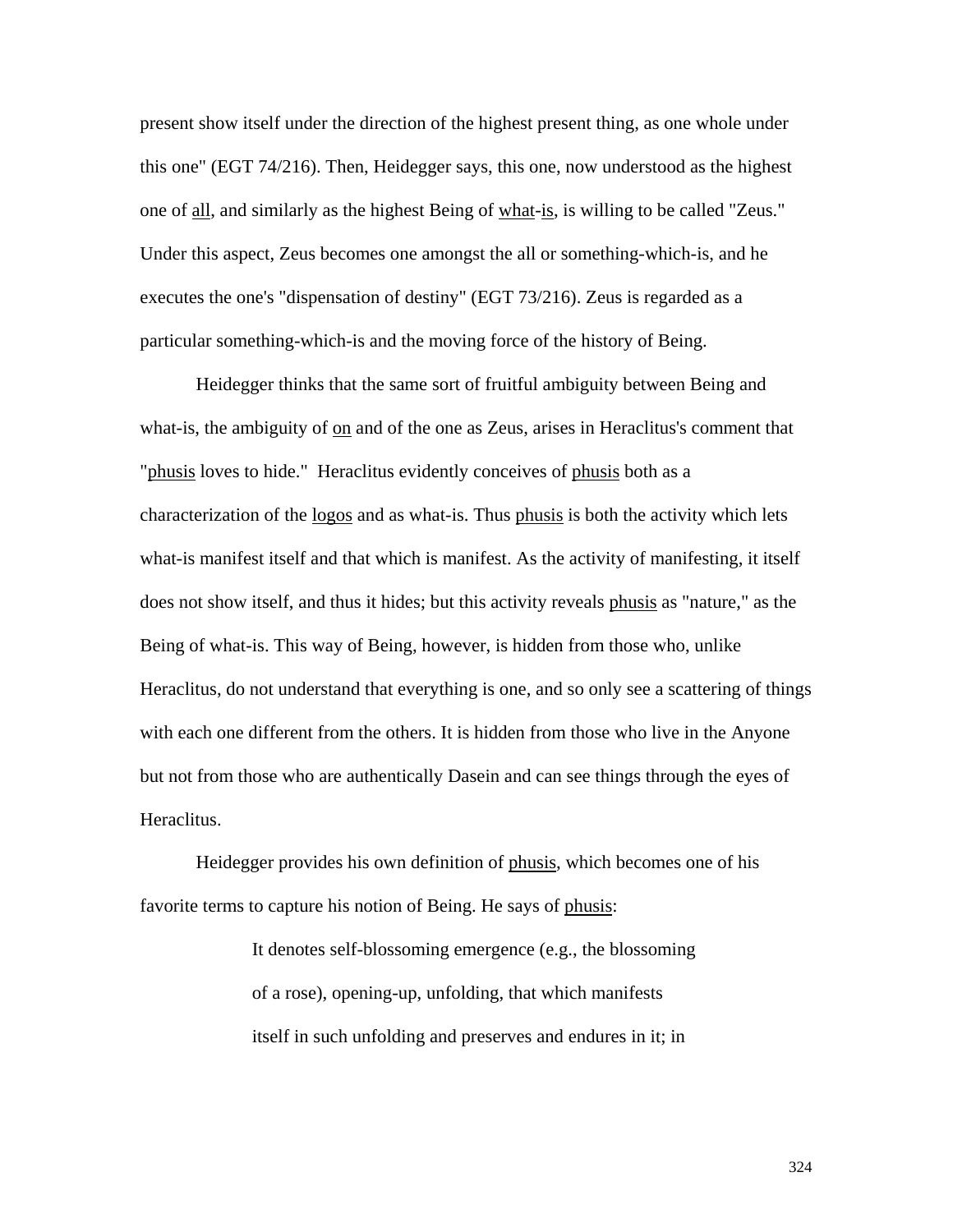short the realm of things that emerge and linger on (IM

 $14/11$ <sup>16</sup>

Notice that this realm includes two distinct aspects: the self-blossoming emergence (Being) and that which manifests itself in such unfolding (what-is). In Heraclitus the relationship between these two aspects has not been forgotten. Hence, in his use of the term, `phusis' indicates the same sort of ambiguity as the two-faceted `on.'

## 6.4 Parmenides

 Parmenides takes the next step in the history of Being. Connecting him with the first thinker to name the Being of what-is, Heidegger claims that the essence of Parmenides' notion of "moira" or "fate" is intimated in Anaximander's conception of chreon. Chreon is "the first and most thoughtful interpretation of what the Greeks experienced in the name moira as the dispensing of portions" (EGT 55/369). We can support Heidegger's point about the development of metaphysics by noting the connection between `chreon' and the necessity referred to in Parmenides' famous dictum. Parmenides used a form of the same word, `chre,' in saying, as the sentence is usually translated, "It is necessary to say and think what is." George Redard has explored the meaning of Parmenides' phrase and shown that the core meaning of `chre' is that of adaptation or accommodation to the requirements of a given context.<sup>17</sup> Adding to this idea, Heidegger claims that the context is created by practical activities.

 Heidegger also argues that Parmenides' notion of moira is similar to Heraclitus's notion of logos as a "letting-lie-before which gathers." Connecting Heraclitus and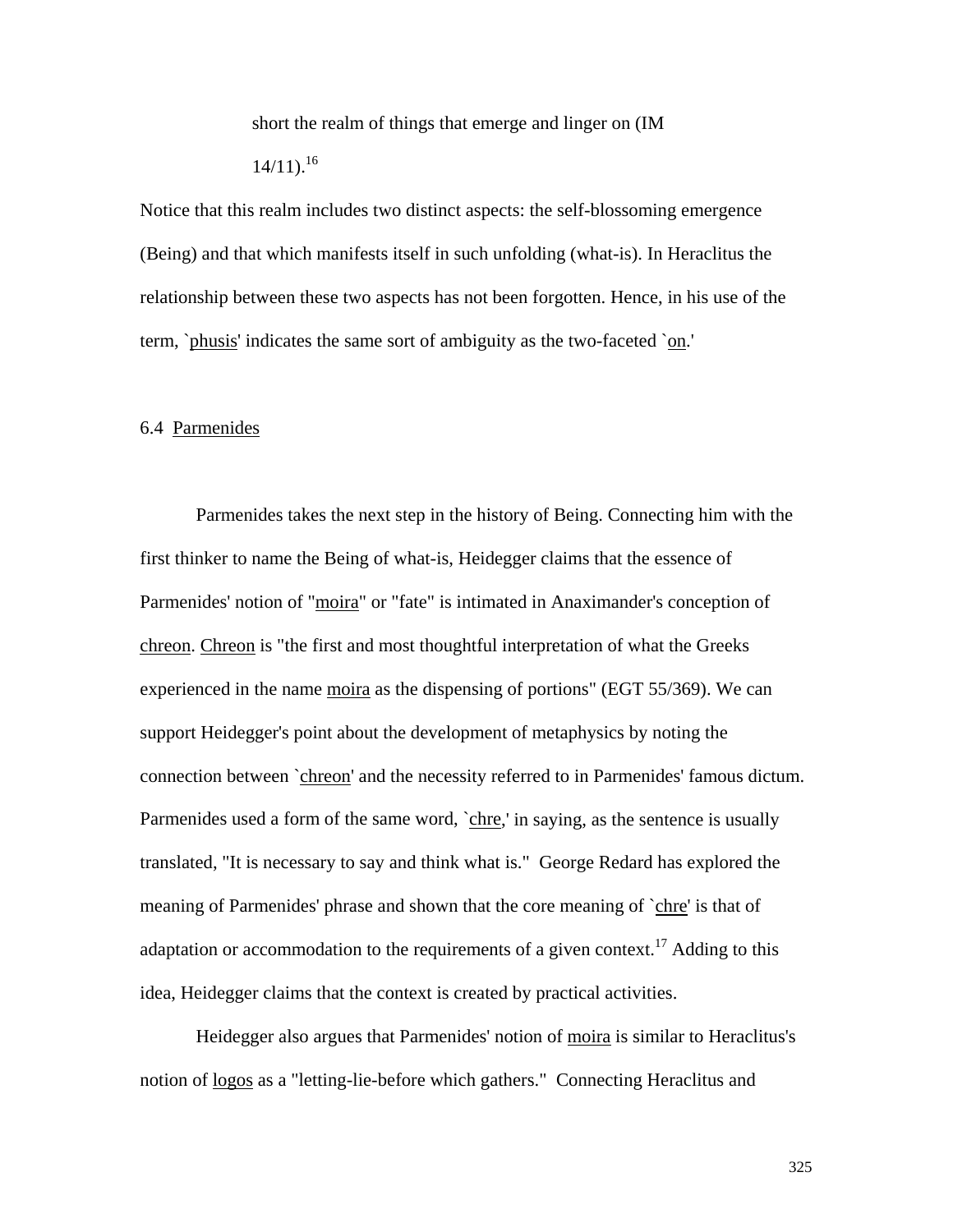Parmenides, Heidegger comments that "in the beginning of its history Being opens itself out as emerging (phusis) and unconcealment (aletheia)" (EP 4/403). While translated as `truth,' another one of Heidegger's favorite terms to describe the activity of Being, `aletheia' or `unconcealedness' etymologically indicates the opposite of oblivion. To Heidegger it suggests the same sort of revealing, of un-concealing, as phusis. Just as Heraclitus called what-is "phusis," Parmenides equates what-is with aletheia. But, unlike his predecessors, Parmenides speaks not of ta onta or hen panta but of to on. The many have become one. And an important new factor also enters in: a special sort of apprehension or noein is recognized as the distinctive way of grasping this oneness as the Being of what-is.

 Referring to one of Parmenides' key themes, Heidegger indicates that he takes Parmenides' notion of to on as remaining within the fruitful ambiguity of the on. He says:

> In its ambiguity, on designates both what is present and the presencing. It designates both at once and neither as such. In keeping with this essential ambiguity of on, the doxa of dokounta, that is, of eonta, belongs together with the noein of the einai, that is, the eon. What noein perceives is not truly what-is as against mere semblance. Rather doxa perceives directly what-is-present but does not perceive its presencing. This presencing is perceived by noein (HCE 107/176).

Parmenides distinguishes two paths to the understanding of what-is: the way of doxa or opinion and the way of noein or apprehension. A third path cannot be traversed by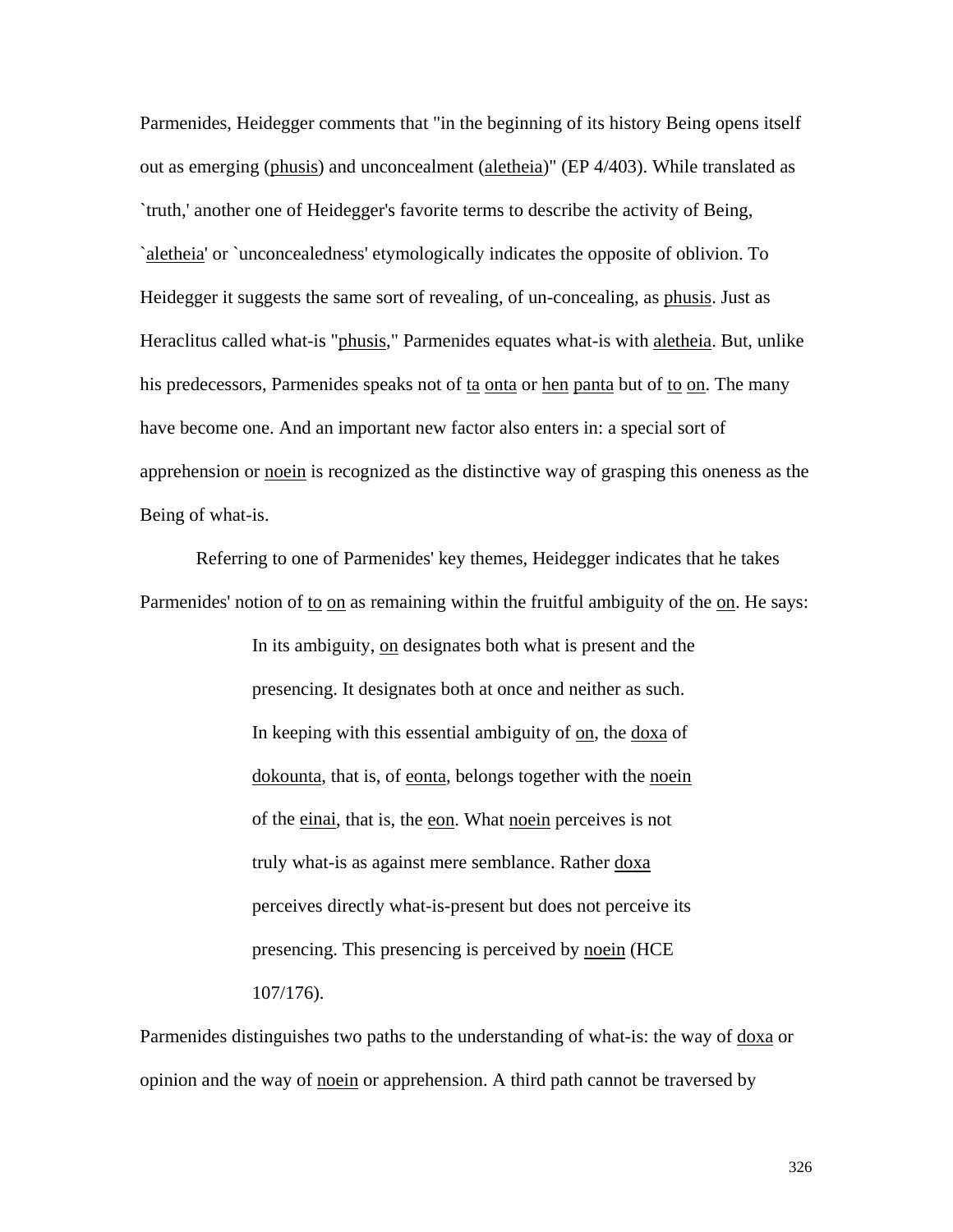mortals.<sup>18</sup> Viewing the distinction from his own perspective, Heidegger suggests in the above quote that doxa perceives what-is-present in its multiplicity, that is, doxa perceives ta onta. In contrast, noein perceives the "to be" (einai) of what-is (on). Thus noein perceives the presencing or Being of what-is as a totality. Noein is the Parmenidean equivalent of Being and Time's moment of insight or, more exactly, of our special capacity as Dasein which enables us to have this insight.

 Heidegger thinks that Parmenides, unlike his successor Plato, does not separate the appearance of the multiplicity of ta onta from its Being as if separating the illusory the mere semblance or appearance—from what truly is—the on as unified. Rather, as Heidegger says in the quotation above, Parmenides thinks that noein perceives the "to be" in what-is-present. We are supposed to group Parmenides with the thinkers of the first beginning of metaphysics who adhered to the ambiguity of on. He belongs with them rather than with the thinkers in the history of traditional metaphysics who, like Plato, divided what-is into two distinct realms, one the realm of the illusory and the other the realm of what truly is, with the latter as the locus for whatever Being the former was able to manifest even through its illusory appearances (HCE 107/176). Of course, the illusory realm for Plato turns out to be the world of our everyday life.

 But, then, precisely what is the distinction which Heidegger thinks Parmenides is making between <u>doxa</u> and noein? By the time of Plato, doxa has become "mere opinion," suggesting a belief which is imagined or supposed but perhaps wrongly so. It is the epistemological relationship which one has to the illusory, sensible world when one mistakenly attributes to it a reality it does not possess. However, Homer and Pindar both use the word to mean simply expectation, opinion, or judgment without any negative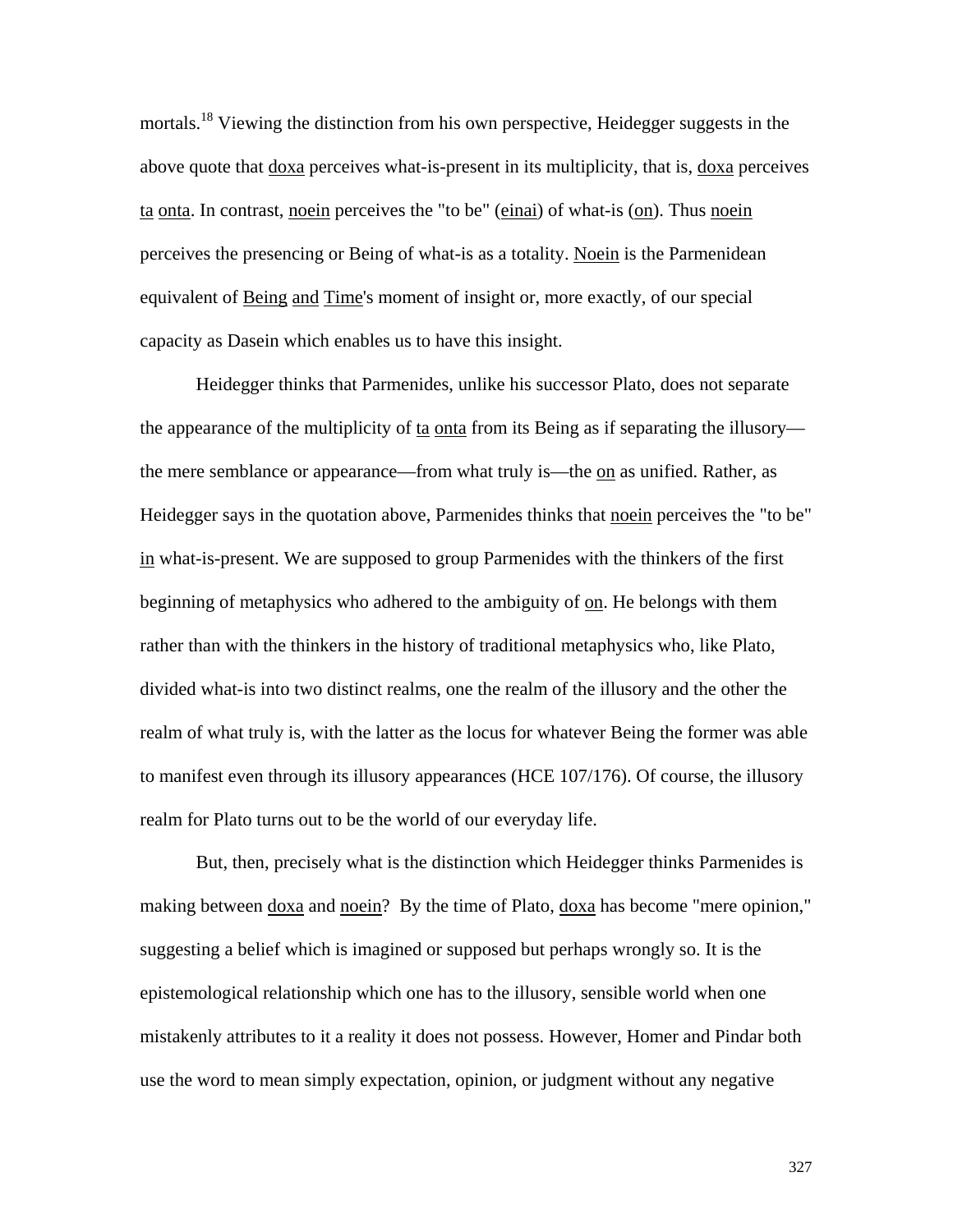implication as to its truth or reliability. Heidegger's above quoted comments about doxa strongly tempt one to relate his notion of Parmenides' doxa to his own notion of the Anyone, although, as far as I know, Heidegger never explicitly makes such a connection. In his essay on Parmenides, he does say:

> Mortals accept (dechesthai, doxa) whatever is immediately, abruptly, and first of all offered to them. They never concern themselves about preparing a path of thought. They never expressly hear the call of the disclosure of the duality (EGT 99/245f.).

Doxa simply accepts the things that present themselves, without further thought as to their Being, as does the person who lives comfortably in the Anyone.

 Mortals, as Heidegger here calls those who are inauthentically Dasein, are absorbed in dealing with the things that show themselves, and, failing to "run before" their death, they never become a forerunner of a new revelation of Being. Although the point may seem far-fetched, perhaps it is no coincidence that one descriptive term Heidegger uses in Being and Time for the authentic future ecstasis of timeliness is etymologically similar to Parmenides' term when he says that no mortal will be able to "outstrip" he who grasps the path to well-rounded  $\frac{\text{a}^2}{\text{b}}$  As we saw in section 2.6, the "outermost" or "most extreme" possibility that Dasein "foreruns" in authentically Being toward death cannot be outstripped.

 Correlatively, noein, like being authentically Dasein, involves a "choice" of Being. As Heidegger says, "apprehension is no mere process but rather a decision" (IM 167/128). As we saw in the discussion of resoluteness such a decision is not a matter of a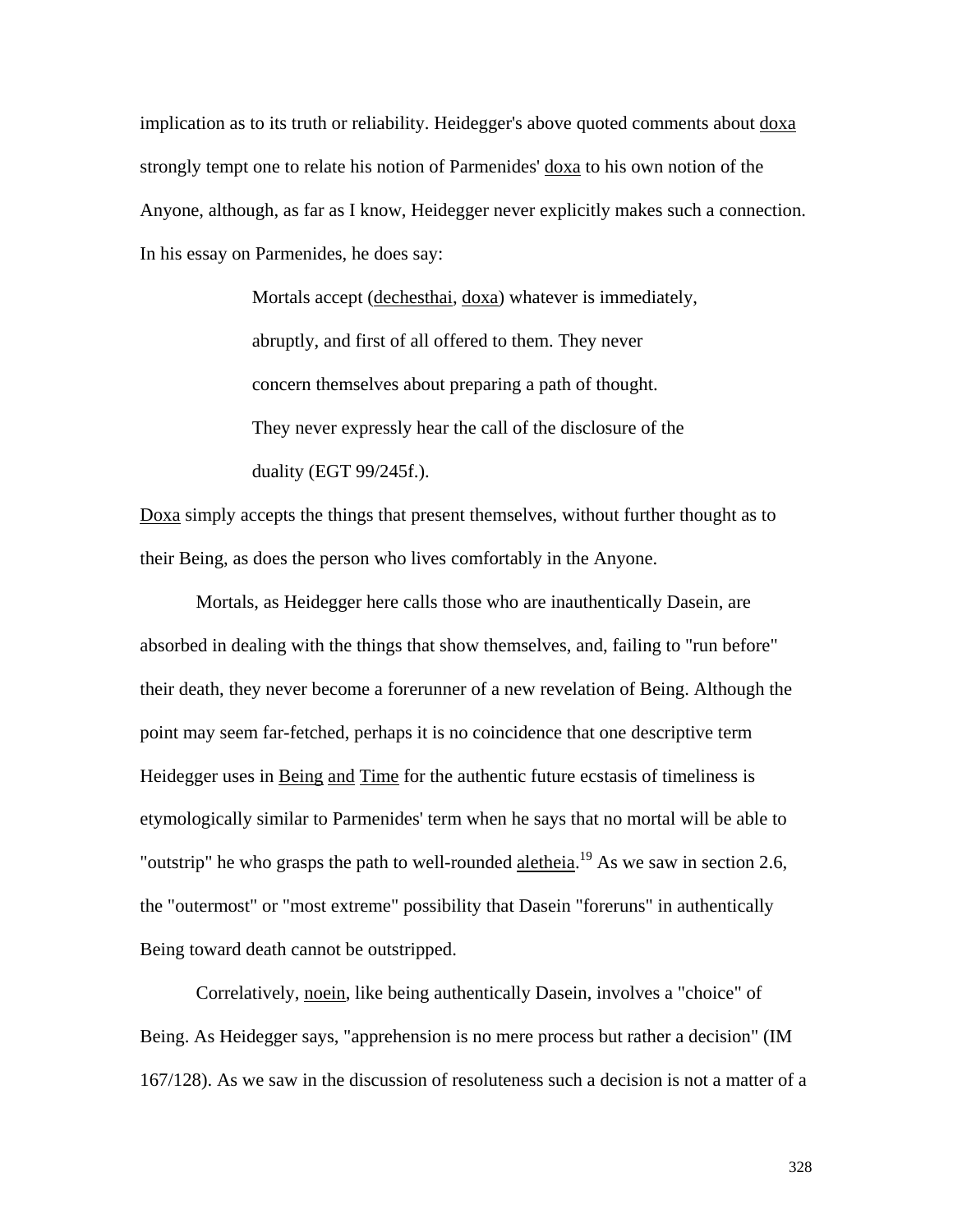particular person's judgment or choice within the realm of the Anyone, but rather is the decision made from Dasein's ownmost self which brings about a "separation" in "Being, unconcealment, appearance, and non-Being" (IM 110/84). In other words, as we saw in section 1.3, the decision involves taking a stance toward the question of what it is to be. Interestingly enough, Mourelatos suggests that "Parmenides emphasizes that what-is has been gathered apart as a result of a krisis, a `decision' or `separation.'" Significantly for Heidegger's case, he adds that Parmenides also thinks that what-is "abides kath' auto, `by itself. $m^{20}$ 

 At least Parmenides, unlike Plato, recognizes that a "decision" founds the understanding of Being. He thinks that an insight into the Being of what-is must be achieved. But this decision is not ad hoc or arbitrary or even a matter of "free will." It is an insight into the way Being reveals itself and thus into the way what-is abides "by itself." However, the cultural practices revealing Being are not independent of the sort of "decision" of which Heidegger speaks. The Being of what-is can be both a matter of decision and yet abide by itself because of the curious, ambiguous relation between Being and Dasein, the "there" in which Being is revealed.

 In discussing Parmenides, Heidegger analyzes this curious relationship as that between <u>legein</u> and noein. Heidegger describes "noein" as a "taking-to-heart" or "taking-heed" of what shows itself in <u>legein</u>, the "letting-lie-before-us." He comments:

> Noein, whose belonging together with eon we should like to contemplate, is grounded in and comes to be from legein. In legein the letting-lie-before of what-is-present in its presencing happens. Only as thus laying-before can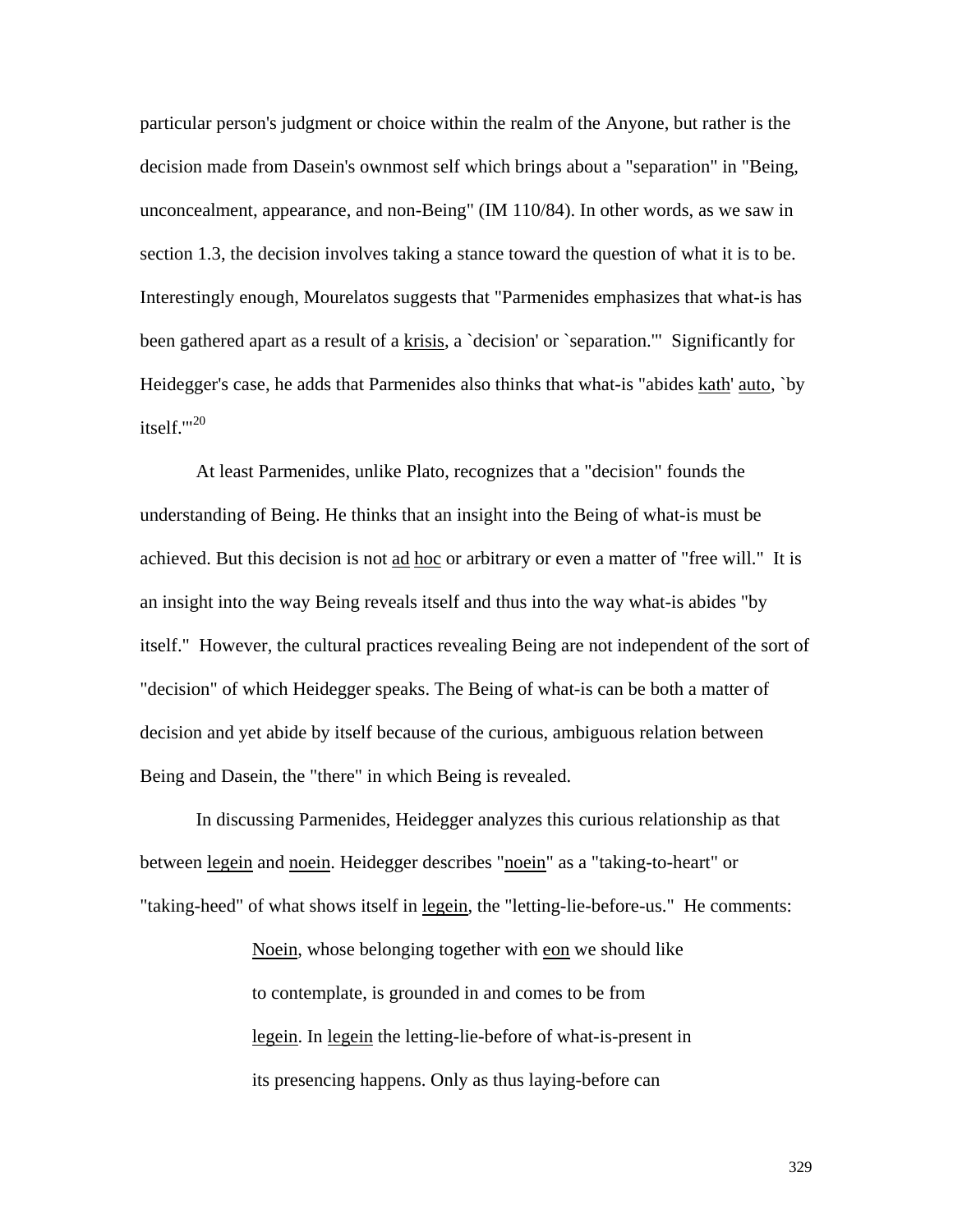what-is-present as such admit the <u>noein</u>, the taking-heed-of (EGT 89/235).

The `laying-before' of the cultural practices grants the insight into Being, and therefore the insight is not arbitrary. To use again a much later example, Descartes and Galileo did not just dream up the idea that everything is capable of mathematical treatment; they were responding to the way things were beginning to reveal themselves in the culture. In apprehension "we gather and focus ourselves on what lies before us" (WICT 209/126).

Conversely, apprehension also has an effect on the cultural practices. In What Is Called Thinking? Heidegger addresses the intertwined nature of the relationship:

> Legein is prior to noein and not only because it has to be accomplished first in order that noein may find something it can take to heart. Rather legein also surpasses noein in that it once again gathers, and keeps and safeguards in the gathering, that of which noein takes heed; for legein, being a laying, is also legere, that is, reading . . . . Thus legein and noein are coordinated not only in series, first legein and then noein, but each enters into the other (WICT 208/125).

Noein's insight into what-is gives cultural practices sense and order, like arranging letters to make words, but Heidegger also is saying that in turn legein reads noein.

 In the rest of the passage above Heidegger suggests that reading involves a gathering or gleaning of the sense that the letters of words give to us. Legein responds to the sense-giving activity of apprehension by "reading" the letters that noein arranges.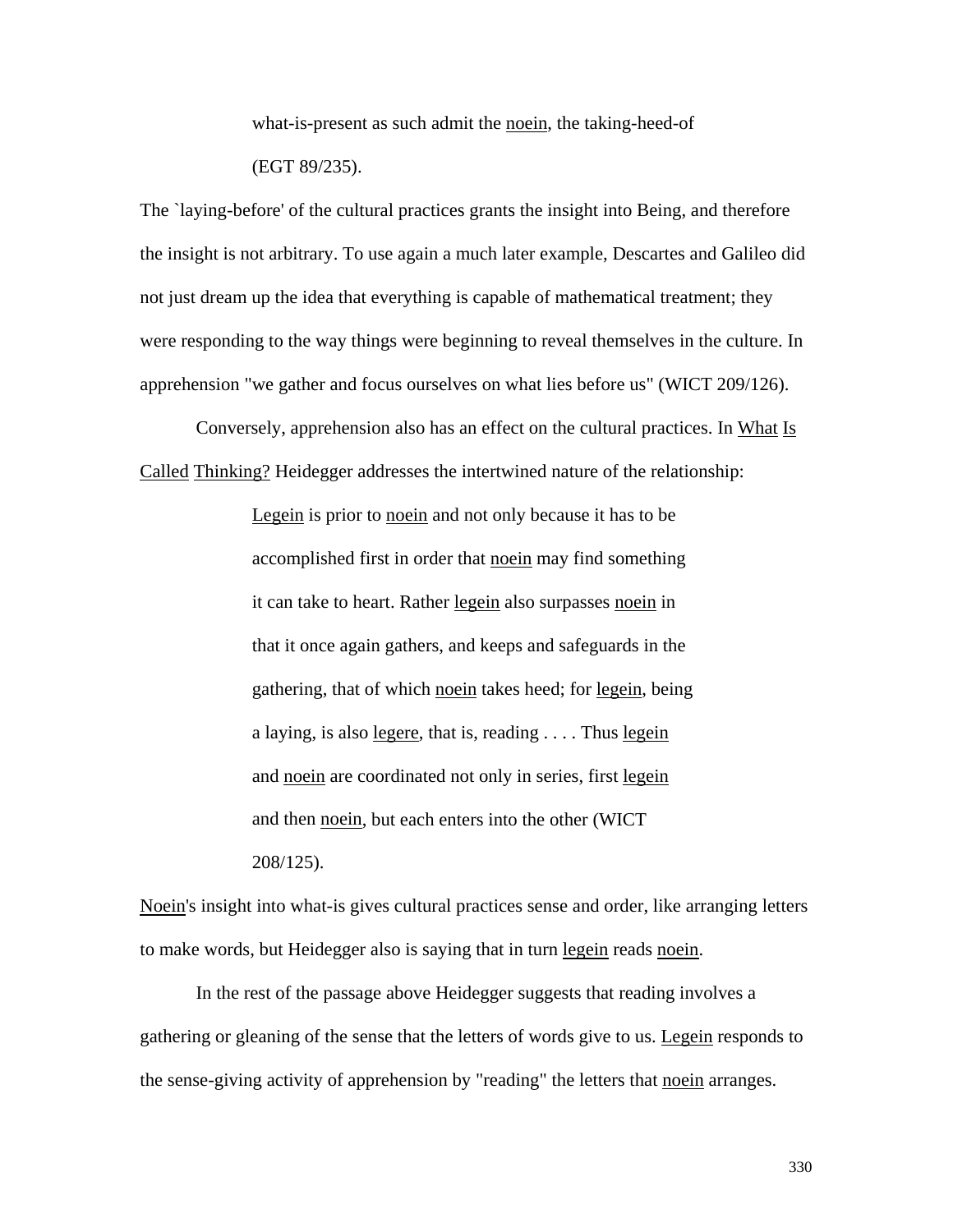Cultural practices respond to the focused articulation that occurs when Dasein apprehends the Being of what-is, and, indeed, this is the crucial impetus for the history of Being. Thus, legein and noein "enter into each other" because they engage in a mutually effective dialogue. Legein abides "by itself" and makes the apprehension of the Being of what-is possible, but it also responds to the choice of a possible way to be involved in the insight into Being. Consequently, the insight into Being found in great philosophers, artists, poets, and statesmen leads to cultural changes which in turn lead to new insights.

 This dialogue can be seen from the very beginning of thought about what-is: drawing on comments by Herodotus, Gregory Nagy points out that "the Greeks owed the systemization of their gods—we may say, of their universe—to two poets, Homer and Hesiod." The poets had to try to respond to and unify diverse city rituals in which a god with the same name may appear to have radically different characteristics. Their poetry brought about a similar pan-Hellenic pantheon and encoded "a value system common to all Greeks."<sup>21</sup> The articulation brought the values into focus in a way that not only united the Greek culture but opened these values up to later questioning by the tragedians and philosophers and hence led to new insights.

 The process of focusing and adapting, of reading and responding, indicates the Temporal character of Being. In the language of Anaximander's insight, what-is pays "compensation" for its "injustice" according to the "dominion of time." Focusing on one manifestation of the Being of what-is to the neglect of others makes them assert themselves to receive their "due." Plato's idea left out the concrete reality of things, which subsequently demanded attention from Aristotle. To illustrate this idea we might also think of the way that the technological understanding of what-is as mere stuff to be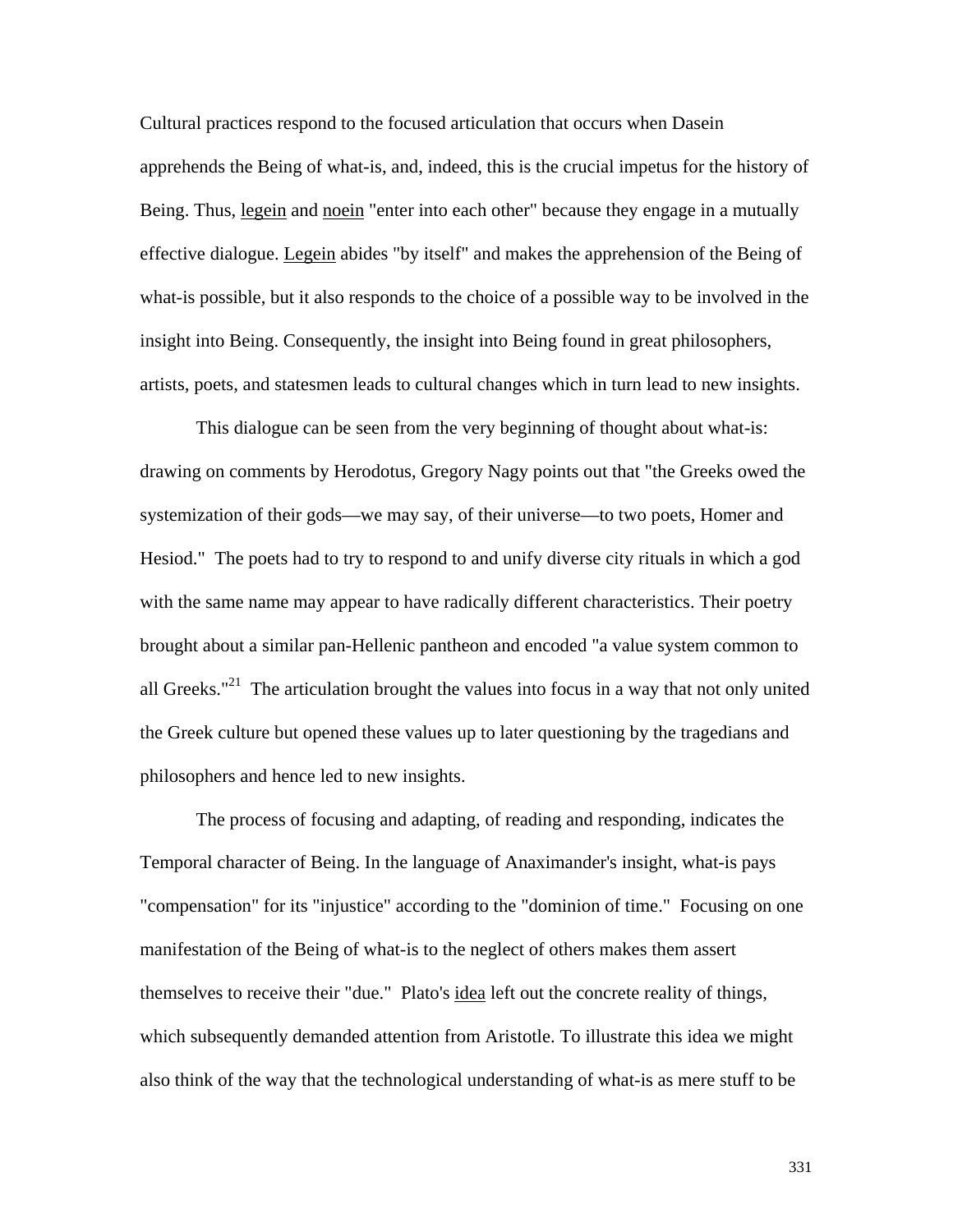dominated and manipulated for our purposes has provoked the "ecological" backlash, both in the realm of theory and the reality of pollution.

 Heidegger claims that one of Parmenides' famous maxims captures for the first time the essence of being human (IM 165f./126). As Heidegger translates the dictum, Parmenides says that "needful is the gathering setting-forth as well as the apprehension: what-is in its Being" (IM 111/85). The human essence understood as a demand to gather and to apprehend what-is in its Being is, in fact, the human essence understood as Dasein. This human essence, Heidegger says, is the relation which first reveals Being to people (IM 170/130). Thus Parmenides is pictured as the thinker who first makes explicit both the role of Dasein as the site in which Being reveals itself by gathering what-is and the task of humans as those who apprehend the Being of what-is.

 Heidegger invokes Parmenides' remark about the "untrembling heart of unconcealment" and suggests that this is "the place of stillness which gathers in itself what grants unconcealment to begin with. That is the opening of the open." He adds:

> We must think aletheia, unconcealment, as the opening which first grants Being and thinking their presencing to and for each other. The quiet heart of the opening is the place of stillness from which alone the possibility of the belonging together of Being and thinking, of presence and apprehending, can arise at all (TB 68/75).

That Parmenides should think about the Being of what-is at all is then the "wonder of wonders<sup>"22</sup> that launched the history of philosophy.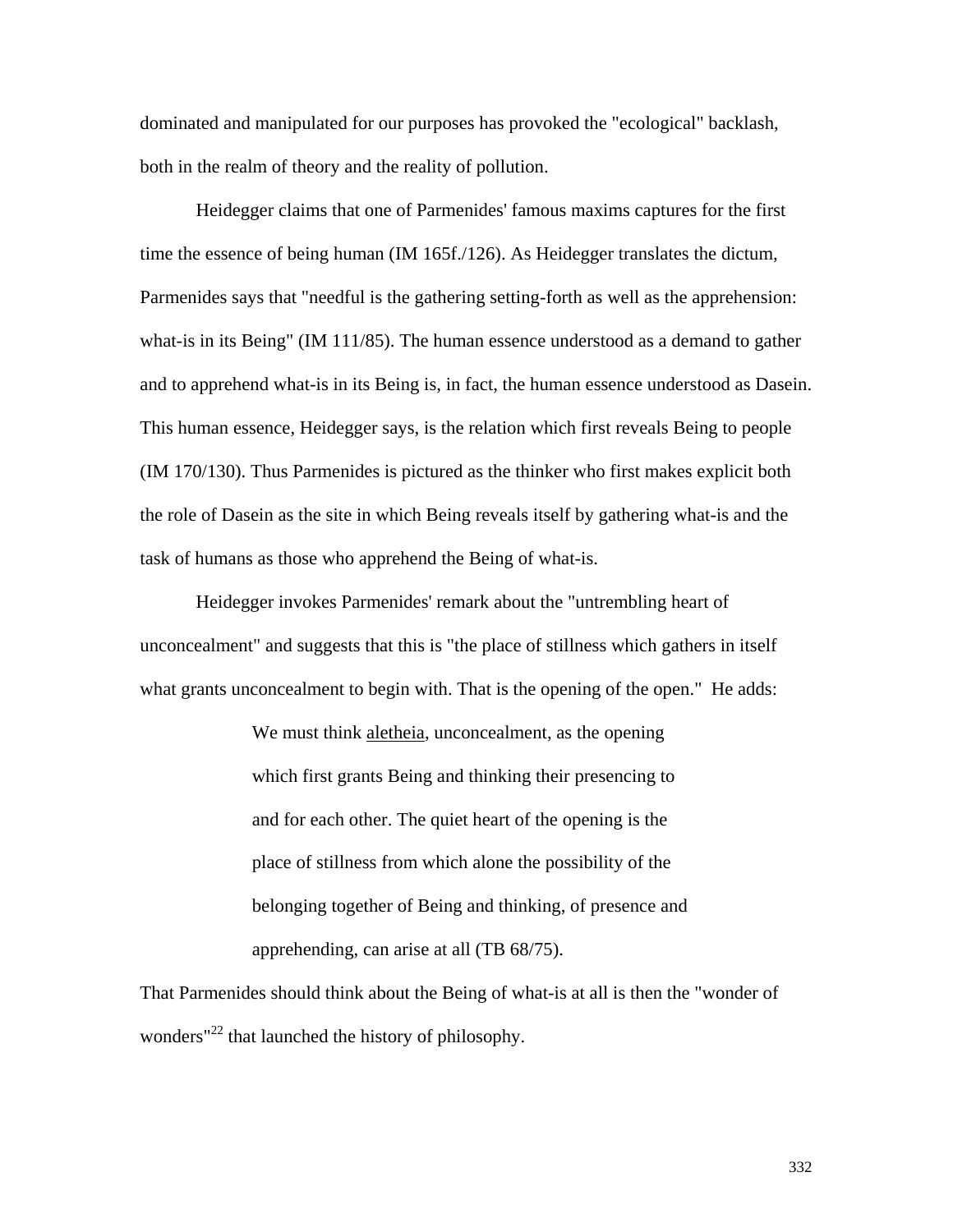Parmenides is not only the thinker who brings to fulfillment the first, essential beginning of metaphysics. He also positioned philosophy for an easy, downhill slide into the start of traditional metaphysics with Plato and Aristotle. Certainly this seems true given that tradition's own reading of Parmenides. Though Heidegger is trying to keep him grouped with his predecessors, his successors have given Parmenides' notion of the Being which underlies the many the sort of interpretation which already places him on the downhill side of the slide which Heidegger describes in the following passage:

> Since the gathering that reigns within Being unites everything which is, an inevitable and continually more stubborn semblance arises from the contemplation of this gathering, namely the illusion that Being (of what-is) is not only identical with the totality of what-is, but that, as identical, it is at the same time that which unifies and even is the highest-which-is. For representational thinking everything becomes something-which-is (EGT 87/232).

The background context of Being recedes into oblivion as the things looming large in the foreground blot it out. Parmenides' Being was pictured as some sort of super-substance, the sum total of what-is, which does not change. In this view the changing things around us become illusory.

 Heidegger maintains instead that, as with Heraclitus's one, Parmenides' Being is the assembled "totality of simple presencing" which arises out of the unification of legein. However, thanks to this totalizing activity, Parmenides' Being can also be regarded, as was Heraclitus's one, as the totality of what-is or some highest thing rather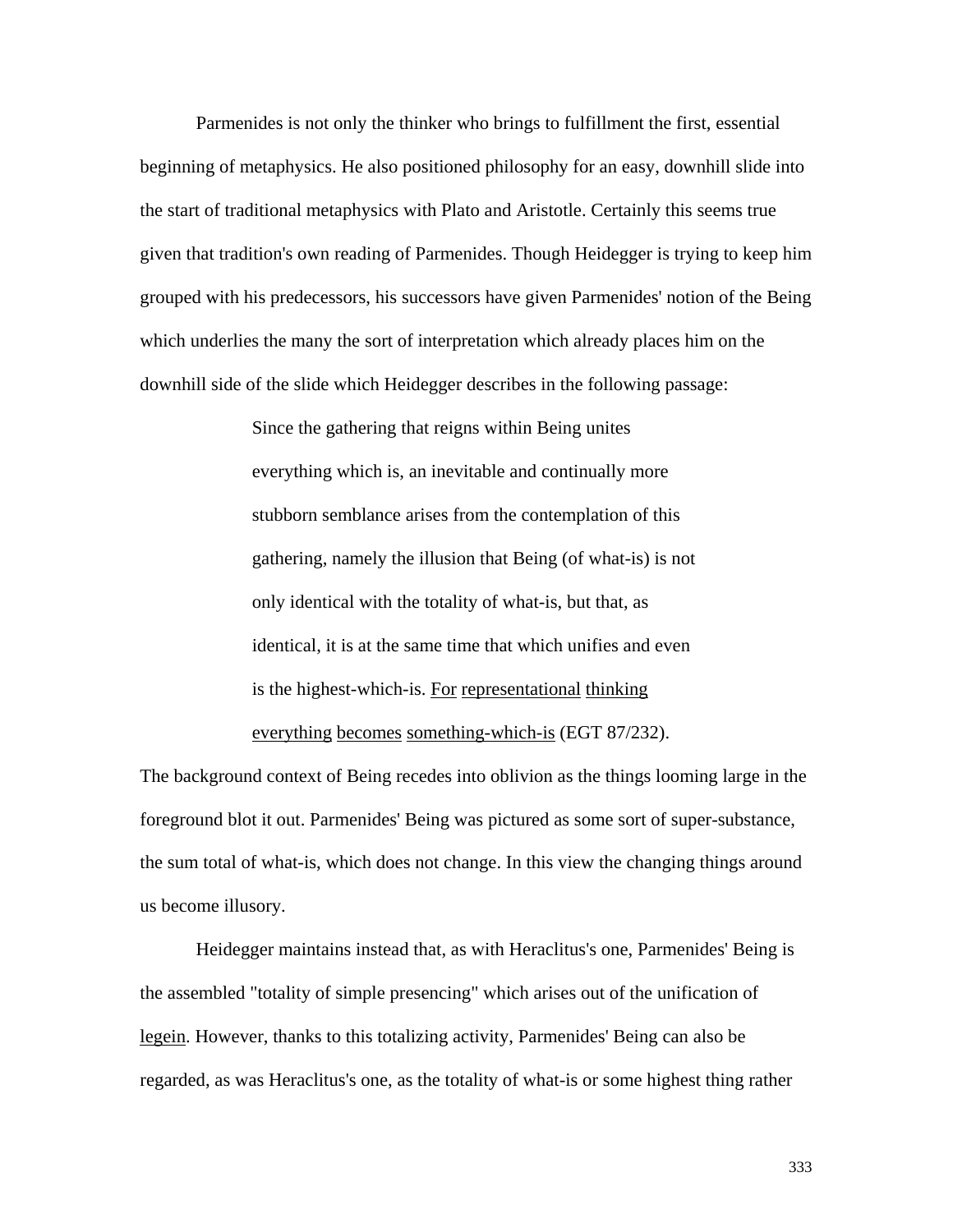than the unity manifest by the activity of legein. Perhaps Parmenides himself invited this reading by emphasizing one term of the ontological ambiguity, focusing on aletheia as what-is rather than as Being. Furthermore, aletheia is considered in regard to how noein grasps it, thus giving the disclosure of truth an orientation toward knowledge (N4 170/227) rather than unconcealing.

#### 6.5 Plato

 While metaphysical thinking in general may begin with the emergence of the duality of what-is-present and its presencing in the pre-Socratic thinkers, Heidegger suggests that, if we think of metaphysics as making a division between a suprasensible and a sensible world with the former as what truly is and the latter as appearance, then metaphysics begins with Socrates and Plato.<sup>23</sup> However, he thinks that this "second start" of metaphysics is only a specifically oriented interpretation of the initial duality of the on (HCE 107/176), though it is one which endures, in one form or another, through Nietzsche. The slide into traditional metaphysics starts when the ambiguity of on, traced out by Anaximander, Heraclitus, and Parmenides, is "forgotten" by Plato. Then the ontological difference is "forgotten" as the difference between how we understand ourselves in being ourselves or understand a hammer when we are hammering and how we understand things reflectively as something-which-is.

 The slide into traditional metaphysics begins because of the very nature of thinking. Plato in his own way asks us, like Fichte, to "think the wall." And, as we noted in the Introduction, Heidegger argues that such thinking involves a "constructive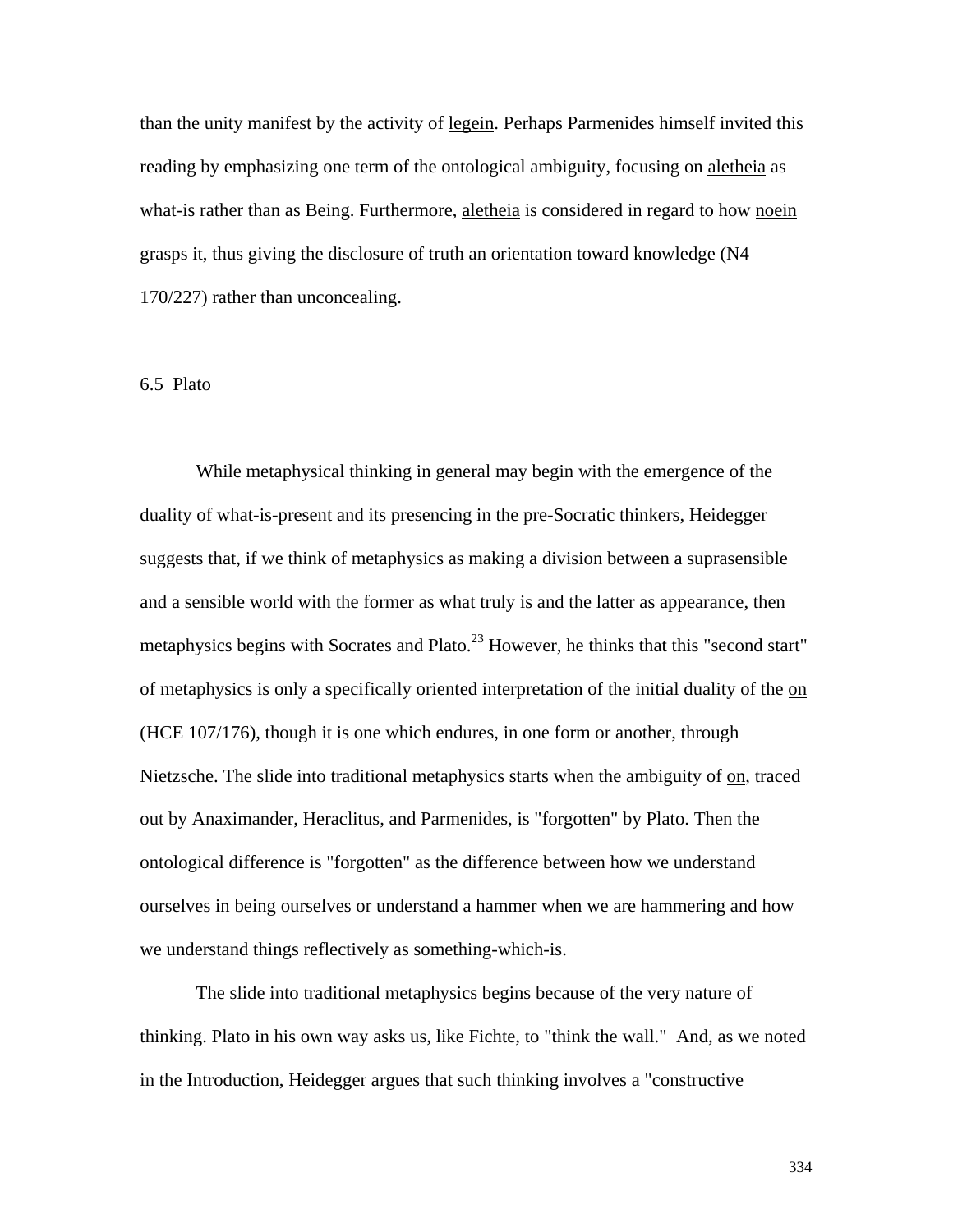violation of the facts" which rips the thing out of its context of significance and hence forgets Being.<sup>24</sup> When Heidegger emphatically asserts that "for representational thought everything becomes something which is" in the passage quoted near the end of the preceding section, he is not simplistically arguing that thinking reifies everything, turning what is not an object into one. The phrase "something-which-is" refers to universals as well as individuals, to properties, essences, processes, etc., as well as "things." All of these are "things" in the broadest sense of the word or something about which we say "is." Heidegger is arguing that metaphysical thinking by its nature tends to ignore the context of practical significance in which things have their Being and to focus instead on the characteristics of that which shows itself in this context.

 Plato's thinking is not yet representational thinking, which starts with Descartes, but it prepares the way to such thinking. For Heidegger representational thinking involves a split between subject and object. Plato conceives of what-is as something constant and permanent, thus placing it beyond the influence of human decision and activity, but he does not conceive of it as "object," that is, something set over against the human subject. Heidegger argues that both Plato and Aristotle think of what-is as "the constant" or that which stands on its own and endures. However, he adds that "we would not at all be thinking like the Greeks if we were to conceive the constant as that which `stands against' in the sense of  $\underline{\text{ob}}$ -jective" (AP 227/246).<sup>25</sup> In objectification we understand our relationship to what-is as mastery or dominion, but the Greeks, including Plato and Aristotle, remain in touch with the idea that it is phusis which has dominion over what-is, not human beings.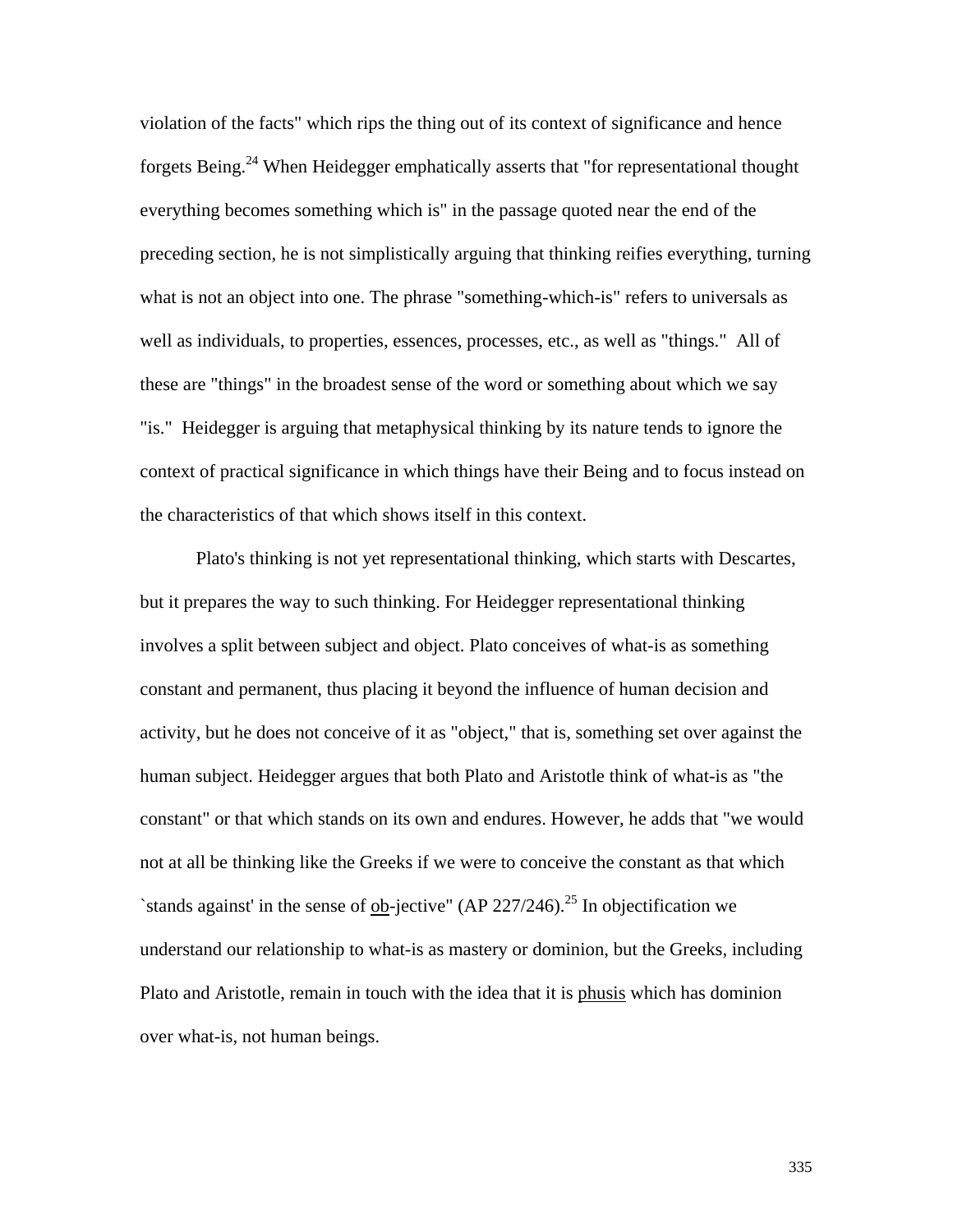Heidegger examines Plato's allegory of the cave looking for the "unsaid occurrence" whereby "the idea became the master of aletheia" (PDT 265/230). In his essay "Plato's Doctrine of Truth," Heidegger originally argued that Plato identifies unhiddenness with the self-manifestation of the idea, and, in doing so, introduces a new concept of the nature of aletheia as truth. The "unhiddenness" of earlier thinkers changes to correspondence or correctness. In later remarks Heidegger will not specifically blame Plato for this move, but he still thinks that the distinction between the two ways of viewing truth is fundamental. He acknowledges that no dramatic change takes place in the concept of truth or the notion of aletheia and that even from the time of Homer truth was regarded as a matter of correctness, that is, orthotes, rather than unhiddenness. However, as he did in Being and Time, Heidegger still argues that unhiddenness is the primordial phenomenon (TB 70f./77f.). Truth appears as correctness because we take what-is as what-is present-at-hand, disengaging ourselves from active involvement with it and contemplating its nature.<sup>26</sup>

Plato thinks of the Being of what-is as idea; what is really real about something is the essence that it imperfectly manifests as an item of the sensible world. Indeed, the idea is truly what-is, and the items of the world are a cross between what-is and me on or non-being. Heidegger argues that for Plato the Being of a thing is not just its outward appearance or eidos since it itself is not ultimately real. Rather it is the idea that shows itself, however imperfectly, through this appearance.<sup>27</sup> The idea is also what lets many things manifest the same outward appearance, thus grouping them into natural kinds. The idea lets things be present as what they always are, e.g., dog, cat, table, chair, and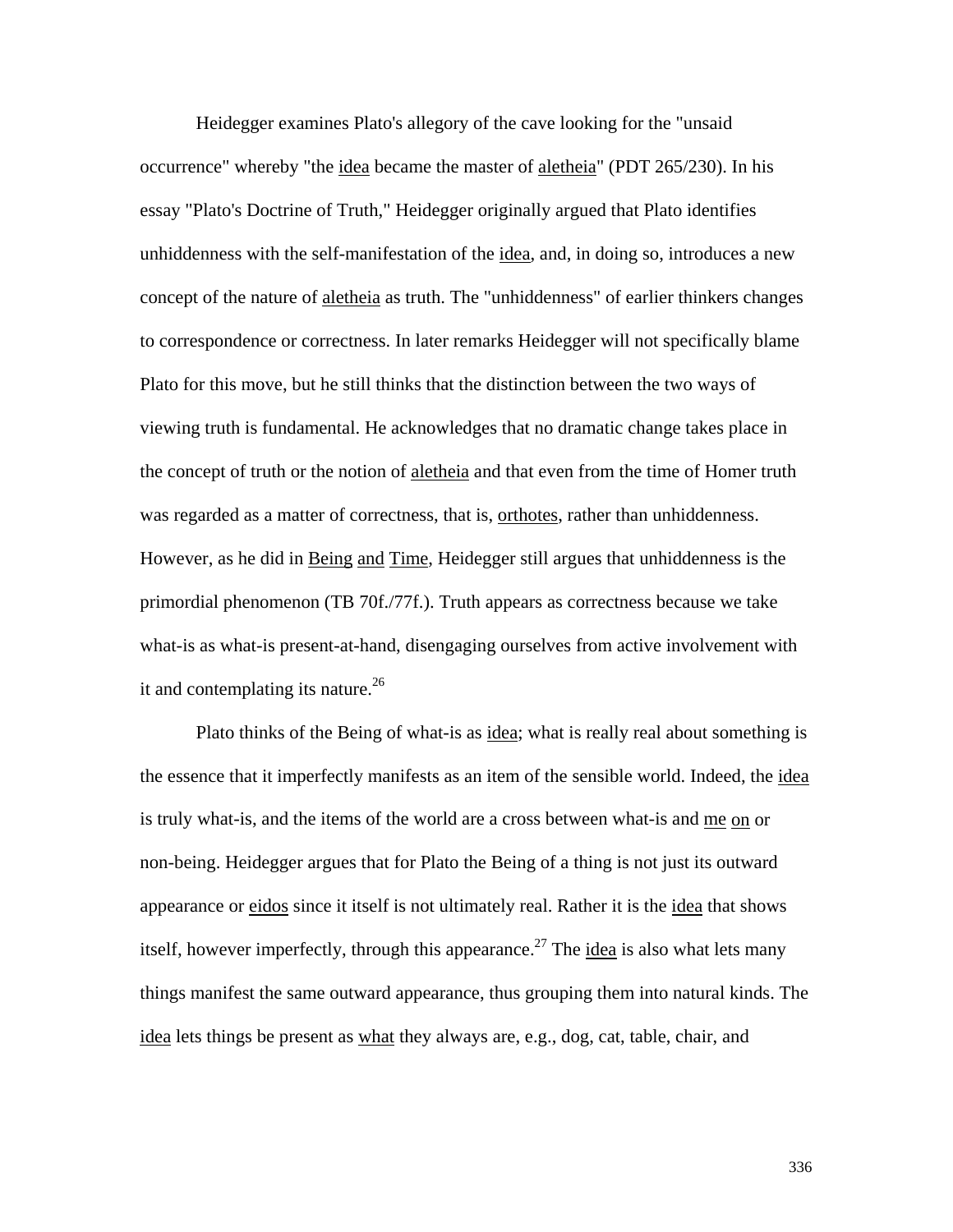therefore Heidegger says that Plato identifies the presencing of Being with the "what-Being" of what-is (PDT  $262/225$ ).<sup>28</sup>

 The allegory of the cave represents the ideas by the things which are manifest in the daylight outside the cave, and the sun itself is taken to be the symbol of that which makes all ideas manifest, the "idea of the Good." Heidegger describes the sun as "the `image' for the Idea of all ideas" (PDT 255/215). He seems to identify the Good with the possibility of essence, not in some abstract sense of possibility but as what gives reality its organization into essences.<sup>29</sup> And once again he tries to connect a thinker's notion of the necessary organization of reality with the notion of use. Heidegger comments: "As the Greeks thought of it, to agathon [the good] means that which is of use to something and which makes something useful" (PDT 263/227). Hence, the idea of the Good lets the ideas be useful.

 Although Heidegger himself does not pursue the question of the nature of this usefulness in his essay on Plato, we might consider whether it is similar to Anaximander's to chreon. It seems that for Plato the ideas are useful for knowing the world, for having correct understanding of what things are, rather than for handling them or putting them to practical use. This would confirm the claim that truth as correspondence or correctness of apprehension and declaration (PDT 265/231) is more fundamental than truth as the unhiddenness which lets us be at home with things in everyday life. Heidegger comments that the idea of the Good makes knowing, the knower, knowledge, and what-is as what-is possible; and the term that he uses suggests the knowing of "knowing that" rather than "knowing how" (N4  $168/225$ ).<sup>30</sup> We know that the thing is a hammer rather than knowing how to hammer.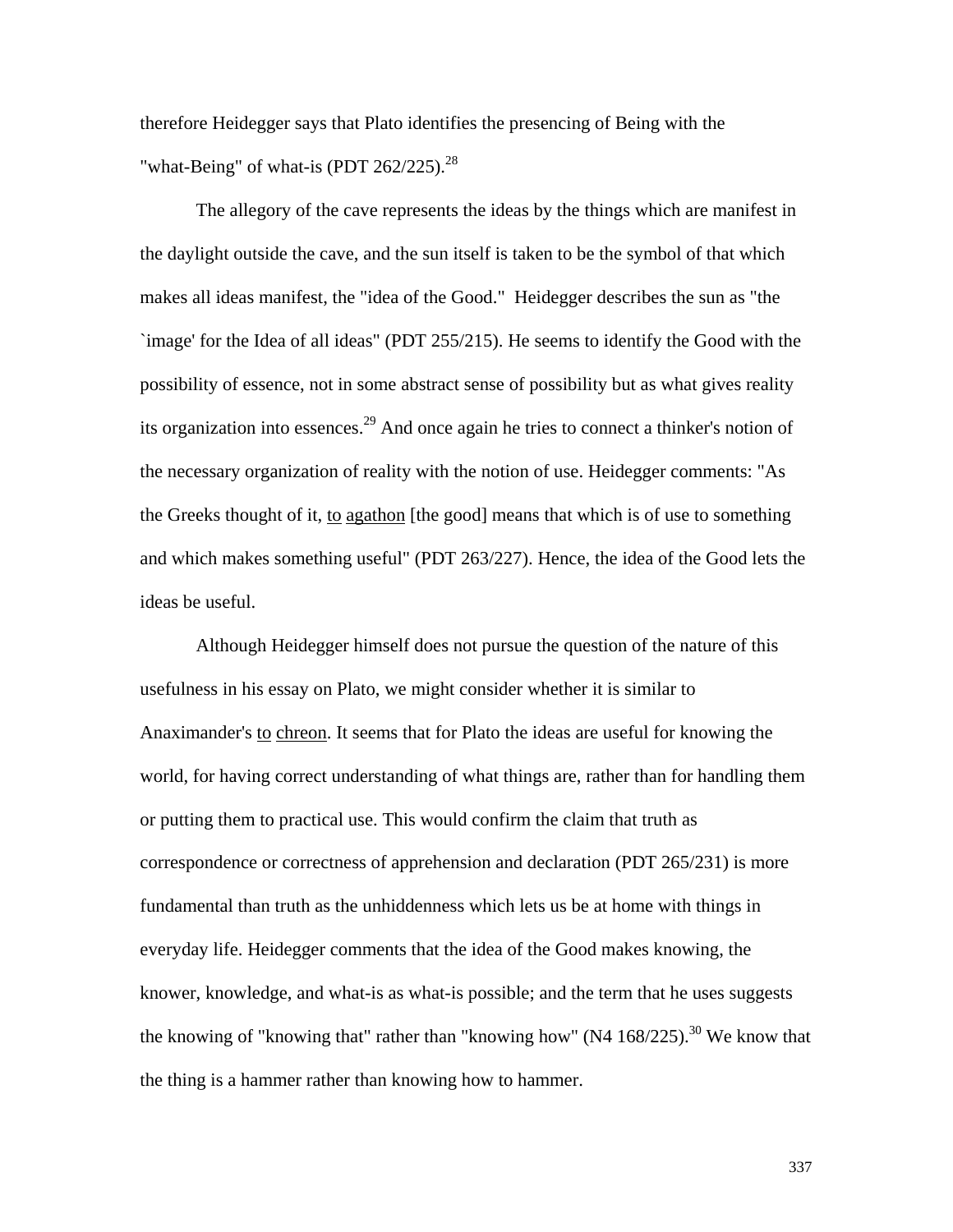True, Plato's notion of the correct knowledge of what things are may appeal to their use or function, but this is not the same as understanding how to use them. He does seem to take the human skill of techne as his model for the creation of the universe, but he pays attention to the craftsman's possession of an image of what he wants to create and not the practical skill involved in the actual creation. Things are created according to ideas, not "know how." The focus on function is especially inadequate when it comes to the question of what it is to be human. Parmenides' glimpse of the "essence" of human beings is lost when Plato compares the "function" of our soul to the function of eyes and pruning knives. Here we apparently have the first example of what Heidegger regards as our inevitable tendency to understand ourselves in terms of the objects we use (15).

 To Heidegger Plato denigrates the everyday world in favor of the suprasensible realm of ideas. According to Plato, the ordinary man in the cave, which the vast majority of us are, does not realize that "what he considers real is real only in a shadowy sense" (PDT 255/215). This shadowy sense indicates something not fully real at all.

 Heidegger thinks, however, that the problem with Plato's thinking is not just that the Being of what-is is characterized as idea and transferred to some realm beyond the everyday. As he puts it, "The crux of the matter is not that phusis should have become characterized as *idea* but that the *idea* should have become the sole and decisive interpretation of Being" (IM 182/139). Plato, unlike Parmenides, seems unaware that his interpretation is founded on a krisis or decision about Being. Plato thinks that the structure of the reality which he apprehends is eternal, unchanging, and entirely independent of the activities of human beings. However, the metaphysics that begins with Socrates and Plato is not some final solution to the question of Being but, Heidegger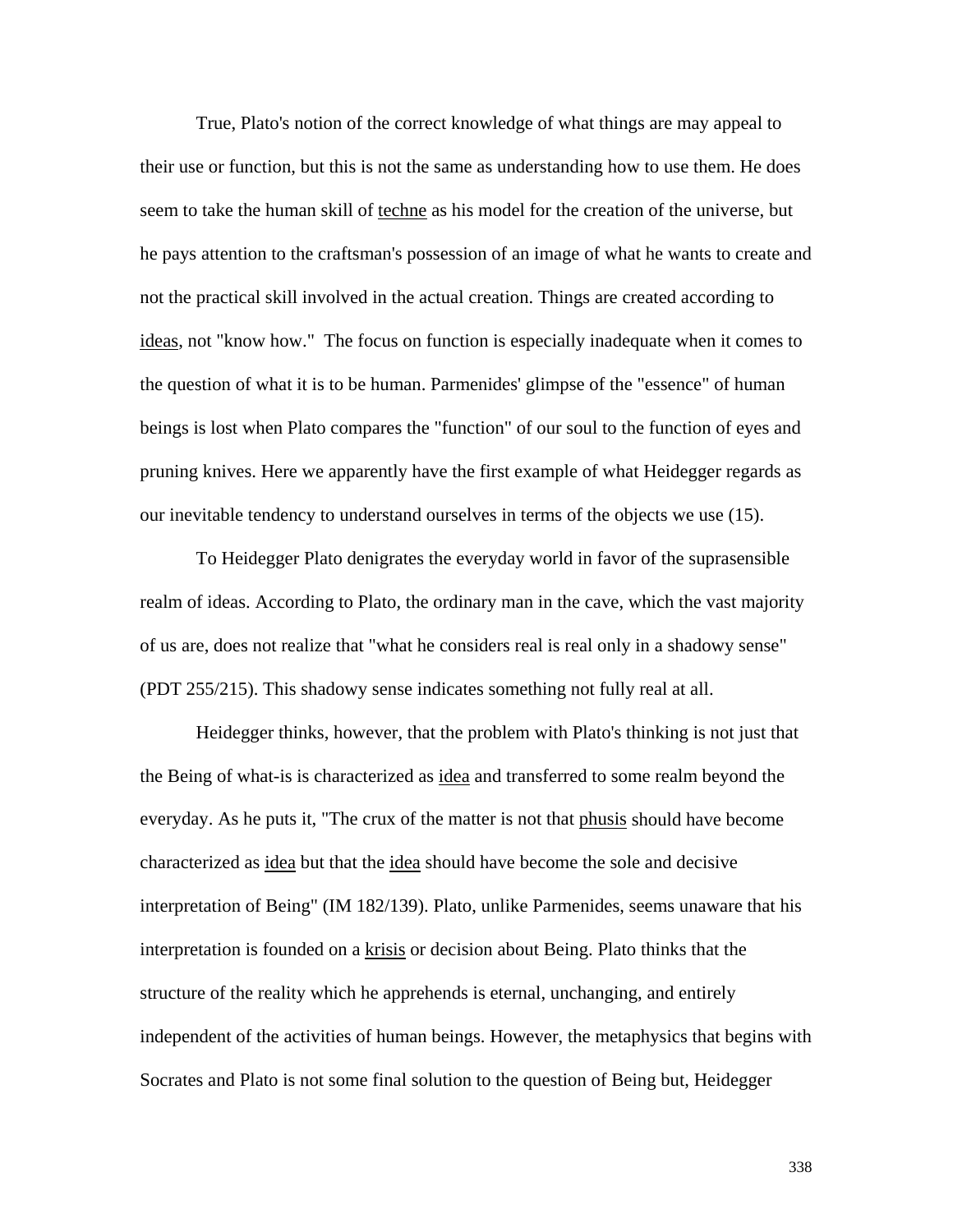suggests, "only a specifically oriented interpretation of that initial duality within the on" (HCE 107/177). This orientation is toward conceptual knowledge, toward knowing that things manifest certain essences, and not toward knowing how to deal with them. The former sort of knowledge can be acquired from a philosopher, the latter from a farmer, a cook, etc.

 A second problem is reflected in the first: Plato identifies Being with the Being of what-is and understands this as a special sort of thing which is, the idea. He neglects to think of the ambiguity of the on which Heraclitus and Parmenides heeded. The unthought difference between understanding Being and this way of understanding the Being of what-is, between the revelation of Being in the cultural practices and the conception of the nature of what-is which it makes possible, spurs on the traditional metaphysics which Plato inspires. Heidegger even comments that "this thoughtlessness can then constitute the essence of metaphysics." He adds: "As it remains unthought, so does the logos of the on remain without foundation. But this groundlessness is what gives ontology the power which is its essence" (HCE 108/177).

 The logos has its "foundation" in cultural activities. However, if Plato's thinking grows out of the "oblivion" or "forgottenness" of Being, this is not because of some simple "forgetfulness" or absent-mindedness on his part. Rather "the oblivion of Being belongs to the self-concealing essence of Being" (EGT 50/364). As we saw in section 0.2 of the Introduction, the background practices do not yield themselves up to explicit thought, or, if they do so, it is with difficulty and only against the background of other practices. At least Anaximander, Heraclitus, and Parmenides recognized the necessity of the practical articulation of reality. Plato neglects the background in his attempt to make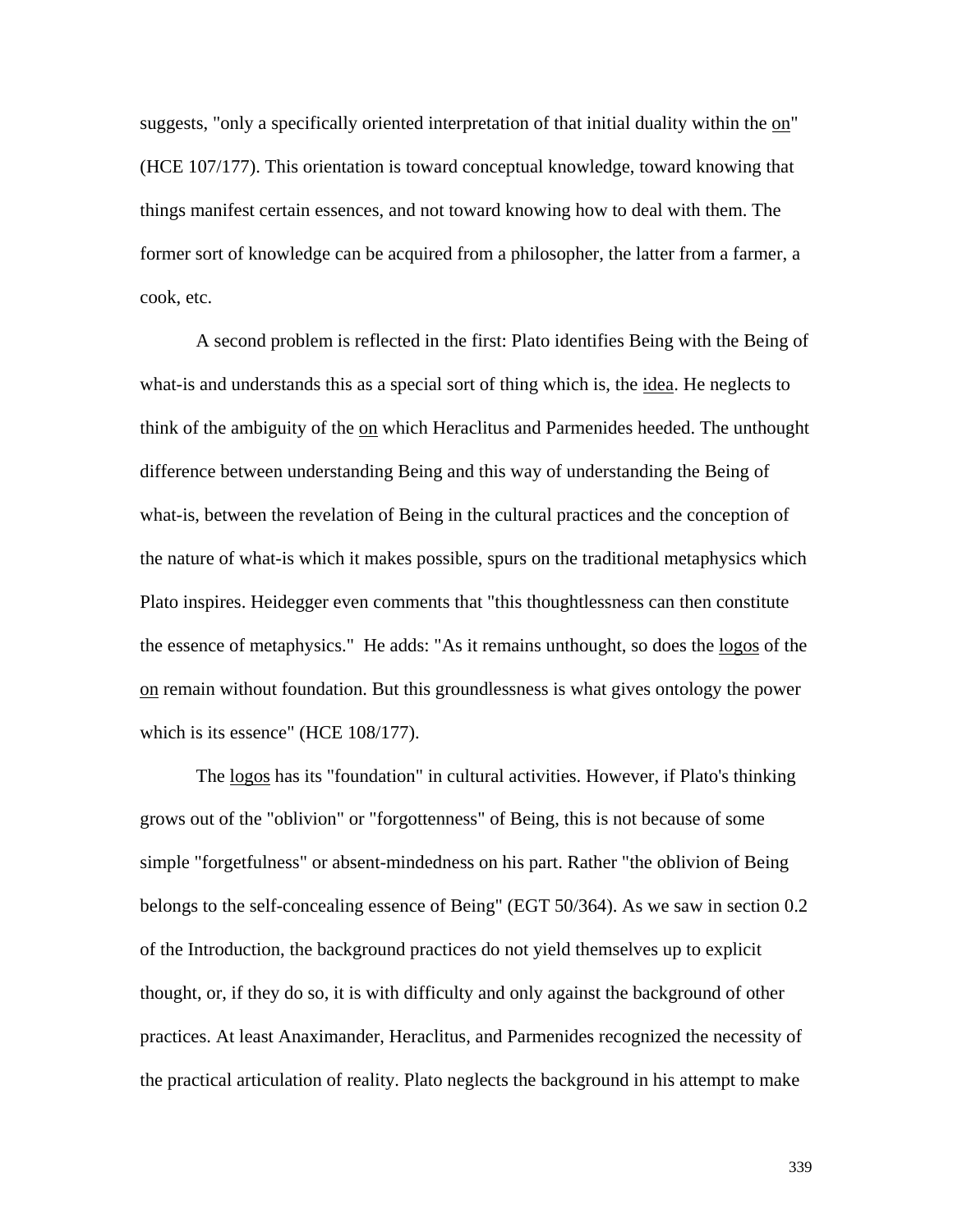explicit some unchanging, permanent structure of the foreground, that is, to make explicit the idea as the Being of what-is.

 But, then, in what way does Being, as the logos which gathers and reveals, evoke the Platonic interpretation of what-is? We must remember that for Heidegger this view of reality was no arbitrary invention on Plato's part, no more than the discovery of mathematical conception of reality hundreds of years later by Descartes and Galileo. Being revealed itself in what-is as idea, and Plato apprehended this. Heidegger says that we must bear in mind that, "because Being is in the beginning phusis, the emerging and disclosing power, it discloses itself as eidos and idea" (IM 197/150). Plato did not arrive at his conclusion through some abstract philosophical exegesis; rather it is an insight into Being resting on a decision. Arguments come later.

 This question basically comes down to the question of why Greek culture evoked philosophy. There are surely many factors that are relevant to the notion of abstract common properties: the development and wide-spread use of currency, the calendar, the phonetic alphabet, written texts, etc. Heidegger himself does not try to find some causal impetus or offer a specific explanation in keeping with his claim that there is no "why" to explain the history of Being. He does, however, offer some reflections.

 Heidegger's most general answer to this question calls upon the ambiguity of the notion of "phusis." Phusis not only indicates an appearing in the sense of "bringing-itself-to-stand in its togetherness." It also means "that which, already standing-there, presents a front, a surface, offers an appearance to be looked at" (IM 182/139). Being brings things to stand, and then, standing there, things can present the appearance of always having been in a certain way. The site of Being is a stage upon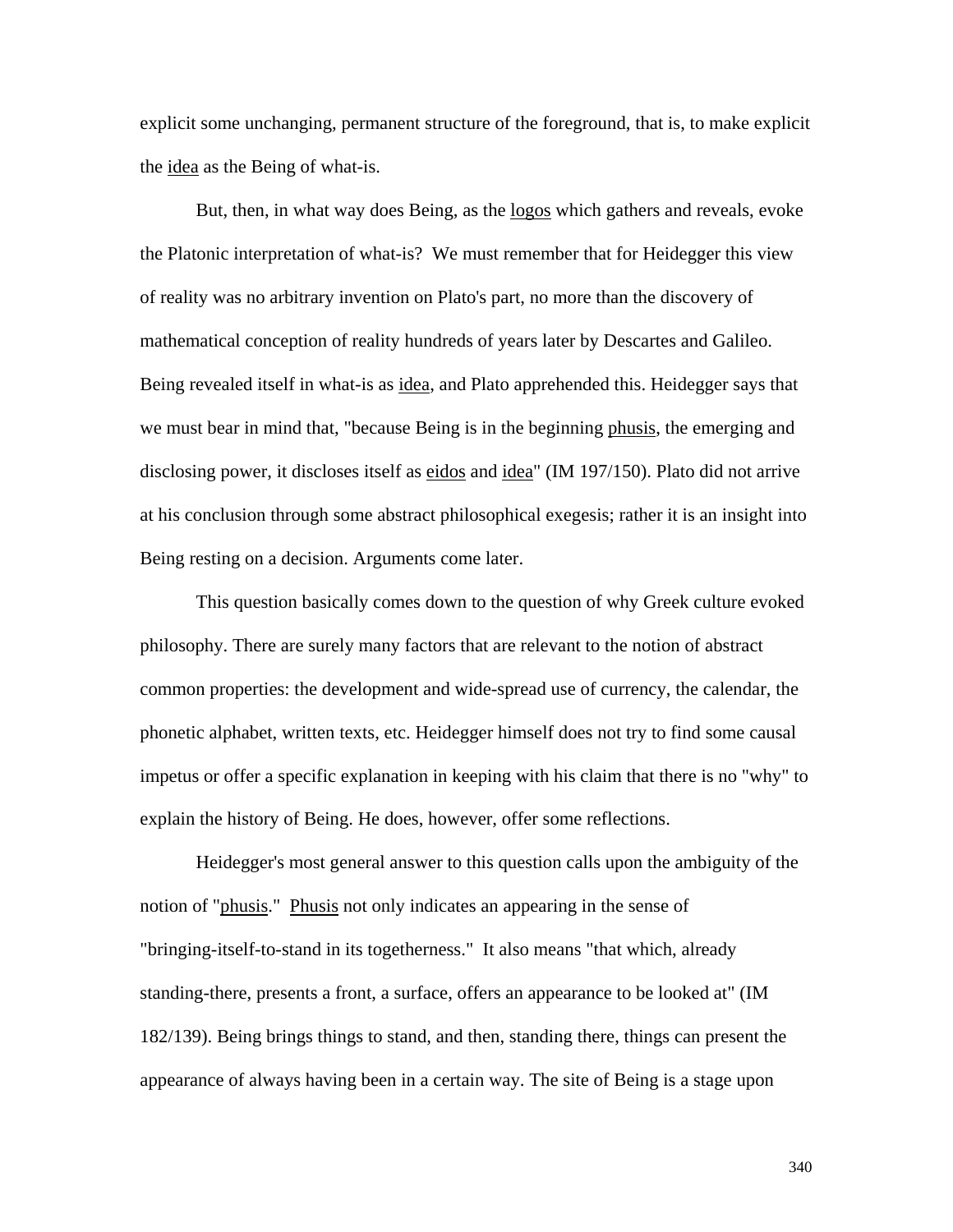which things can show themselves off to us and invite our attention. The term `idea' did originally indicate how a thing looks, what is seen of it, as did the term `eidos.' With this grammatical inspiration it is perhaps an easy step to an explicit conception of the grouping of things according to how they look, and, from here, the next step is to use the term to indicate the "essence" or "nature" of a thing which makes it a member of some particular group.

The harder step to explain is why Plato uses the term `idea' to indicate something non-sensible which you see not with your eyes but with the "eye" of the mind through a sort of intellectual rather than sensible perception. The fact that Plato did take this step reminds us of what W. K. C. Guthrie called "the discovery which above all others stands to the especial credit of the Greeks," that is, "the discovery of form." This discovery "marks the advance from percepts to concepts, from the individual examples perceived by sight or touch to the universal notion which we conceive in our minds: in sculpture no longer an individual man but the ideal of humanity; in geometry no longer triangles but the nature of triangularity and the consequences which logically and necessarily flow from being a triangle. $131$  The discovery of form was evident not just in philosophy but in Greek sculpture, pottery, architecture, and literature.

 These remarks do not explain Plato's step but rather re-describe it and place it in the context of his culture's general movement. Heidegger does suggest that the philosophical distinction between form and matter which we see arising in Plato is drawn from the things that are closest to us such as items of equipment (OWA 32/17). Considering the Greek emphasis on the reality of the things with which we are at home and the artistry that they lavished on even the most mundane items, which must have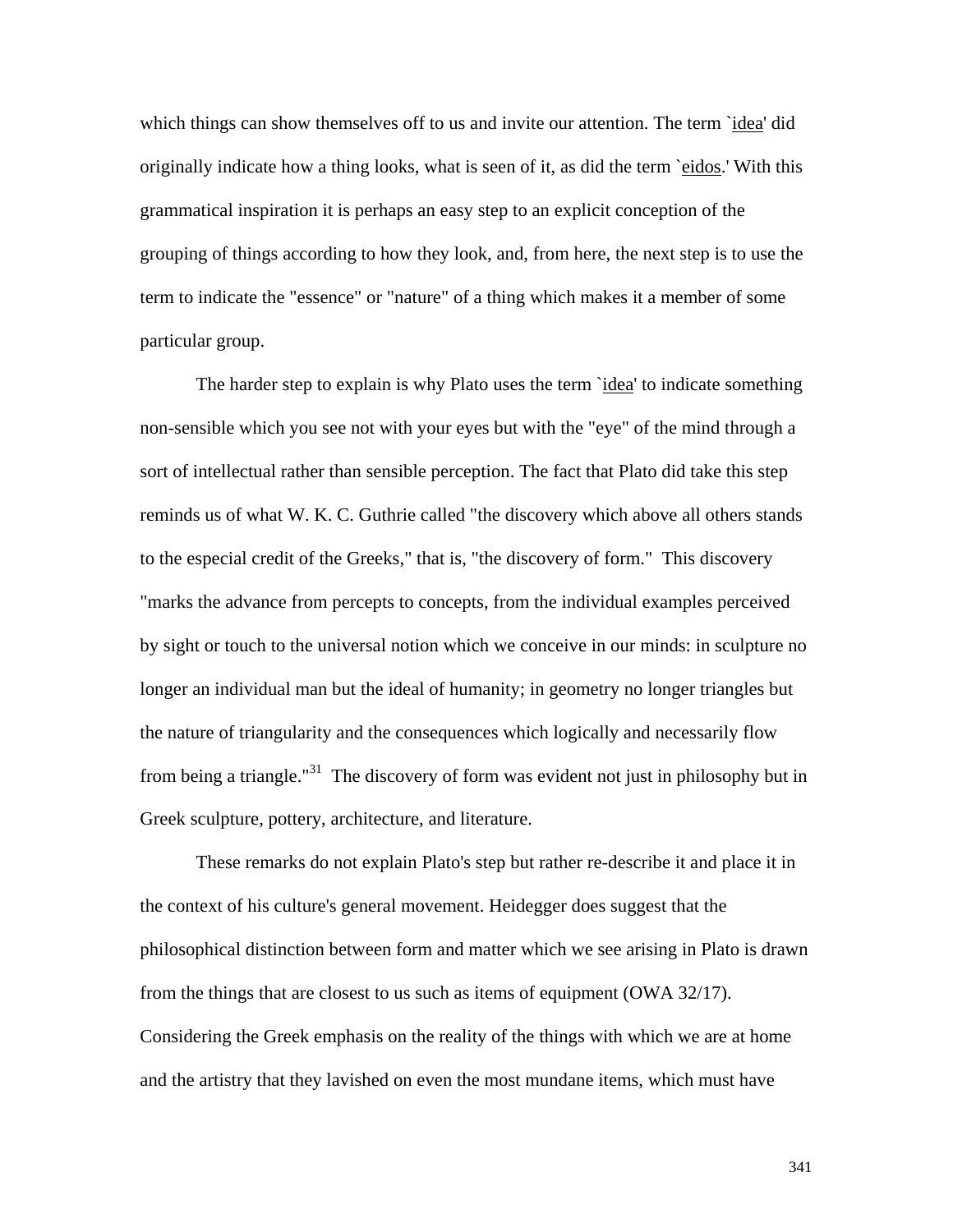made them aware of the malleability and resistance of various kinds of material, it is perhaps not surprising that the philosophical distinction should arise in this culture.

 Heidegger asks whether it is an accident that the interpretation of the thing as form and matter attains special dominance, and he implies that it is not since equipment comes into Being through human making and is particularly familiar to thinking (OWA 32/17). The character of equipment continues to influence metaphysics: both the medieval and the modern understanding of the thing are "repetitions" of the ancient distinction of eidos and hule (OWA 30/15).

 However, to say that the interpretation is no accident is not to say that there is a necessary explanation for this step in the history of Being. In the case of the step to philosophy, it is perhaps the step itself which brings with it the demand for such explanations. Rorty comments:

> The notion of "contemplation," of knowledge of universal concepts or truths as theoria makes the Eye of the Mind the inescapable model for the better sort of knowledge. But it is fruitless to ask whether Greek language, or Greek economic conditions, or the idle fancy of some nameless pre-Socratic, is responsible for viewing this sort of knowledge as <u>looking</u> at something  $\ldots$ <sup>32</sup>

For Heidegger the last mentioned alternative is excluded; the insight into Being is not an arbitrary invention but a response to how what-is is revealed in cultural practices. And language, economic activity, social and political activity, art, and philosophy itself would all be part of these practices.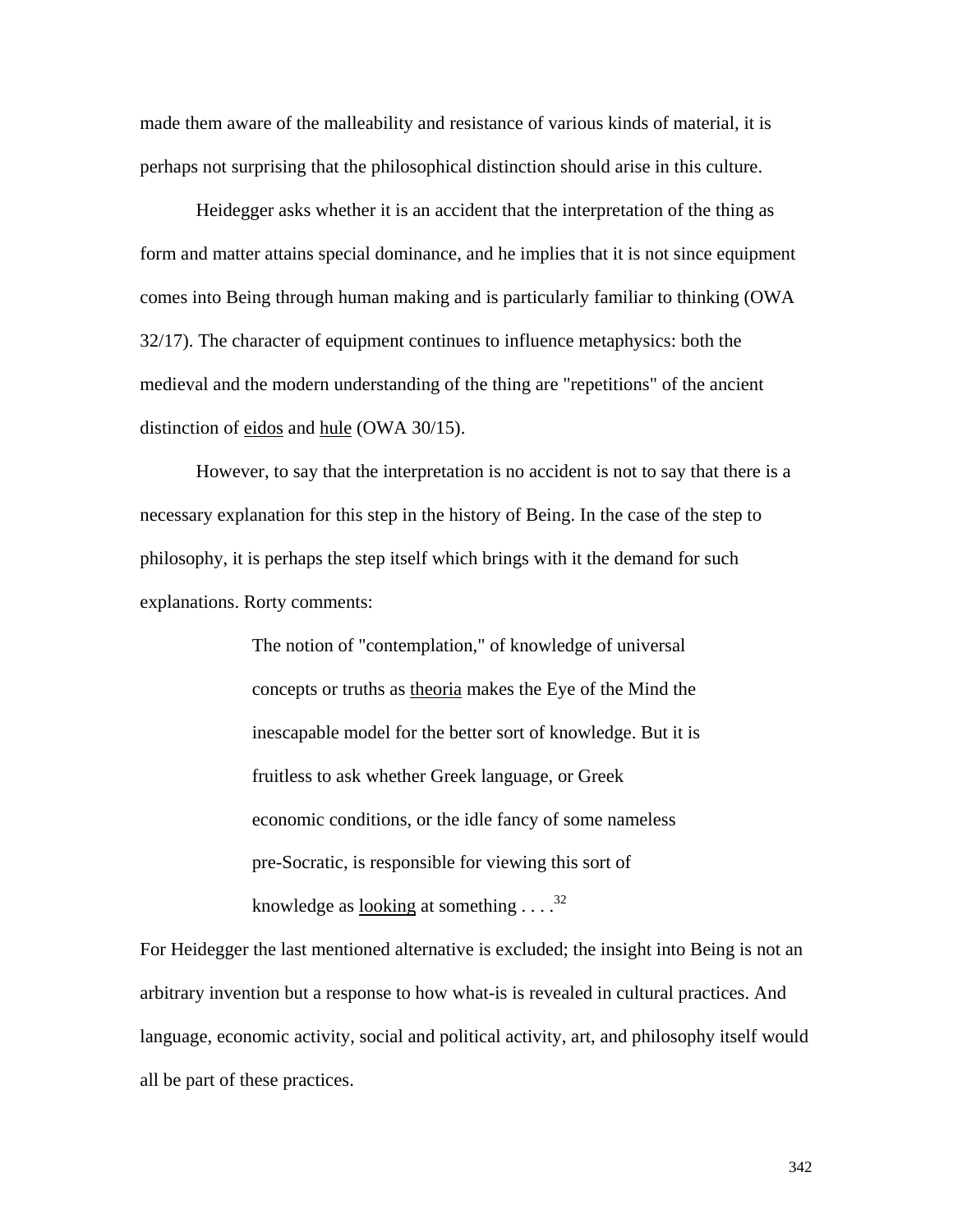Although Heidegger admits that there is no answer to the question of why Being undergoes the transformations that it does or is apprehended in precisely the way it is, Rorty himself suggests an interesting answer in the case of Plato's apprehension of Being. He says:

> The urge to say that assertions and actions must not only cohere with other assertions and actions but "correspond" to something apart from what people are saying and doing has some claim to be called the philosophical urge. It is the urge which drove Plato to say that Socrates' words and deeds, failing as they did to cohere with the current theory and practice, nonetheless corresponded to something which the Athenians could barely glimpse. $33$

The Athenian culture was one in which "saying" played an especially important role. The focus of the life of its citizens, at least those members of the community who were considered truly human, was talking to each other about their situation and what should be done in response to it.<sup>34</sup> The culture also followed the practice of putting on trial and punishing people who were socially disruptive to it. In addition the development of Plato's thought took place in a context of philosophical practice which already disparaged popular opinion. Heraclitus and Parmenides had little faith in the populace's ability to discern the truth. In this setting Plato's response may seem quite predictable, though Heidegger would say its predictability is a retrospective illusion. Insight into Being involves a leap of thought that is not determined beforehand.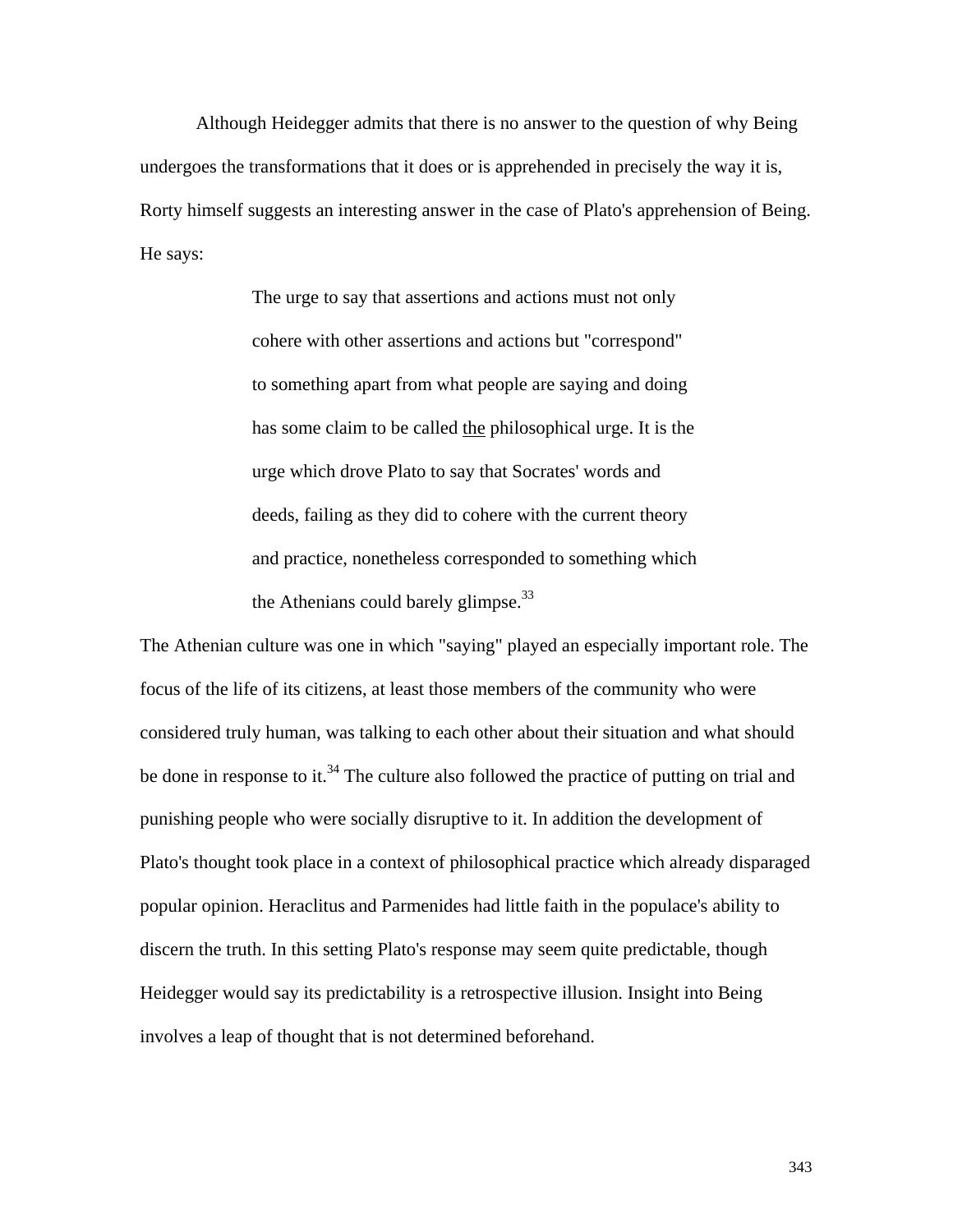The "essence of things" which, Heidegger says, first became a matter of thought with Plato (EGT 113/262) has remained a matter for thought in traditional metaphysics down to the time of Nietzsche. The nature of the essence changes from epoch to epoch and thinker to thinker. In the history of metaphysics Being has revealed itself as the Being of what-is in various ways: as, e.g., idea, ousia, actualitas, perceptio, the transcendental making possible of the objectivity of objects, the dialectical mediation of Absolute Spirit, the historical process of production, and the will to power positing values. However, thanks to Plato, the quest of metaphysics remains the same. The effort of thought is devoted to discovering immutable structures in what-is. Logos is transformed into reason as the impression of those structures or speech as the expression of words; and noein, now contrasted with doxa as mere opinion, ceases to involve a leap of insight and becomes instead the source of propositional knowledge, that is, justified true belief.

# 6.6 Aristotle

 Heidegger sees Aristotle's thinking as standing in an ambivalent relationship to that of his predecessors. Like Plato, Aristotle regards the "Beingness" of what-is as something permanent and eternal. He said in Book VII of the Metaphysics that the question of the Being of what-is is a question about the essence of a thing, and he predicted that it would always remain so. Yet, according to Heidegger, Aristotle thinks that the question of just what this "Beingness" is remains everlasting, as Heidegger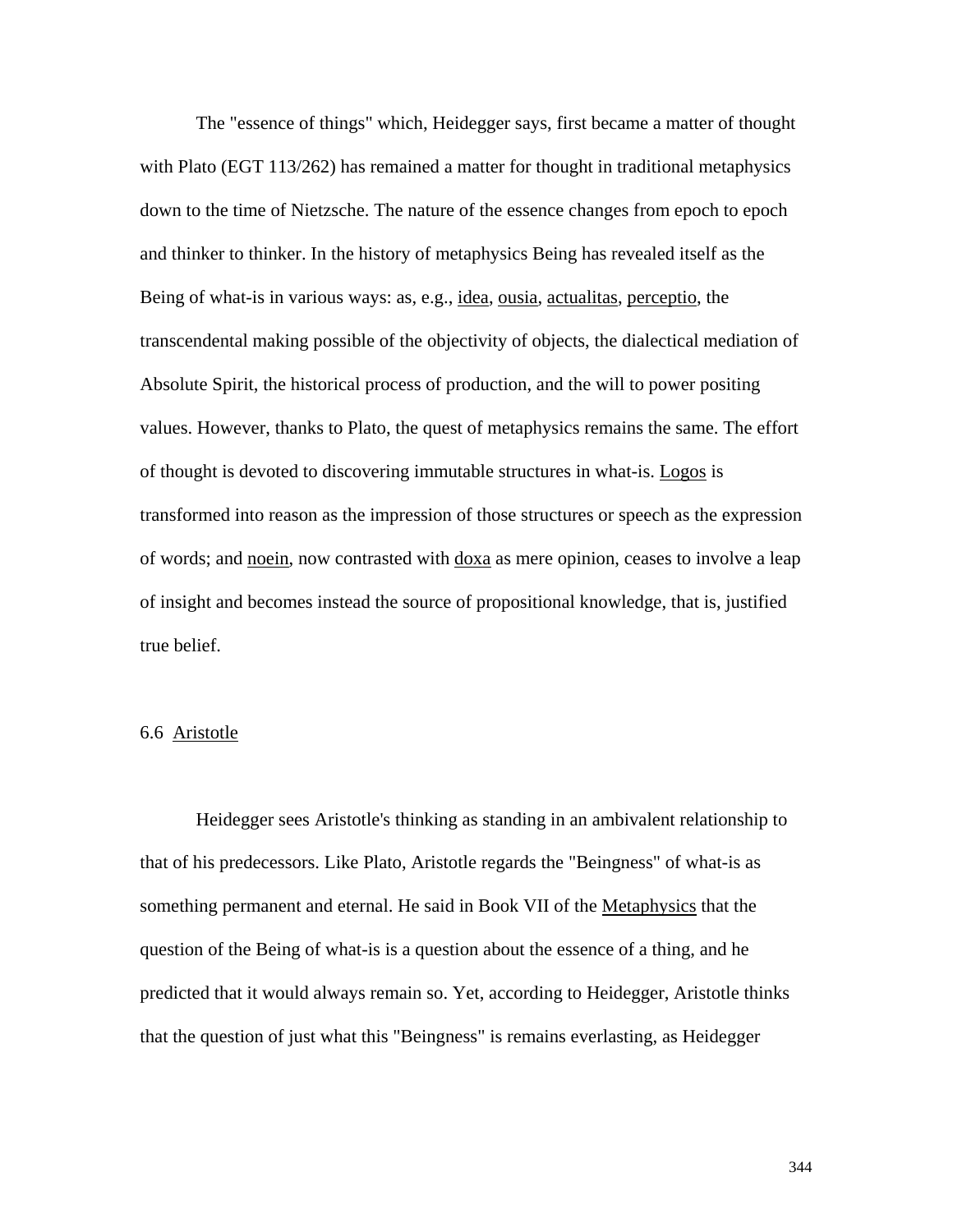himself did (WICT 212/128). Heidegger thinks that Aristotle is "more Greek" than Plato because his thinking is closer to that of the pre-Socratics than is Plato's.

 Heidegger suggests that `Beingness' is the only adequate translation of Aristotle's term `<u>ousia</u>,' rather than `essence' or `substance.<sup>'35</sup> The latter terms suggest interpretations of ousia which are too much under the sway of Platonic or later Roman thought (AP 237f./259f.). Heidegger distinguishes two important elements in Aristotle's notion of ousia: an idea of constancy and, more important for the primordially Greek conception of Being, an idea of "becoming-present in the sense of coming forth into the unhidden, placing itself in the open" (AP 247/272). For Aristotle, Heidegger argues, the term `phusis' has the same two-faceted meaning as `ousia.' It indicates both a coming-to-be into unhiddenness and the state of nature achieved in this process, thus corresponding to ousia in both its aspect of becoming-present and of constancy. Furthermore, Aristotle seems to recognize a relationship between these two sorts of phusis similar to that posed by the earlier Greeks.<sup>36</sup> He claims that phusis in the sense of coming-to-be is the path to phusis in the sense of the nature reached.<sup>37</sup> That which lets things show themselves as what they are lets them endure as what they are.

 Unlike Plato, Aristotle regards the everyday things around us as having Beingness. He does not dismiss what we encounter in our daily lives as not fully real or real only in a shadowy sense. Heidegger suggests that Aristotle's term `ousia' still draws on its original, ordinary meaning of `house' and `home,' `possessions' and `present holdings' (AP 238/260). His notion of "presence" is supposed to capture the same meaning of familiar territory.<sup>38</sup> Things other than those from phusis also have their Being on the basis of familiarity. Aristotle's thought at least hints that the techne which the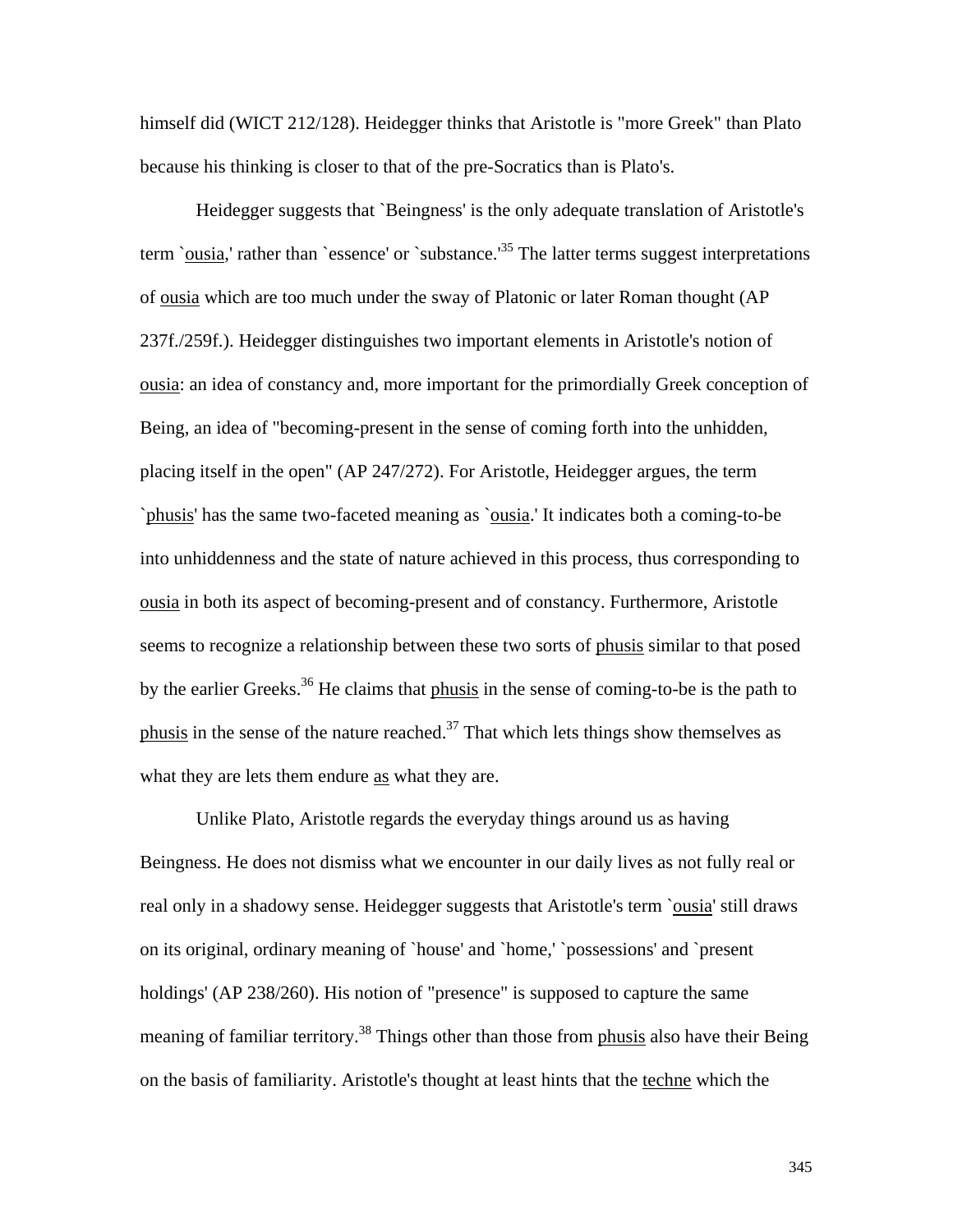craftsman follows in his production of objects is not some abstract knowledge of essences but a know-how and skill at dealing with everyday objects (AP 231/251).

 Werner Marx comments that "one of the great intellectual accomplishments in the history of philosophy is that Aristotle, unlike Plato, did not define moveable, transient being, on gignomenon, as non-being, as me on; rather he saw something intransient `in' it, and thus `saved' or `delivered' the transient individual into the eternal actuality of Being of a nonetheless moveable order."<sup>39</sup> Heidegger even finds a passage in Aristotle which allows him to connect this idea of the "moveable order" with his account of the early Greek notion of `logos,' thus denying its "eternal actuality." Aristotle considers morphe or form to be the crucial element which gives "order" to ousia; it is contrasted with hule as the "order-able." He comments that morphe means "to eidos which is in accordance with logos" (AP 249/275).

 Heidegger's own interpretation of this sentence lets him suggest that for Aristotle, unlike Plato, the eidos is a manifestation not of some immutable order independent of human activity but rather of an order articulated by legein. Juxtaposing Aristotle's view with Plato's notion that the eidos was idea, Heidegger remarks: "But Plato, overwhelmed as it were by the essence of eidos, understood it in turn as something present for itself and therefore as something common (koinon) to the individual `what-is' which `stands in appearance'" (AP 249/275). Aristotle, in Heidegger's interpretation, does not think that the eidos stands on its own; it has its grounding in the logos.

 Aristotle also speaks of the Being of what-is as "energeia." This Being is evidently found both in things which have their "origin and ordering" from phusis and in those which have this from techne. Both something brought into unhiddenness by its own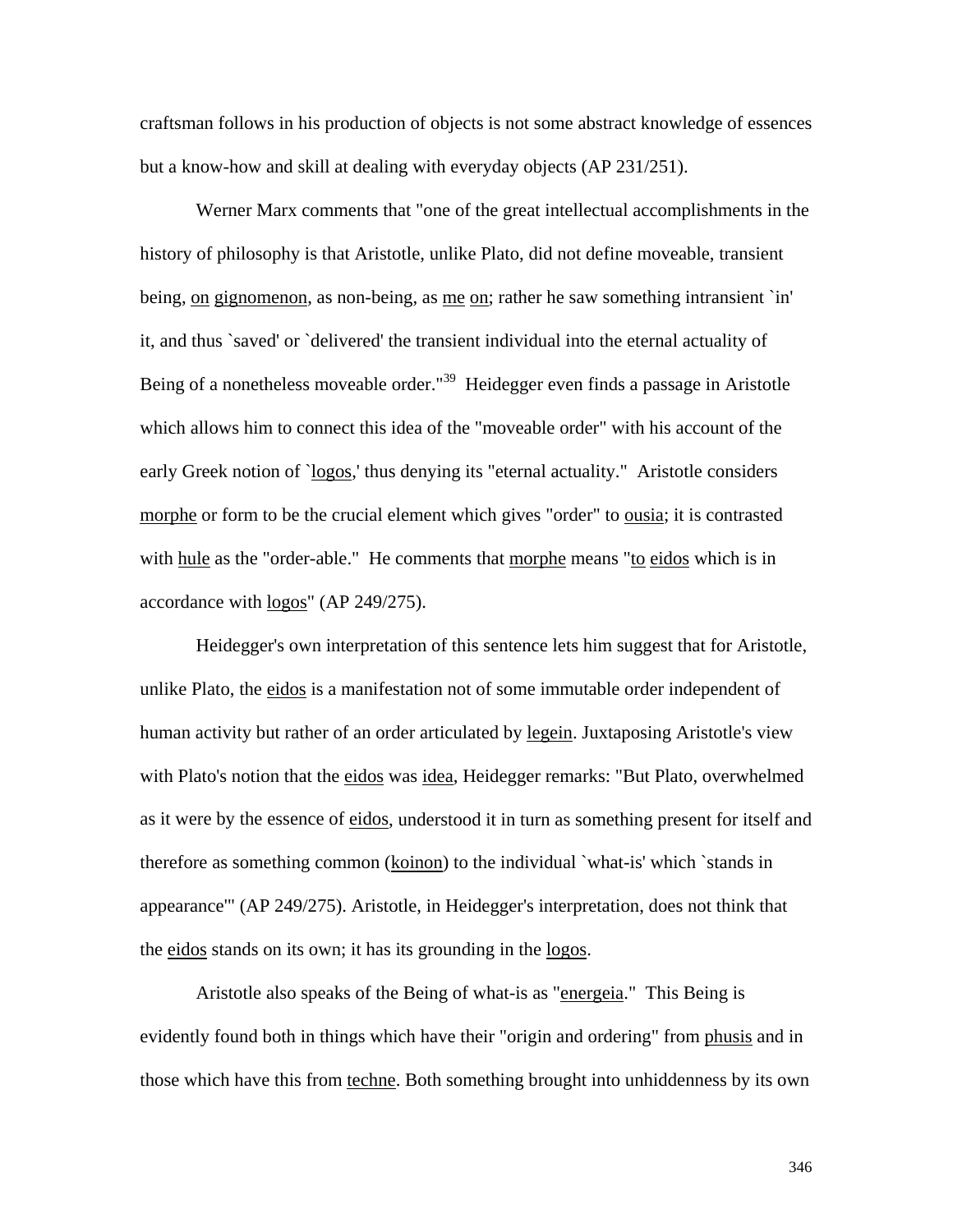self-production and something unhidden through human production are "ergon" or "work." The character of the presence of a work is, Heidegger says, that which occurs in "production" in a distinctively Greek sense. This sense is supposed to be captured by Aristotle's notion of energeia in that it suggests an activity or "energy" apparent in being "at work" or involved.<sup>40</sup>

 The epoch of Greek thought comes to an end with the translation of Greek notions into Latin terminology and into the Roman understanding of Being. Then a different sense of production begins to reign, one which suggests that the human task is to dominate and control what-is. The fateful translation of terms indicated a change in the understanding of Being. The active, involved energeia becomes "actualitas," just brute factuality, and the understanding of the Being of what-is as actuality will in turn become the notion that reality is "objectivity" (EGT 56/371). The understanding of the Being of what-is is set on a path where thinking will find itself "set off against Being in such a way the Being is placed before it and consequently stands opposed to it as ob-ject" (IM 116/89). The thing is now set over against us as thing.

 For Heidegger the conception of knowledge as theoretical knowledge has its foundation in a particular understanding of what it is to be, one which sees the fundamental human relation to the world as contemplation, and "such a conception has meaning and is correct only on the basis of metaphysics" (N1 152/177). Heidegger, in contrast, thinks that we know a thing most primordially when we use it unreflectively, not when we think about it. His verdict on the rest of the philosophers in the tradition will be quite similar to his verdict on Plato and Aristotle. He comments about knowing a jug through its eidos or idea: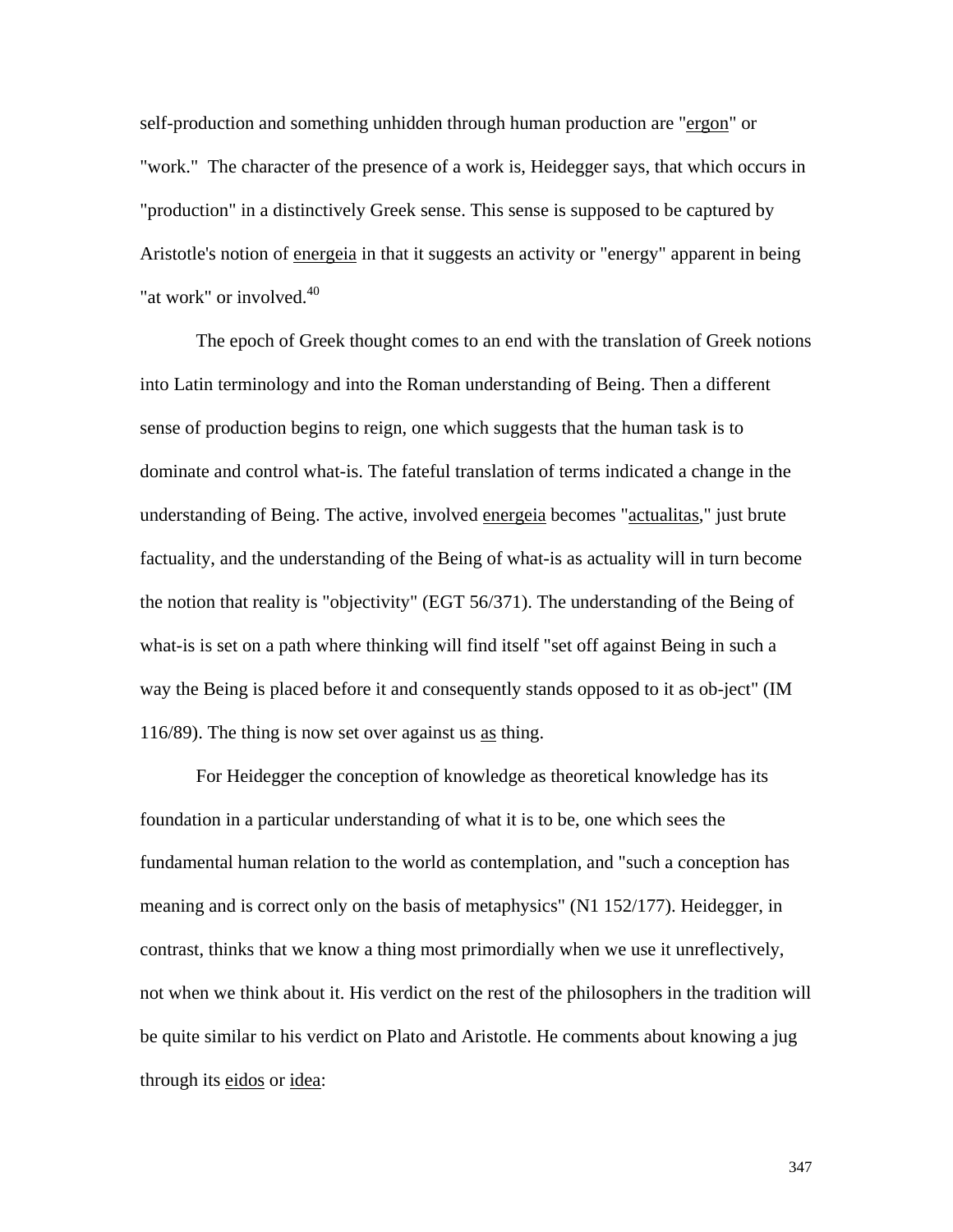In the process of its making, of course, the jug must first show its outward appearance to the maker. But what shows itself here, the aspect (the eidos, the idea), characterizes the jug solely in the respect in which the vessel stands over against the maker as something to be made.

But what the vessel of this aspect is as this jug, what and how the jug is as this jug-thing, is something we can never learn -- let alone think properly -- by looking at the outward appearance, the idea. That is why Plato, who conceives the presencing of what-is-present in terms of outward appearance, had no more understanding of the way of being of the thing than did Aristotle and all subsequent thinkers. $41$ 

## **NOTES**

 $<sup>1</sup>$  Rorty, <u>Mirror</u>, p. 12.</sup>

 $\overline{a}$ 

 $2<sup>2</sup>$  Heidegger casts the image of this happening of strangeness in the Greek terms `dike' and `techne.' He remarks: "Dike is the overpowering order. Techne is the violence of knowledge. The reciprocal relation between them is the happening of strangeness" (IM 165/126). Not abstract propositional thought, this knowledge is the insight embodied in the works of the creators.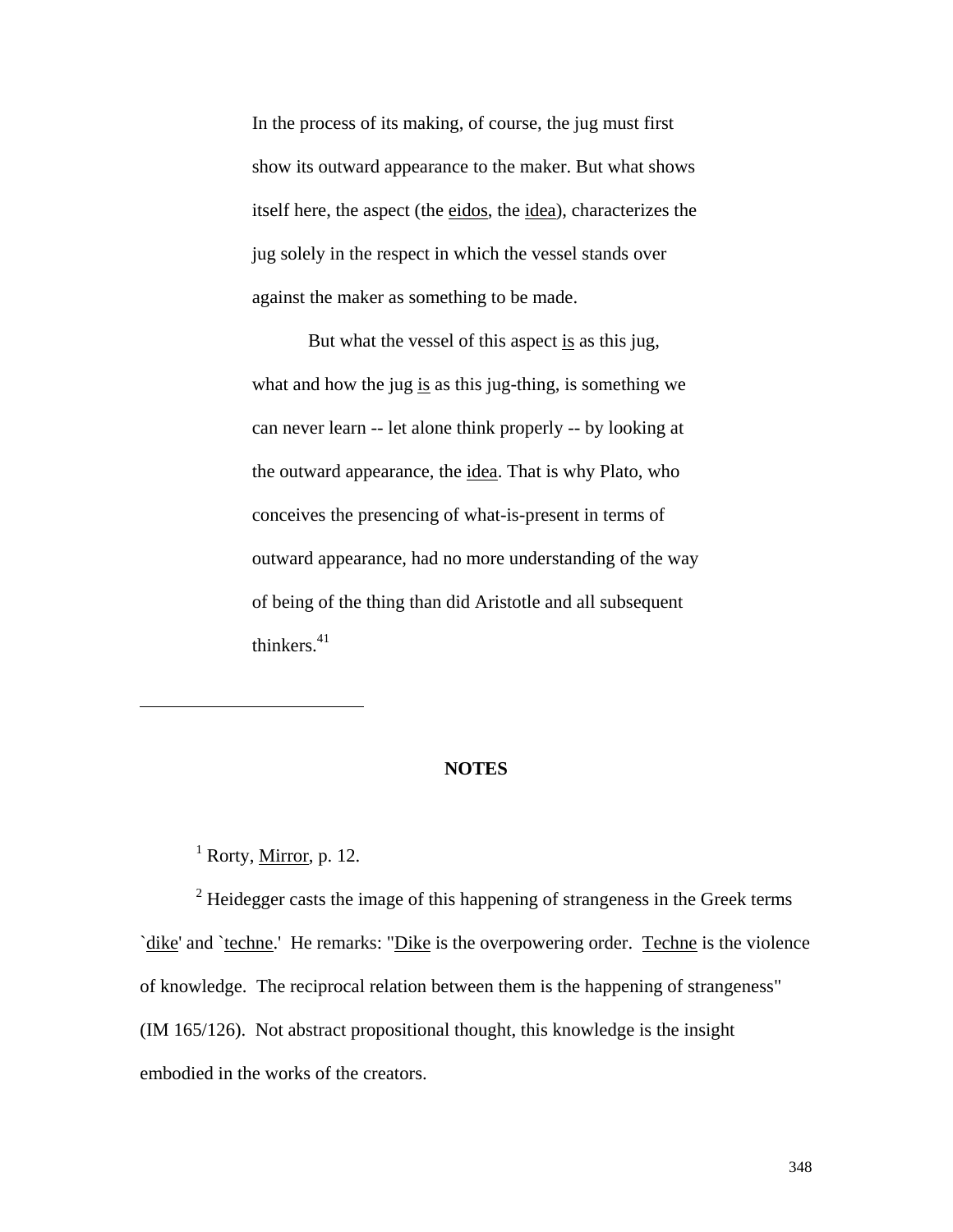$\frac{1}{3}$  $3$  For example, in "Antigone" Sophocles cites the accomplishments of humankind. We plow the earth, snare light-gliding birds, hunt the beasts of the wilderness and the native creatures of the sea. We yoke "the hirsute neck of the stallion and the undaunted bull." We have the courage to rule over cities, and we build shelter to "flee from exposure to the arrows of unpropitious weather and frost." Heidegger quotes the relevant lines in Introduction to Metaphysics on p. 147/112f.

 $4 \cdot \underbrace{\text{Umgekehrt}}$  is the term translated as `reverse order,' perhaps a reference to Heidegger's notion of the "Kehre" or "turn" which we discussed in section 1.4.

 $<sup>5</sup>$  In Heidegger's terminology, the temple is an example of a "thing thinging," a</sup> work which brings into focus the significance in its surrounding world. It is debatable whether for Heidegger there has been a work of art since the temple which serves this purpose for a whole culture, though I think that the Gothic cathedral qualifies because of its similar articulation of the Christian understanding of Being. But there are other sorts of things that focus the world (and, in Heideggerese again, "preserve the fourfold" of sky and earth, divinities and mortals) by "thinging," although in a much less comprehensive way perhaps. Heidegger gives us a list of such "things": jug, bench, plow, tree, pond, brook, hill, heron, roe, horse, bull, mirror, book, picture, crown and cross (OWA 182/175). The items on this particular list appear anomalous. Crown and cross could also be seen as cultural works, focusing a common understanding of Being as the temple did. But, while a jug or pond might serve as a precipitant around which a person's understanding of Being crystallizes, its function seems more localized and personal.

<sup>6</sup> Alexander P. D. Mourelatos, The Route of Parmenides (New Haven: Yale University Press, 1970), p. 216.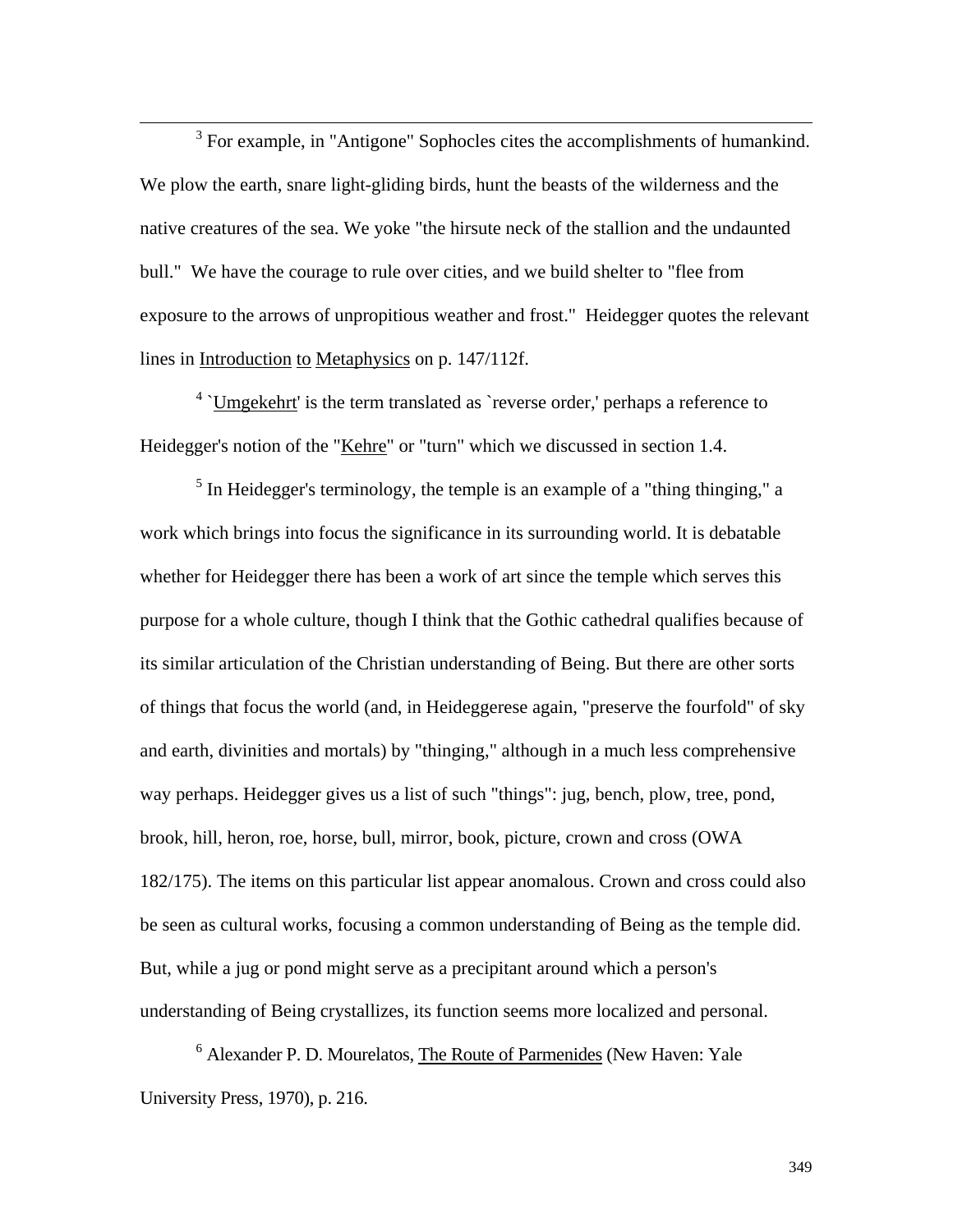7  $\alpha$ <sup>7</sup> Anaximander's notion of composition as the opposites at war may seem similar to that of his predecessors, but, of course, Heidegger chooses to focus on the ideas of Anaximander that he finds congenial to his own position and pays little attention to this aspect of Anaximander's view. If pressed, he might choose to think of "the opposites" as Being and what-is.

 $8$  Heidegger admits that the term `ta onta' may not be Anaximander's own word, but he seems to end up saying it ought to have been. See EGT 28-31/340-342 and 40/353. Most scholars take this term to be referring back to "the opposites," but, as mentioned in the preceding footnote, Heidegger seems to ignore this aspect of Anaximander's view.

 Eric Havelock indirectly casts doubt on Heidegger's prescription. In footnote 39 in section 0.3 of the Introduction I mentioned that Havelock agrees with Heidegger by arguing that `to on' is inappropriately translated as `thing' since it means `what exists' and what this is varies according to the metaphysics of the speaker using the term. However, Havelock adds: "Ta onta did double duty, meaning `things' and also `realities,' and both senses grew out of the Eleatic dialectic. The attempt to describe what Anaximander may have said using such terminology is an anachronism. The same observations apply to the term ousiai, translated `substances' . . . with the difference that ousiai in the fifth century carried a concrete reference (typical of the pre-conceptual stage of language) to `real property'." Heidegger would presumably agree with the latter point. See Havelock's article in Robb's Language and Thought in Early Greek Philosophy, p. 63.

<sup>9</sup> `Without stay' is an awkward translation of `ohne Weile.'

 $10$  Heidegger uses the term `Wohnens.'

<sup>11</sup> `What-is-present' translates `das Anwesende.'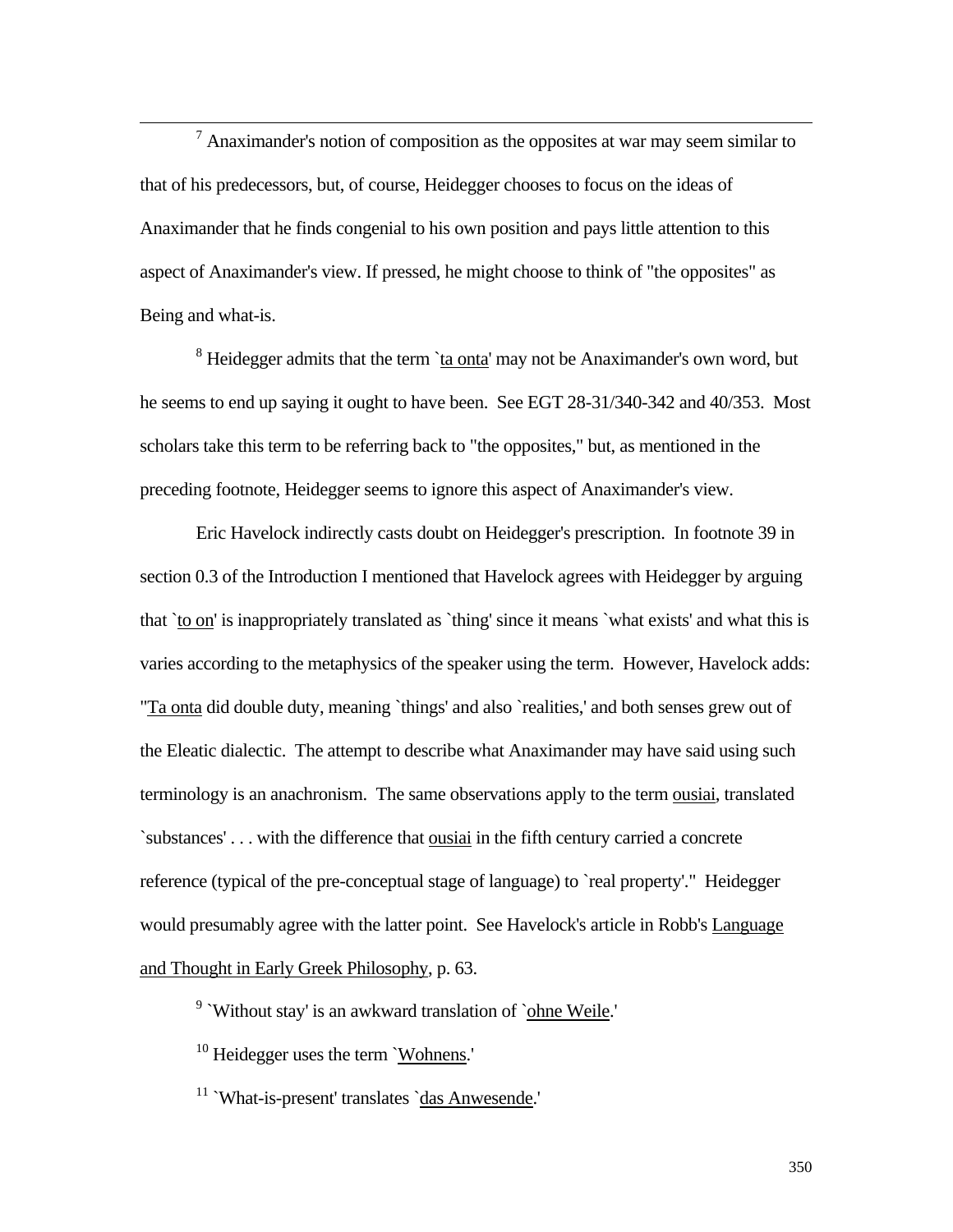<sup>12</sup> We should recall that in Being and Time Heidegger had coined the expression `Sein-bei' or `Being-at-home-with' to indicate Dasein's familiar dealings with things in its world. We are dealing now with the first articulation of this notion.

 $13$  Heidegger's term is `Gegend.'

 $14$  Curiously, given his own general thesis, Heidegger seems willing to let the ending "according to the dominion of time" be dropped from the quotation traditionally attributed to Anaximander as perhaps not genuine, though he wants to continue to attribute the spirit of the idea to him (EGT 29f./341).

 $15$  I have chosen not to capitalize Greek terms such as  $\log$ os,  $\ln$  hen panta,' and `moira.' They are not capitalized in ancient Greek texts, and the use of capital letters in English gives the terms a Christian connotation that is inappropriate in this discussion. Heidegger capitalizes their initial letter, but, then, in German all nouns are capitalized.

<sup>16</sup> The phrase `self-blossoming emergence' translates Heidegger's `das von sich Aufgehende.'

<sup>17</sup> Mourelatos cites Redard on p. 277. This confirmation of Heidegger's interpretation is especially interesting since Heidegger's etymological support for his claims is also frequently regarded as idiosyncratically bizarre.

<sup>18</sup> The goddess speaks to Parmenides about three paths. In his poem the nature of the "impossible" third path is obscure, and it has provoked impressive modern feats of interpretation articulating the logic of "is" and "is not." Heidegger describes the intersection of these paths as the "crossroad of way, no way, wrong way." He does not explain his comment in this passage, but one might see the "impossible" path as the "no way" beyond death and the "wrong way" as the way of the Anyone. He adds that "the way" is never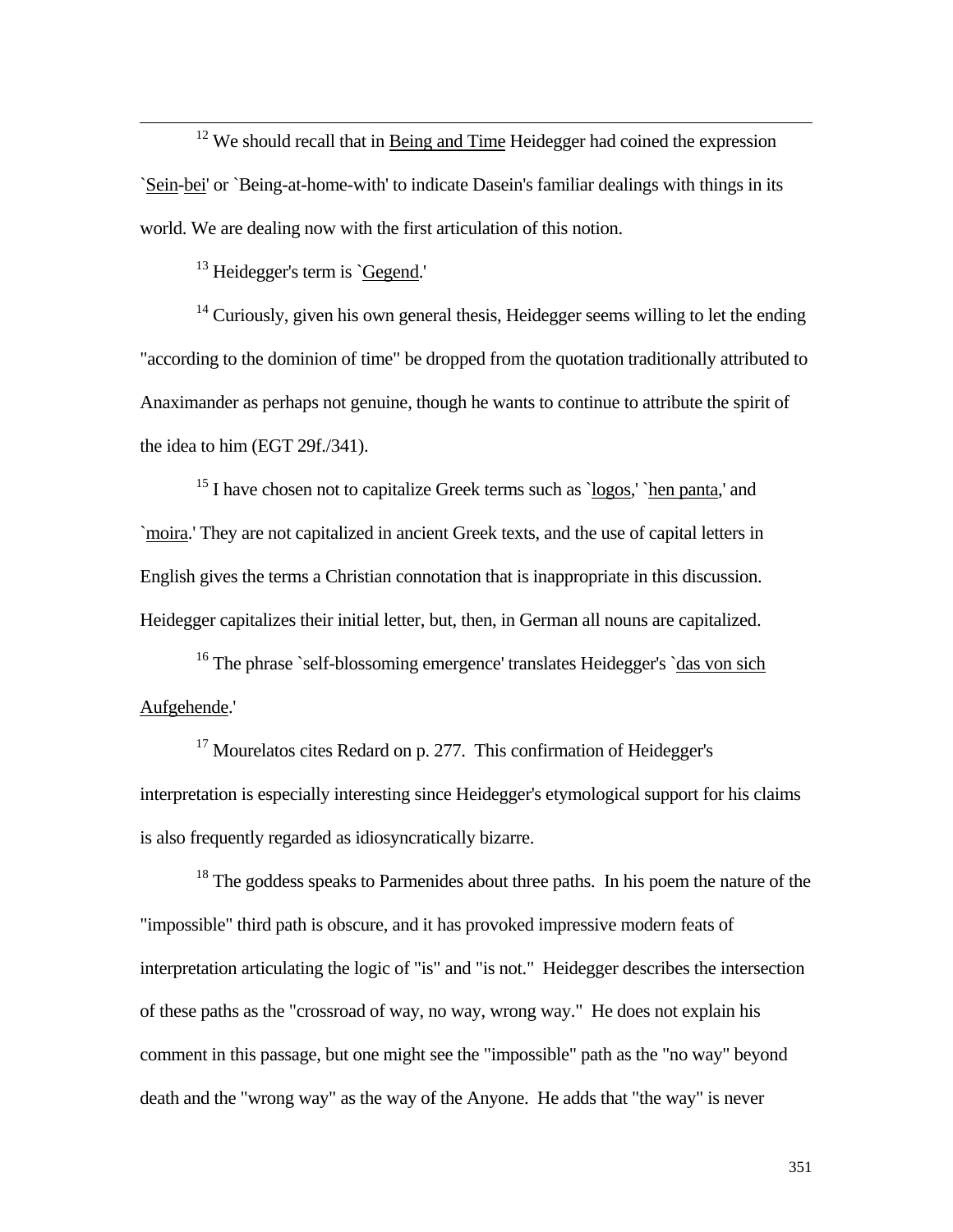determined by a once-and-for-always decision. The "crossroads accompanies us on the way, every moment" (WICT 175/108). See also his discussion of the three ways in his Introduction to Metaphysics where he suggests that the third, impossible path leads to nonbeing, the nothing (IM 110-114/84-87).

<sup>19</sup> Parmenides' term is `parelassei,' meaning `to drive by' or `to overtake.'

 $20$  Mourelatos, p. 135.

 $\overline{a}$ 

 $21$  Gregory Nagy, "Hesiod" in Ancient Writers, T. J. Luce, editor (New York: Scribner, 1982), p. 43. See also pp. 46-49. I am indebted to John Hamilton, S. J., for this reference.

22 Heidegger, "Nachwort zu `Was Ist Metaphysik,'" Wegmarken (Frankfurt am Main: Klostermann, 1976), p. 307.

<sup>23</sup> In such comments Heidegger seems to regard "Socrates and Plato" as one thinker, and the emphasis is on Plato's contribution. However, in What Is Called Thinking, Heidegger suggests that Socrates is a thinker after his own heart: Socrates does not give an answer to the question of Being or propose any metaphysics but rather insists on the questionableness of Being (WICT 17/52).

<sup>24</sup> See Section 0.2 for Heidegger's remarks about Fichte and the wall.

<sup>25</sup> Heidegger's word play between `das Ständige' (`the constant') and `Gegen-ständige' (`the ob-jective') is lost in English. `Gegen-ständige' suggests a `standing over against,' which is the meaning at stake here.

<sup>26</sup> For criticism of Heidegger's original analysis of Plato's notion of aletheia, see Paul Friedländer's Plato: An Introduction, translated by Hans Meyerhoff (New York: Harper and Row, 1964), pp. 221-229, and the reply by Christopher S. Nwodo, "Friedlaender Versus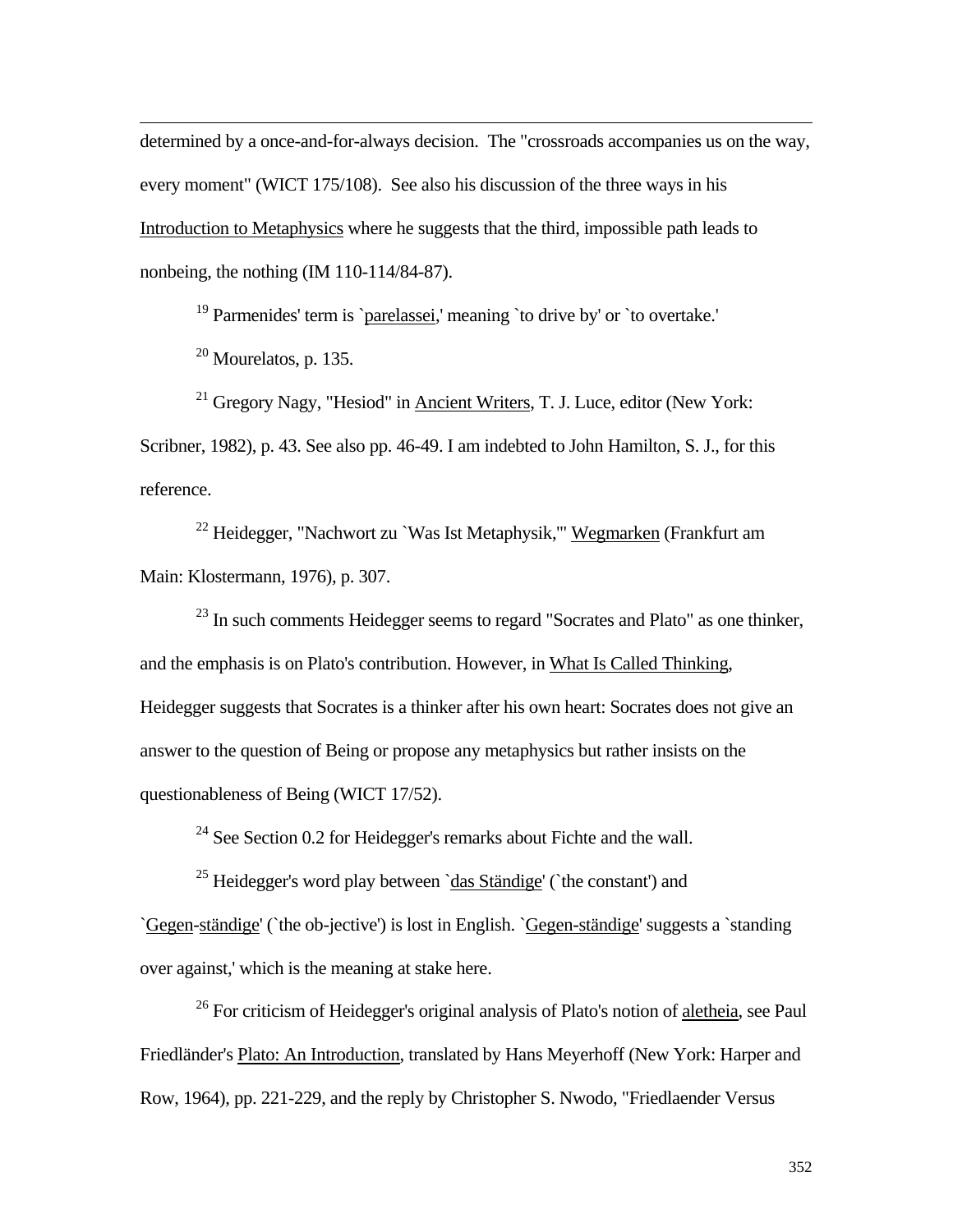Heidegger: A-letheia Controversy," Journal of the British Society for Phenomenology, Vol. 10, No. 2 (May 1979), pp. 84-93. Also see Charles Kahn's criticism of Heidegger's original claim in his The Verb `Be' in Ancient Greek, pp. 363-66.

 $27$  Unlike Plato, Heidegger makes a distinction between eidos and idea, perhaps emphasizing the slide from the ordinary use of the former to the technical use of the latter.

28 `What-being' substitutes for Heidegger's `Was-sein.'

 $29$  See PDT 266/231.

 $\overline{a}$ 

<sup>30</sup> His word is `Erkennen.'

 $31$  W. K. C. Guthrie, History of Greek Philosophy, Vol. I (Cambridge: Cambridge) University Press, 1971), p. 36.

32 Rorty, Mirror, p. 38f.

33 Ibid., p. 179.

<sup>34</sup> See Hannah Arendt's The Human Condition (Chicago: The University of Chicago Press, 1958), p. 27.

<sup>35</sup> His term is `Seiendheit.'

36 Even if Aristotle has a notion of phusis which retains an "echo" of the earlier Greek conception, his remarks about it indicate an ambivalence. On occasions when he seems to identify phusis with ousia, he echoes the earlier view. But at other places he distinguishes one particular type of ousia as having its Being from phusis (AP 268/299f.). This is the Being of plants, animals, and natural "elements" such as earth, water, fire, and air. With these sorts of things, phusis is the "origin and ordering (arche) of the being-moved of something which moves on its own" (AP 242/266). In this view other domains of what-is exhibit a different sort of ousia. Artifacts, for example, have their "origin and ordering"